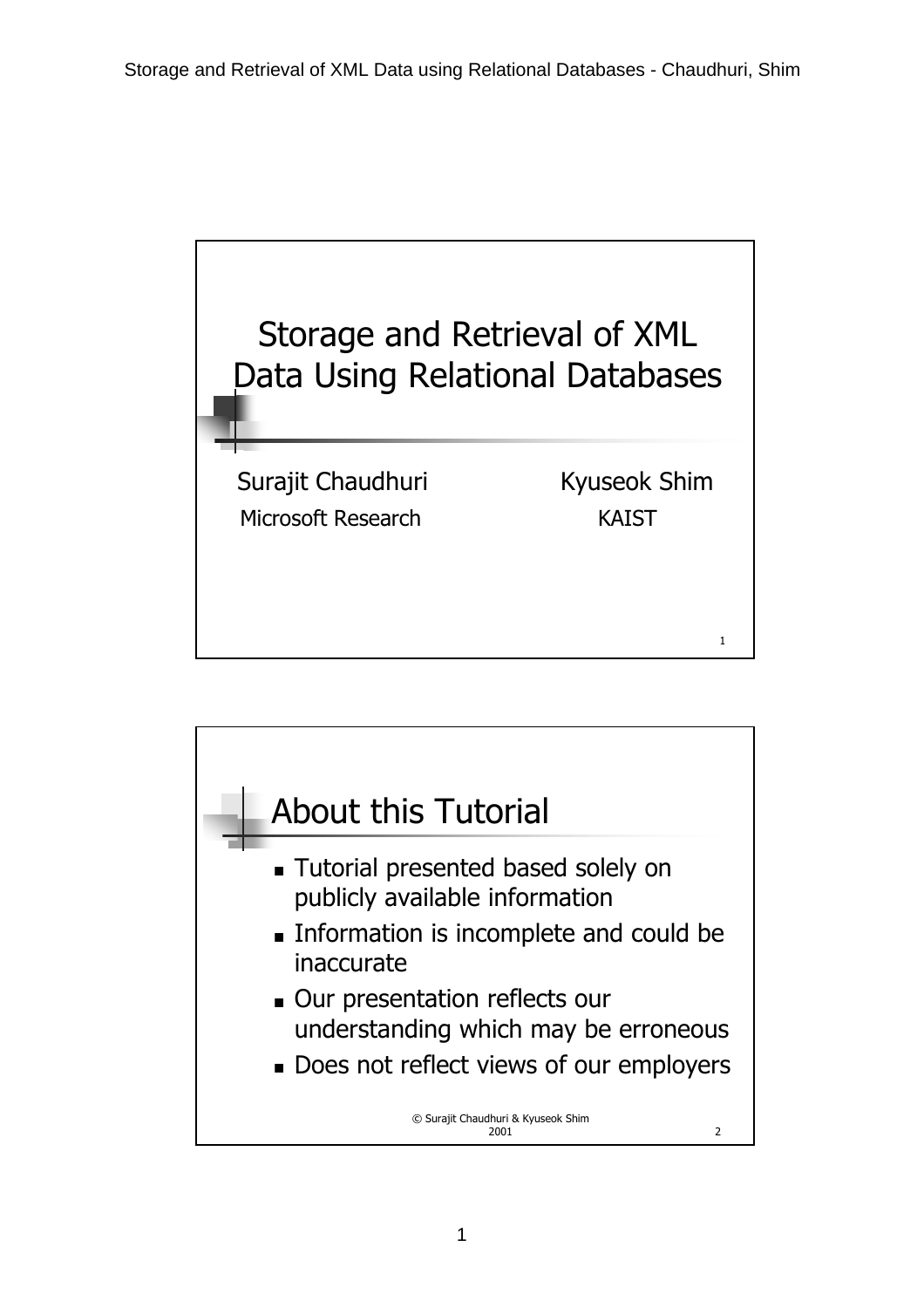

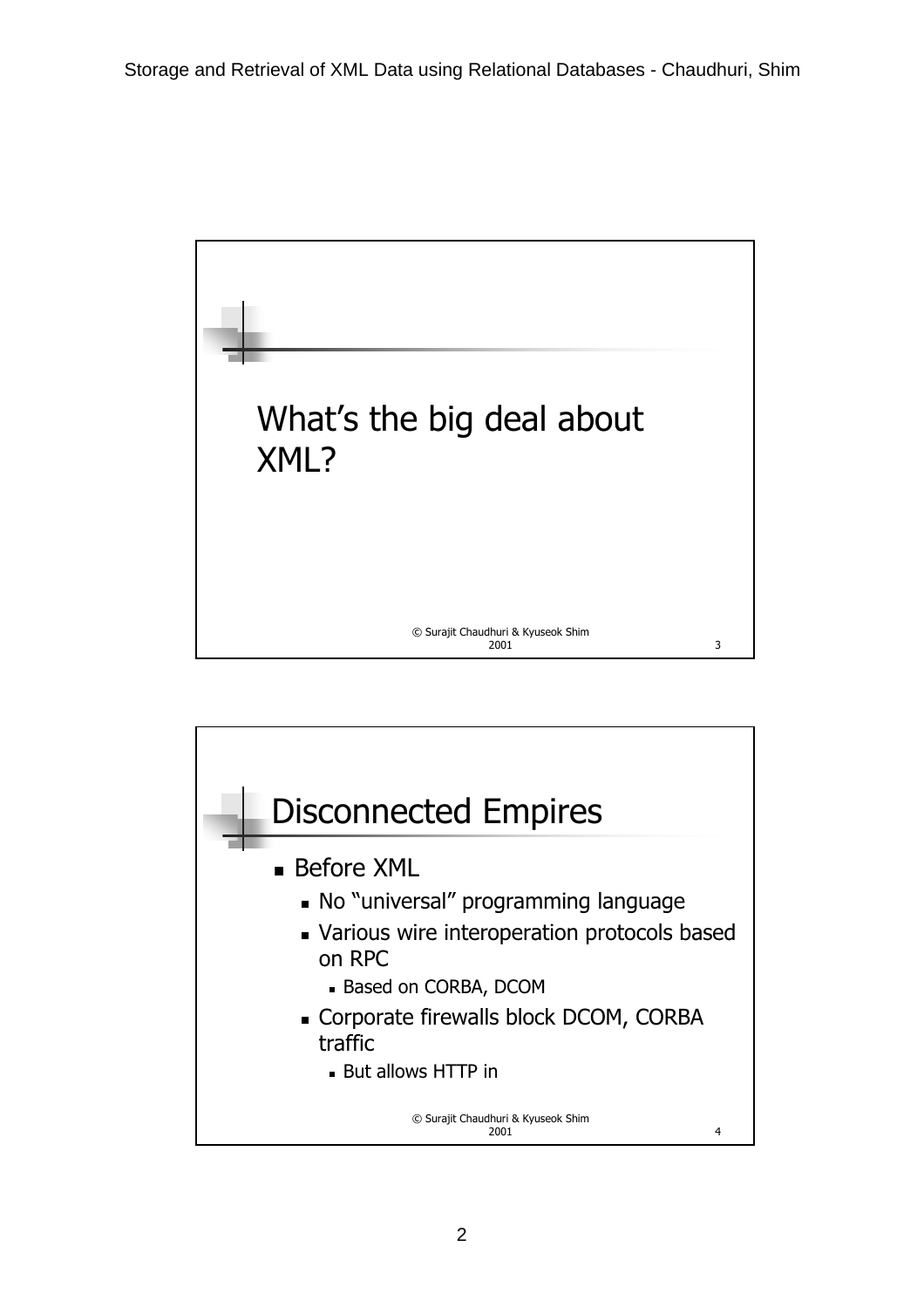

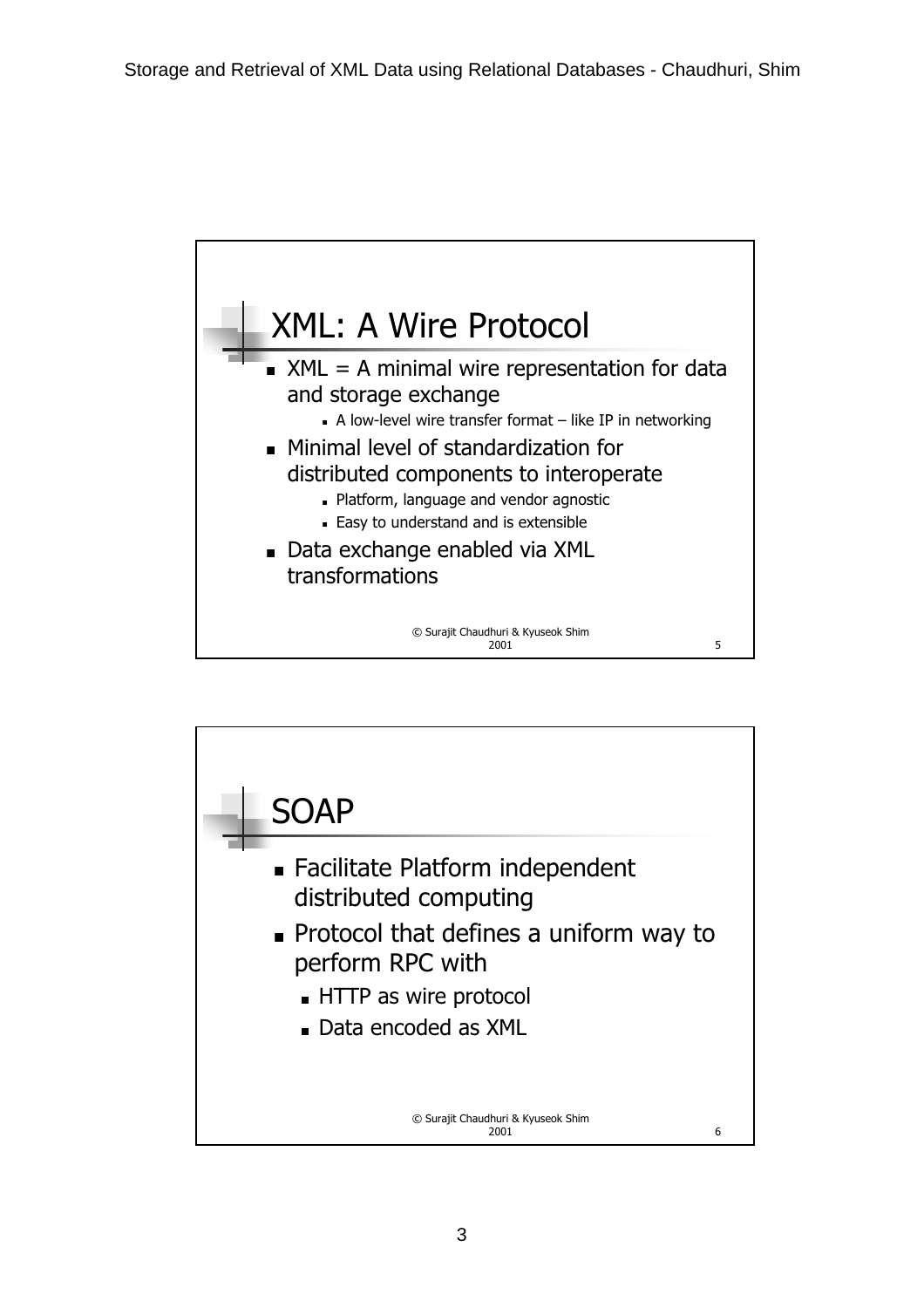

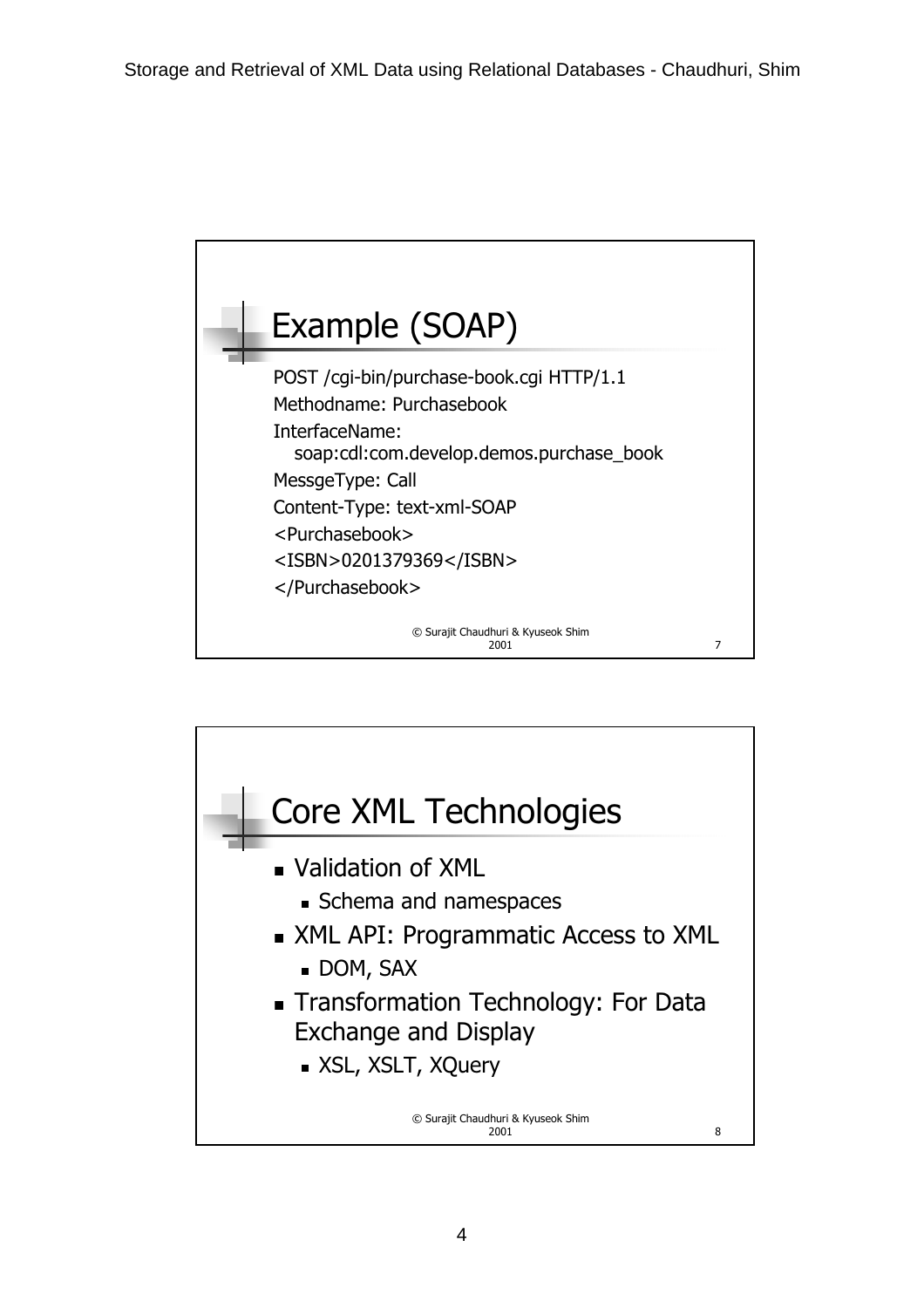

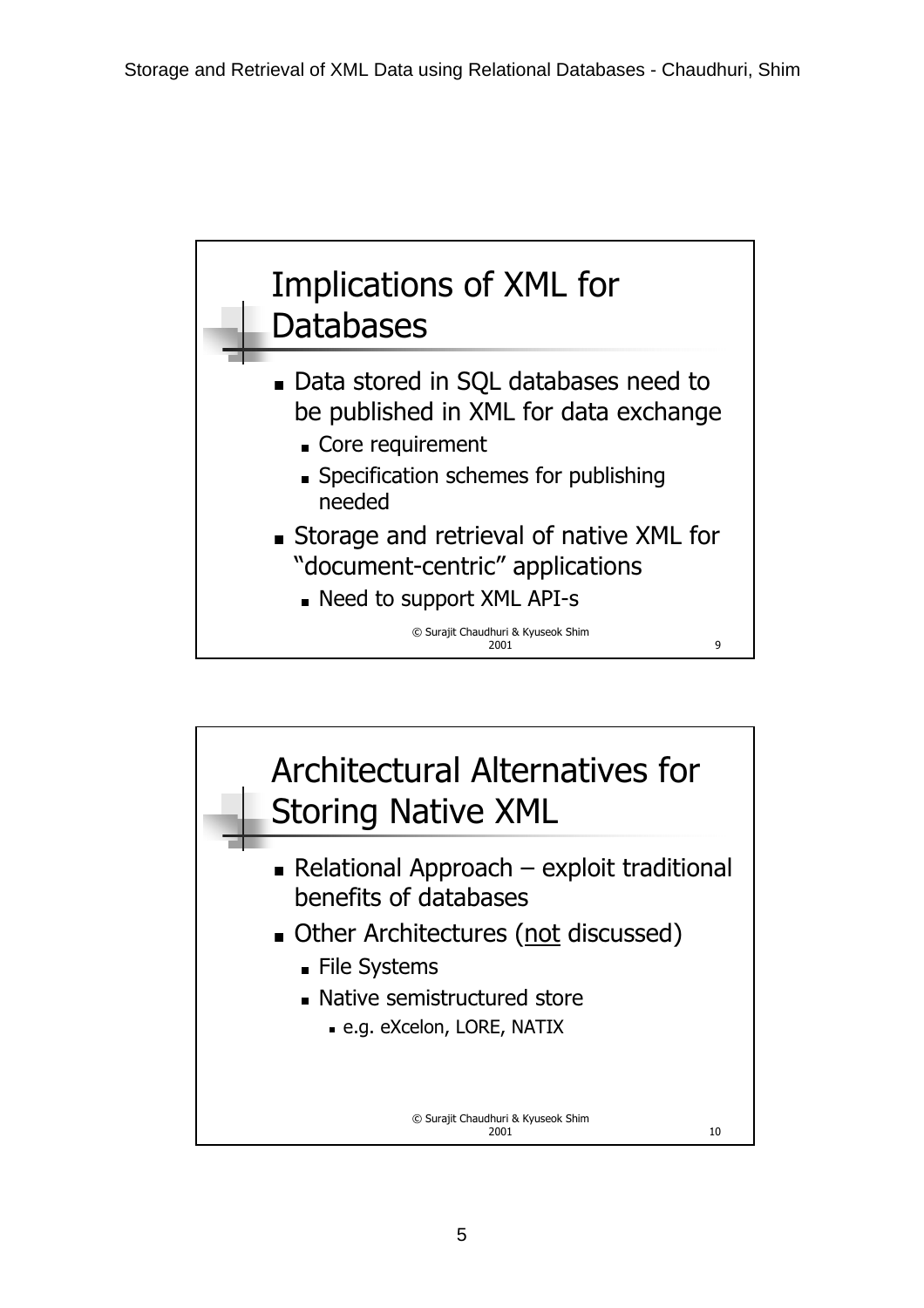

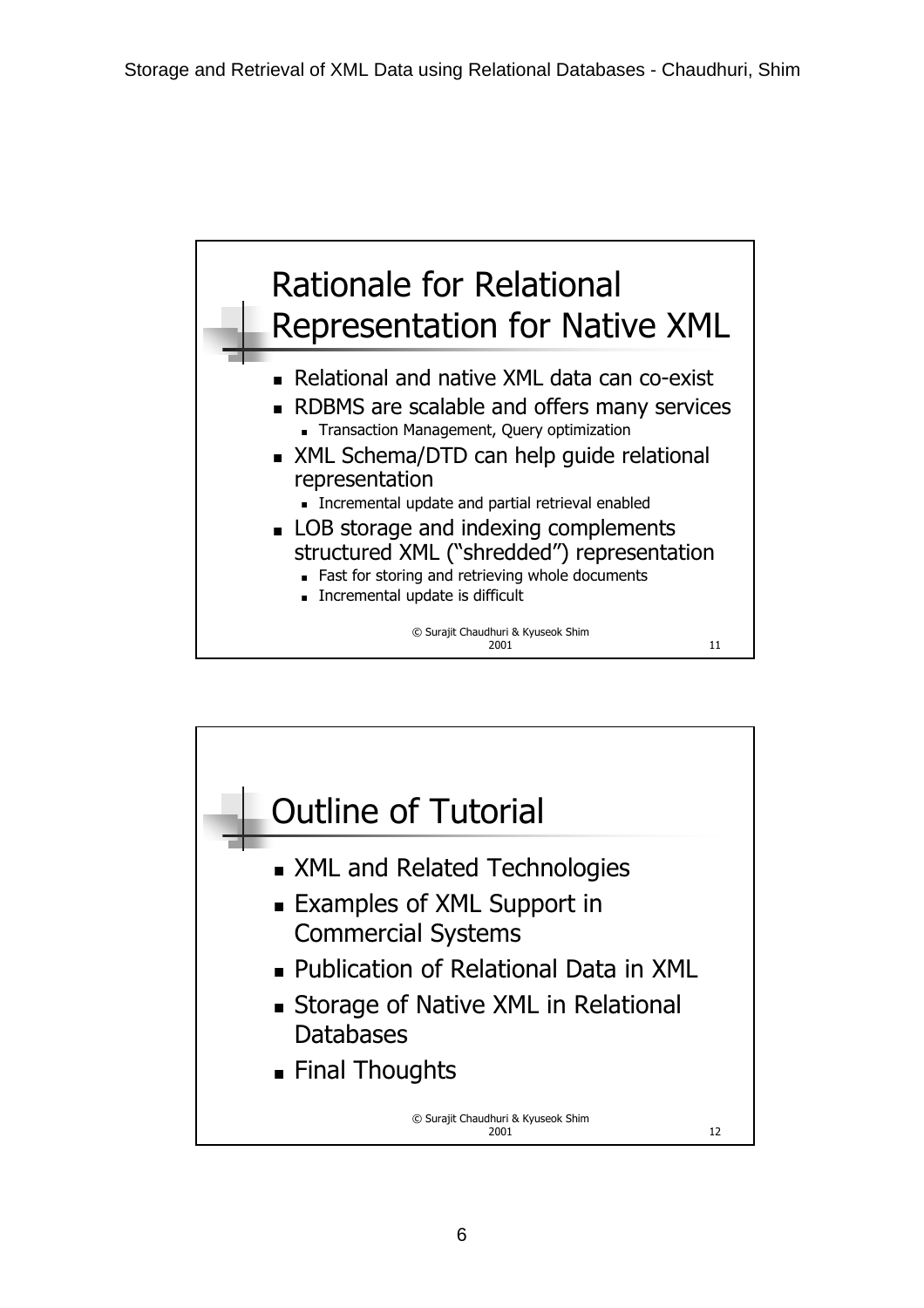

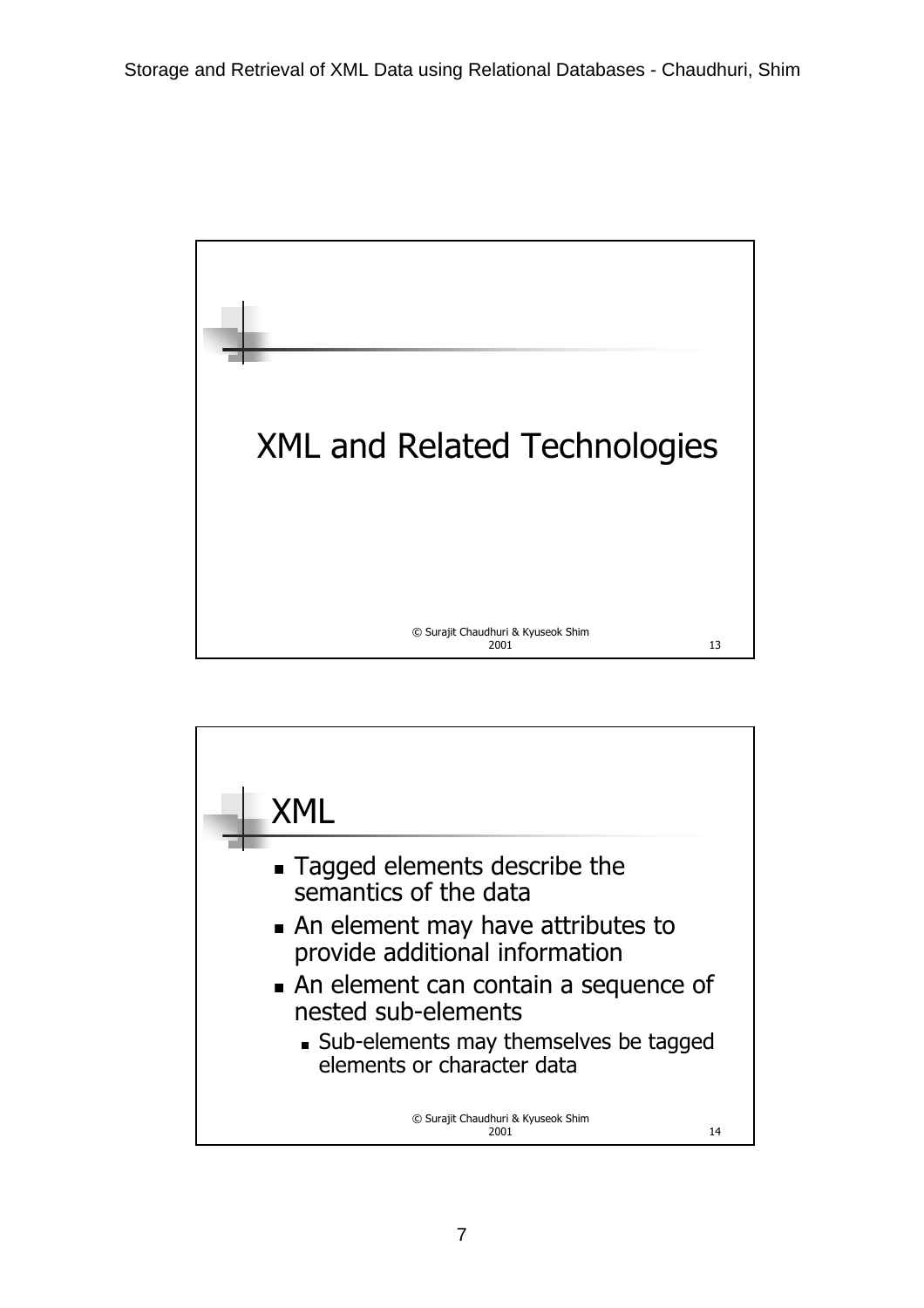

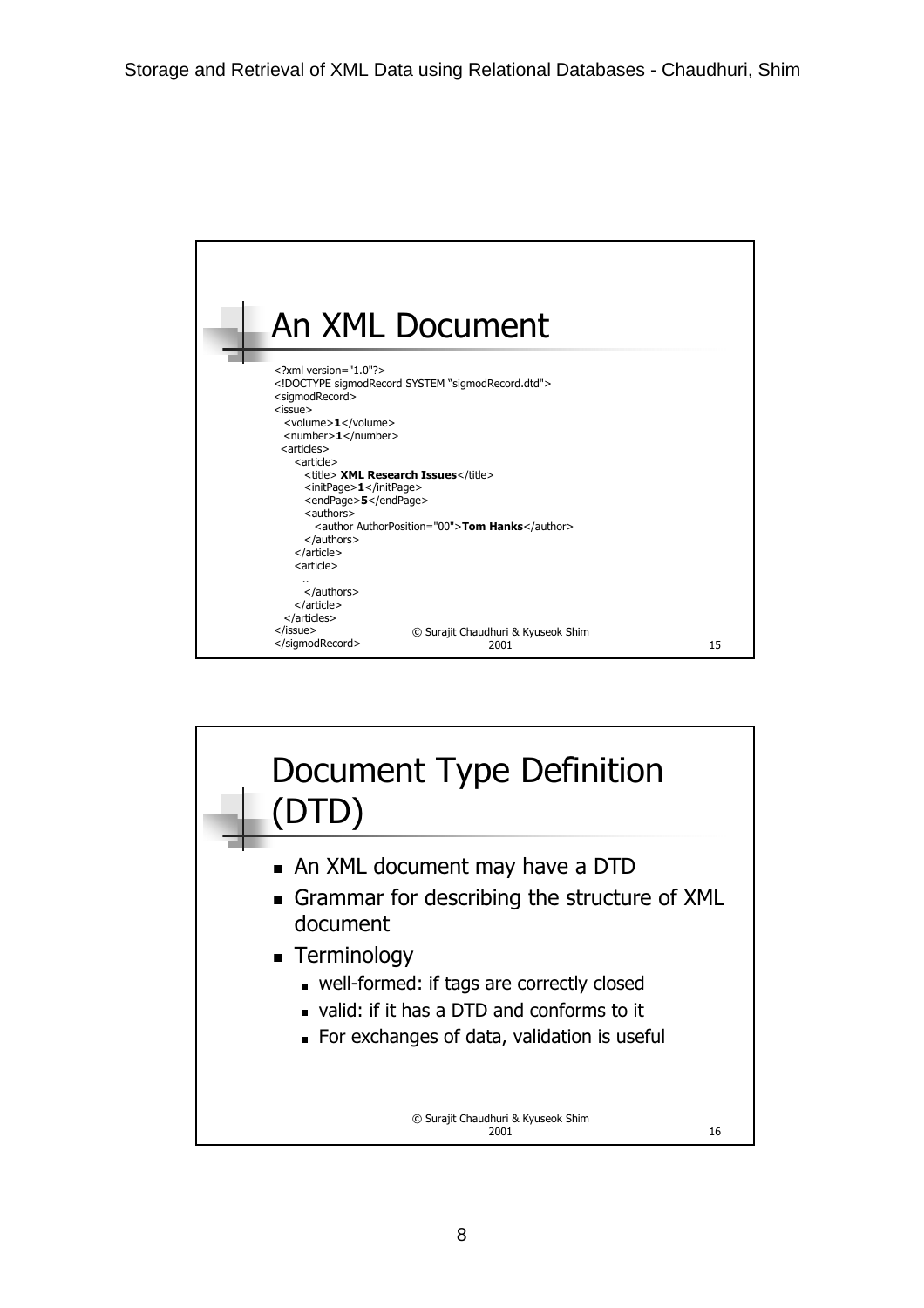

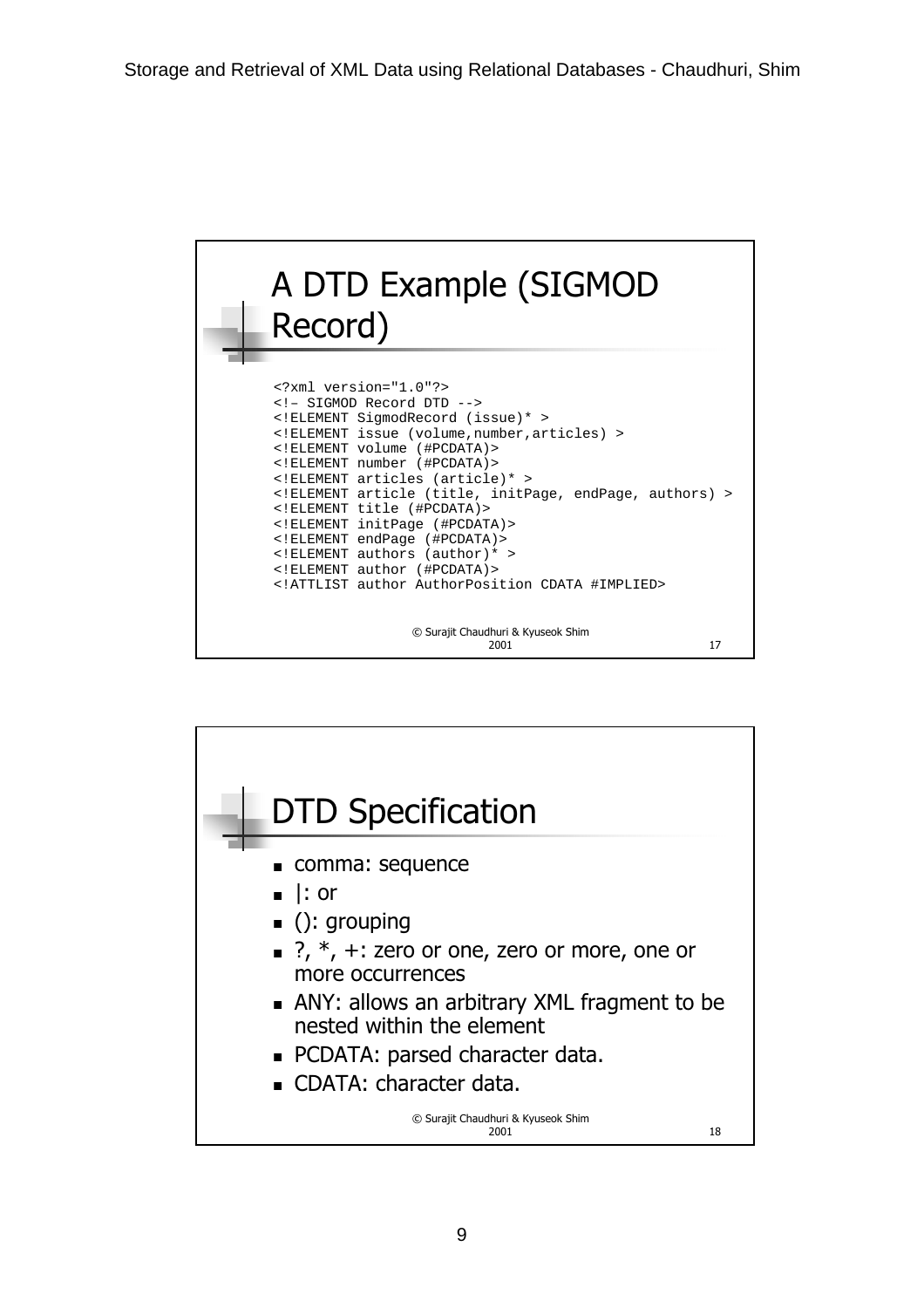

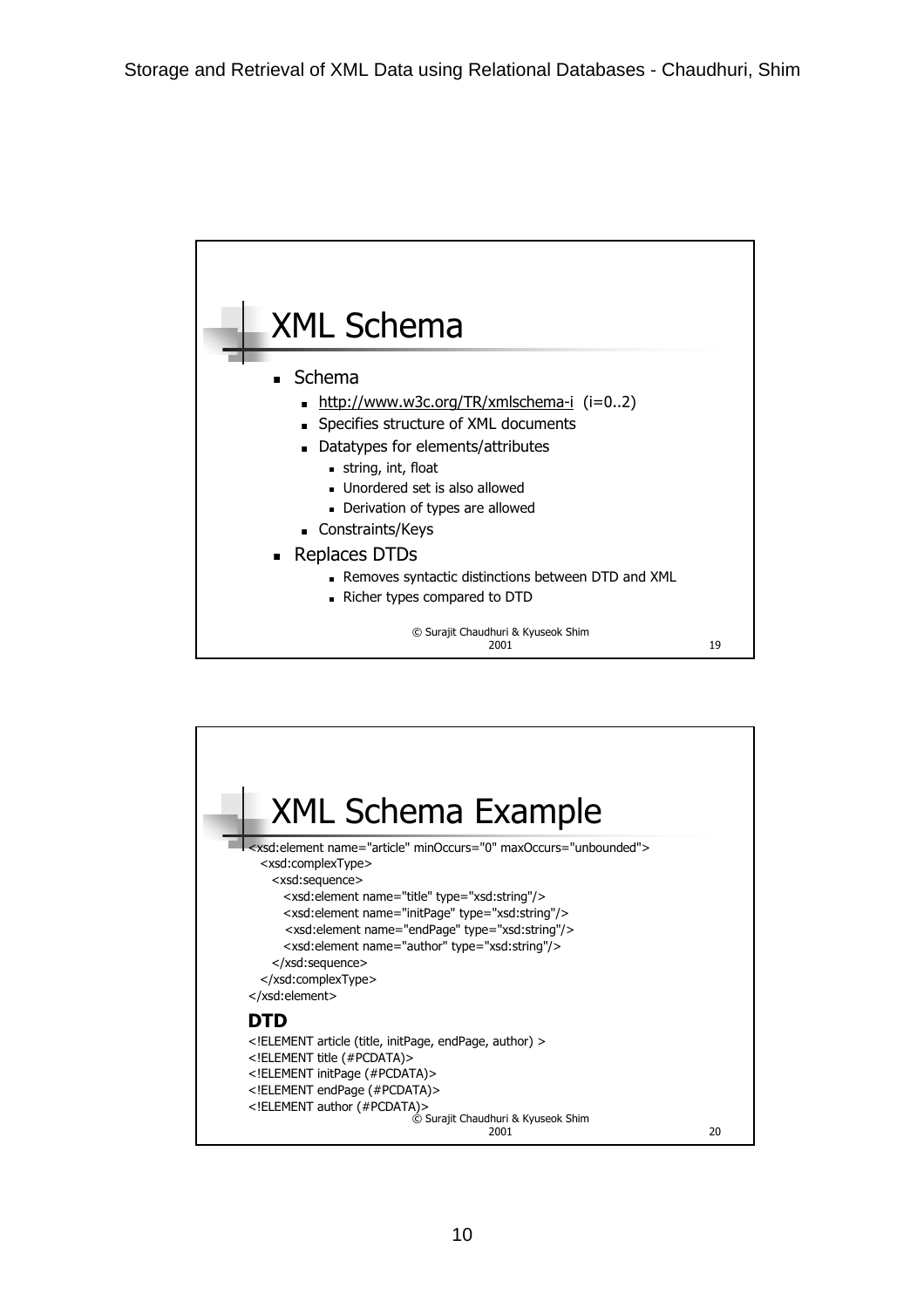

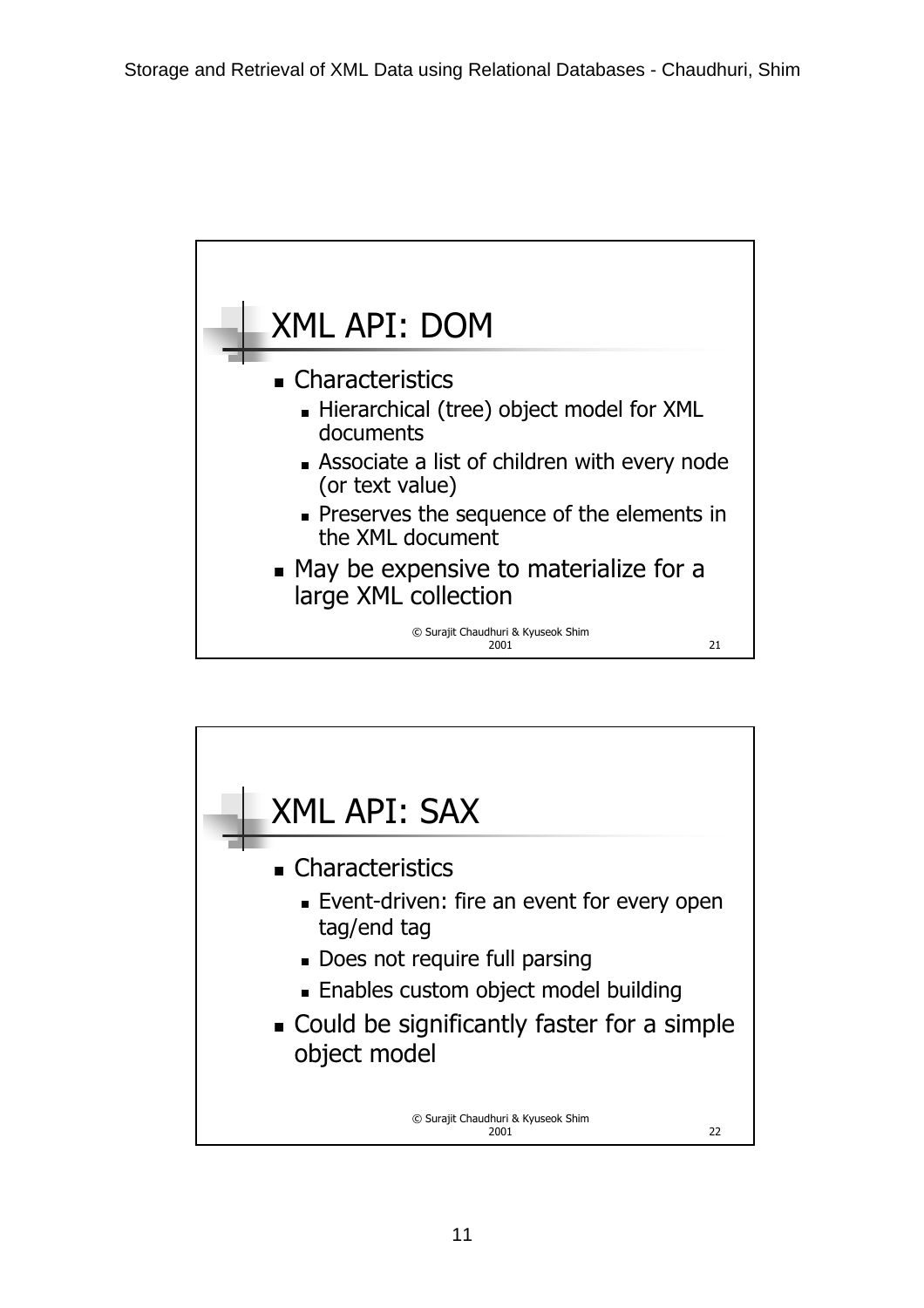

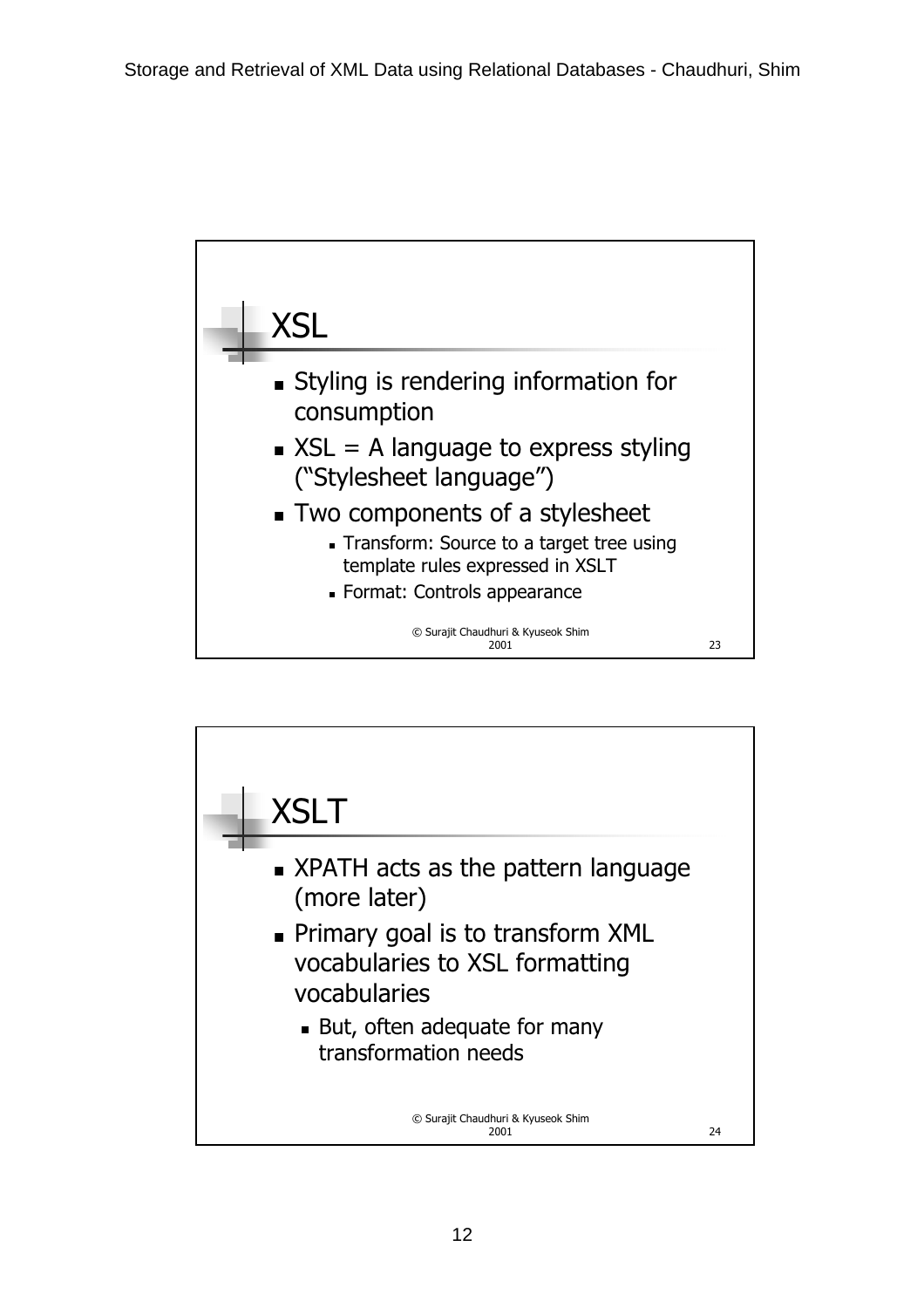

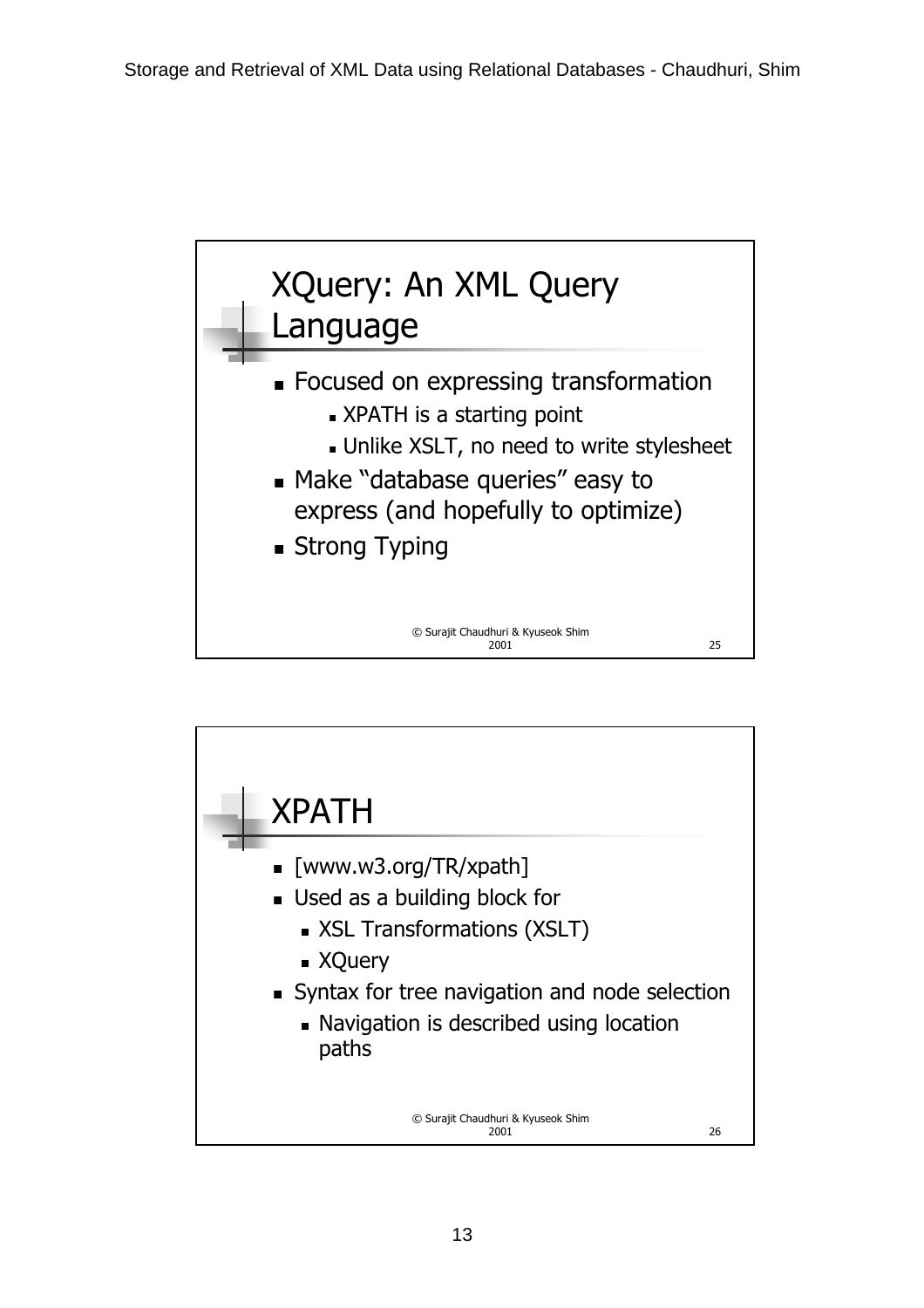

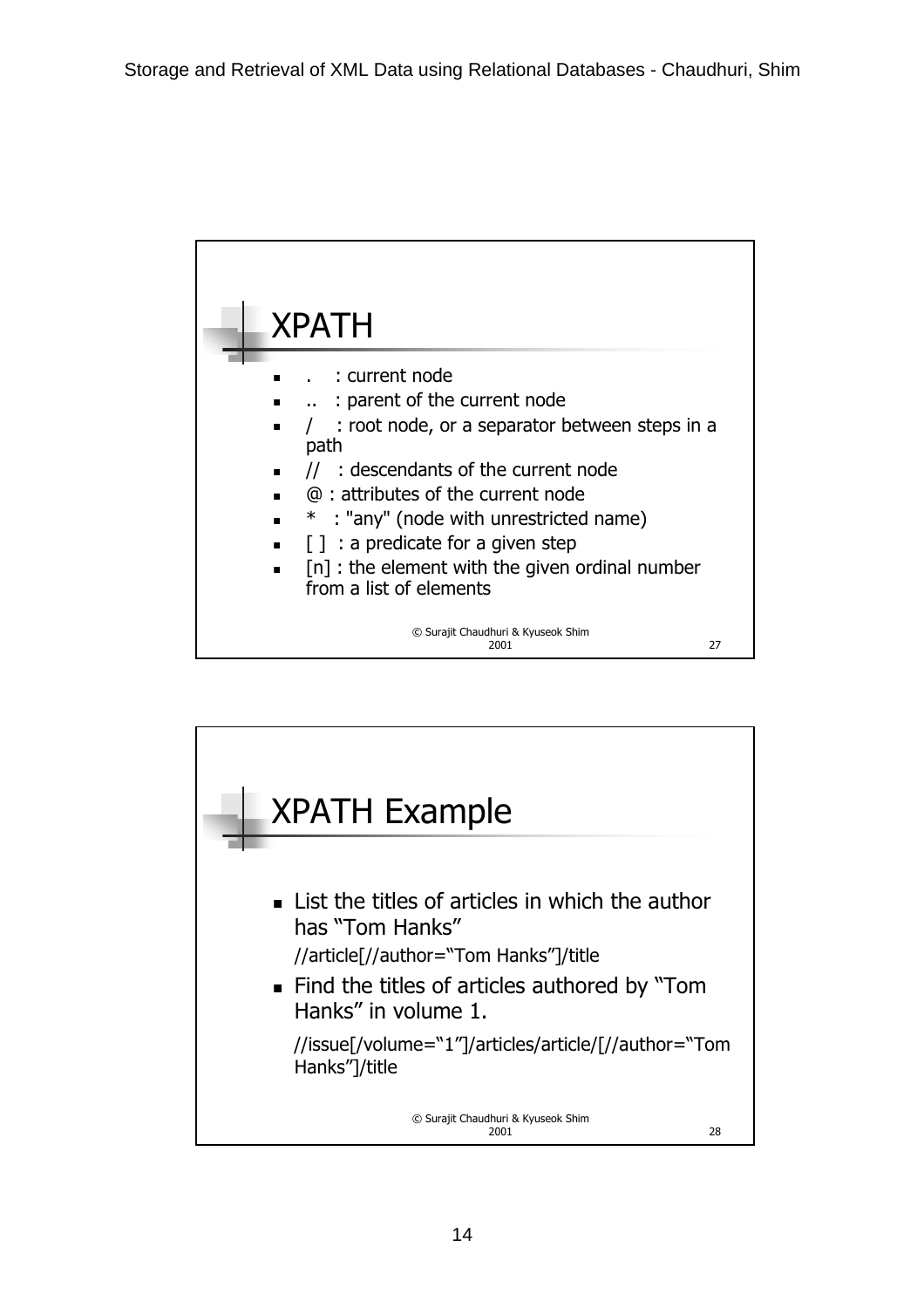

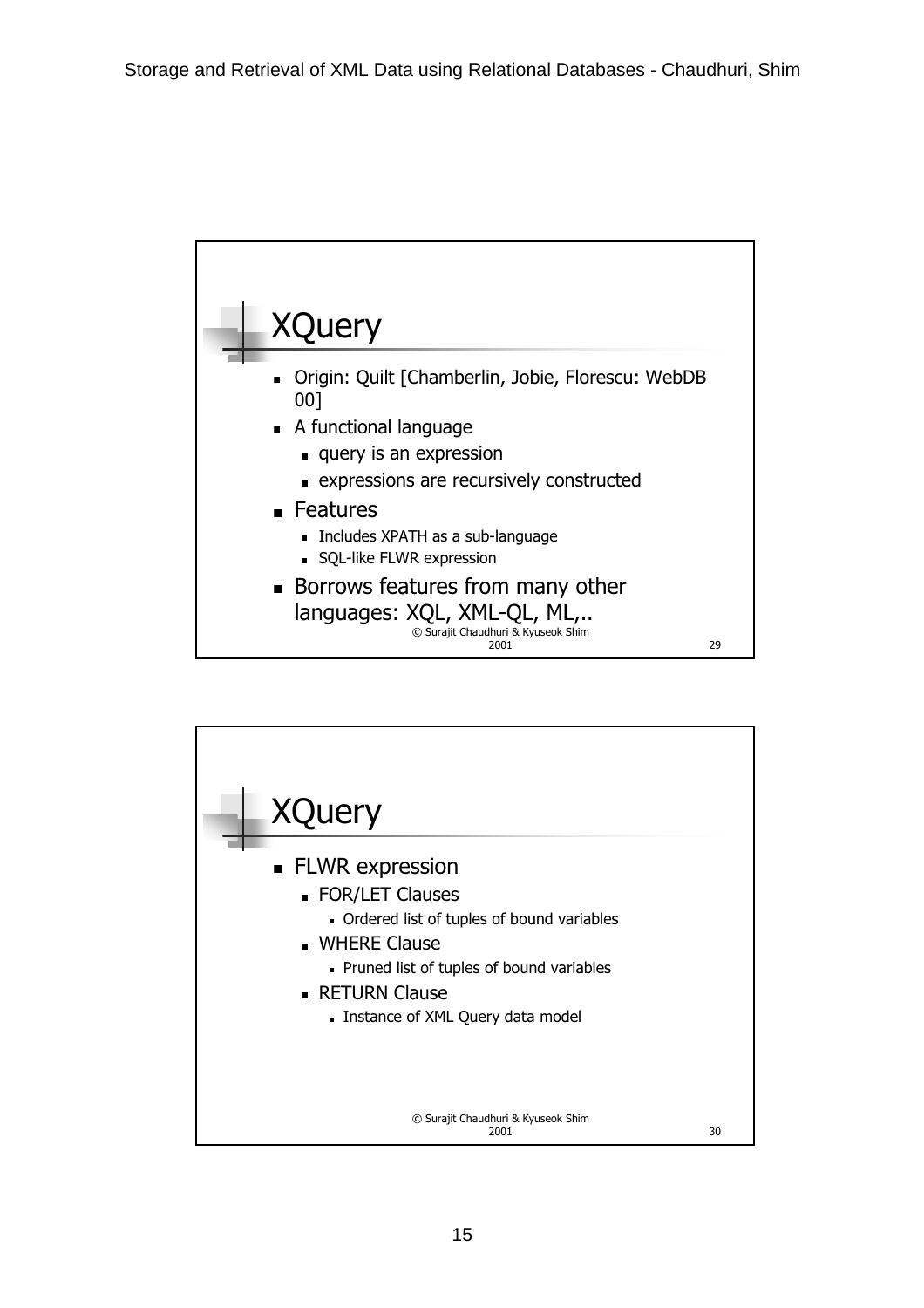

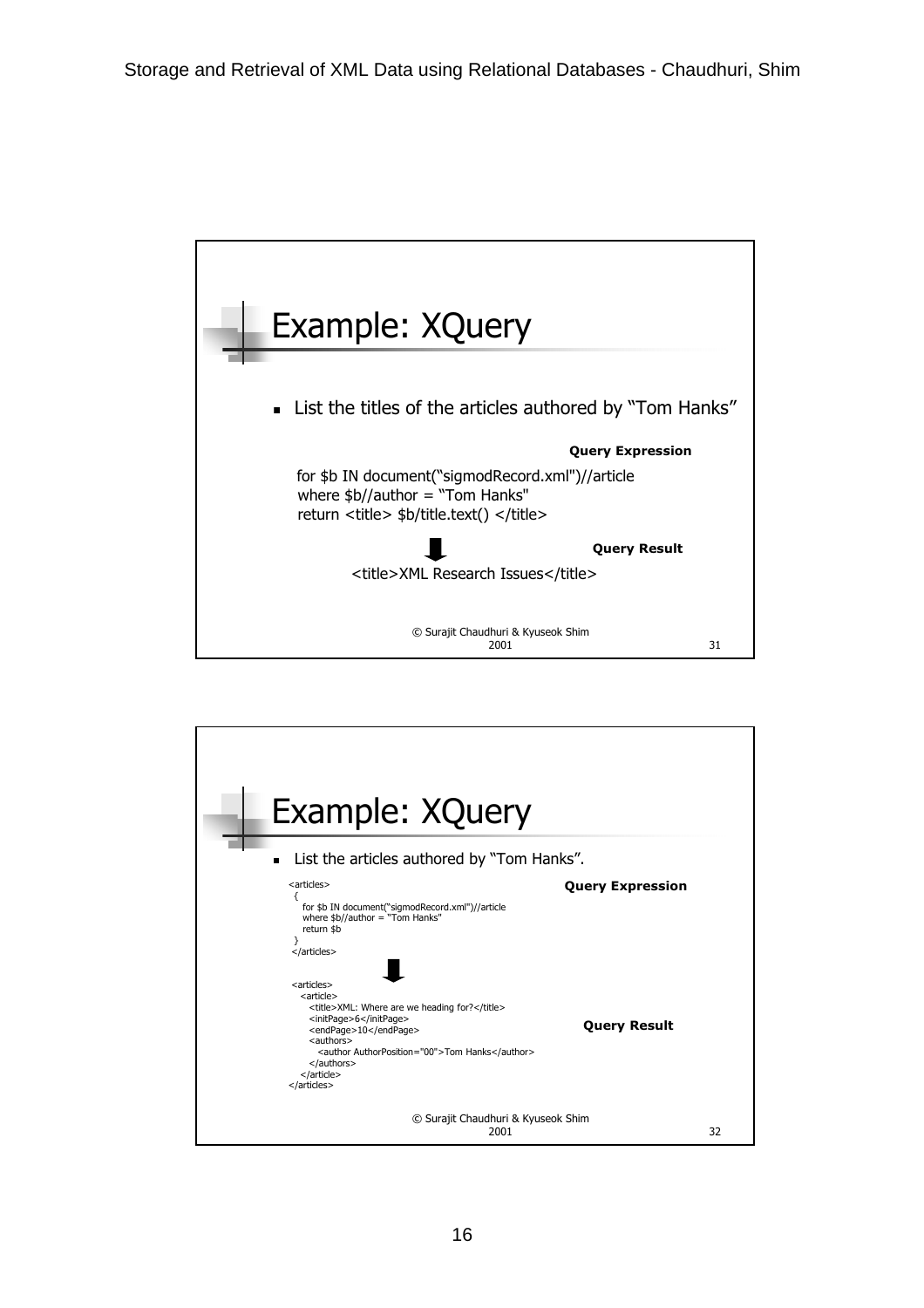

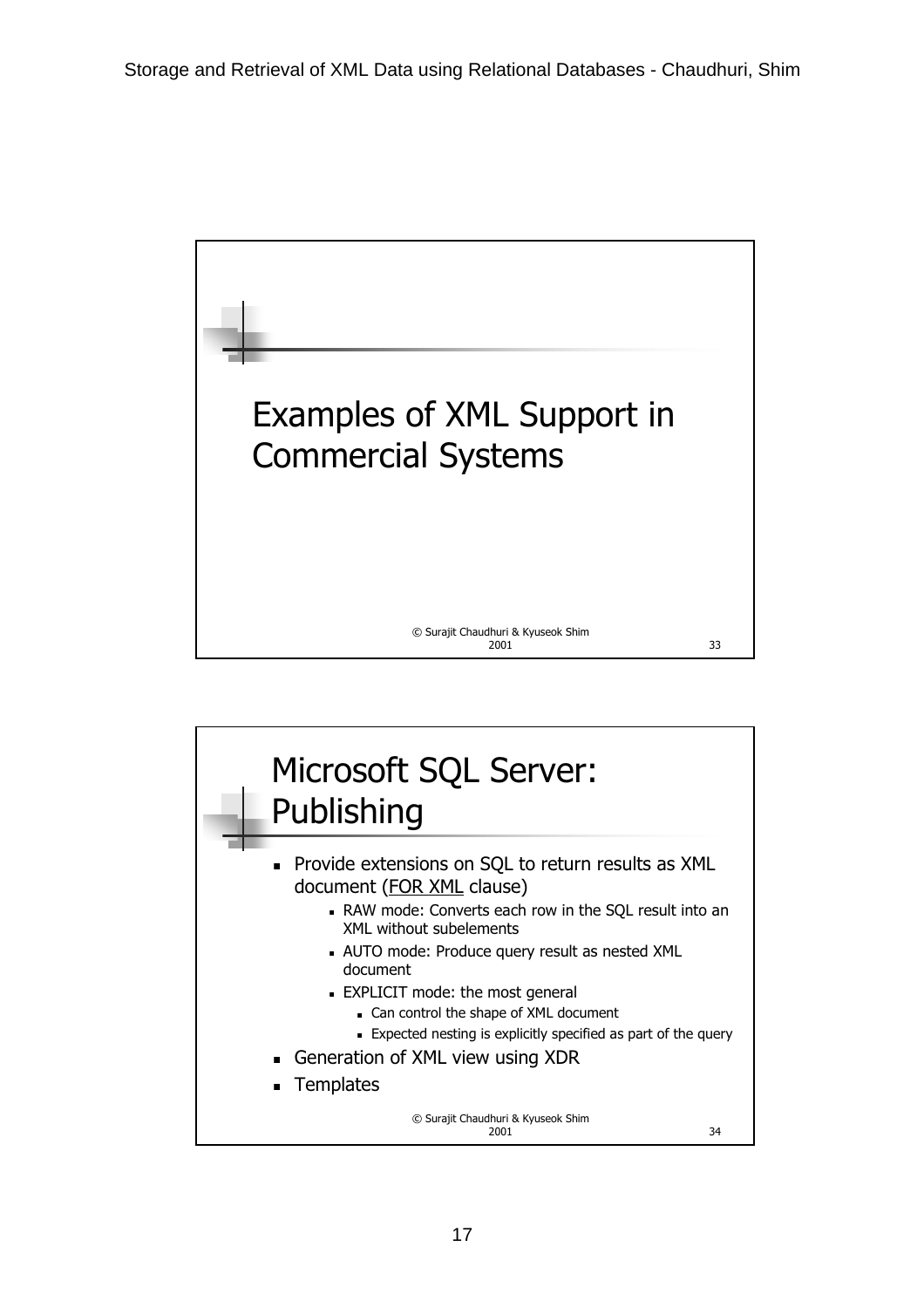

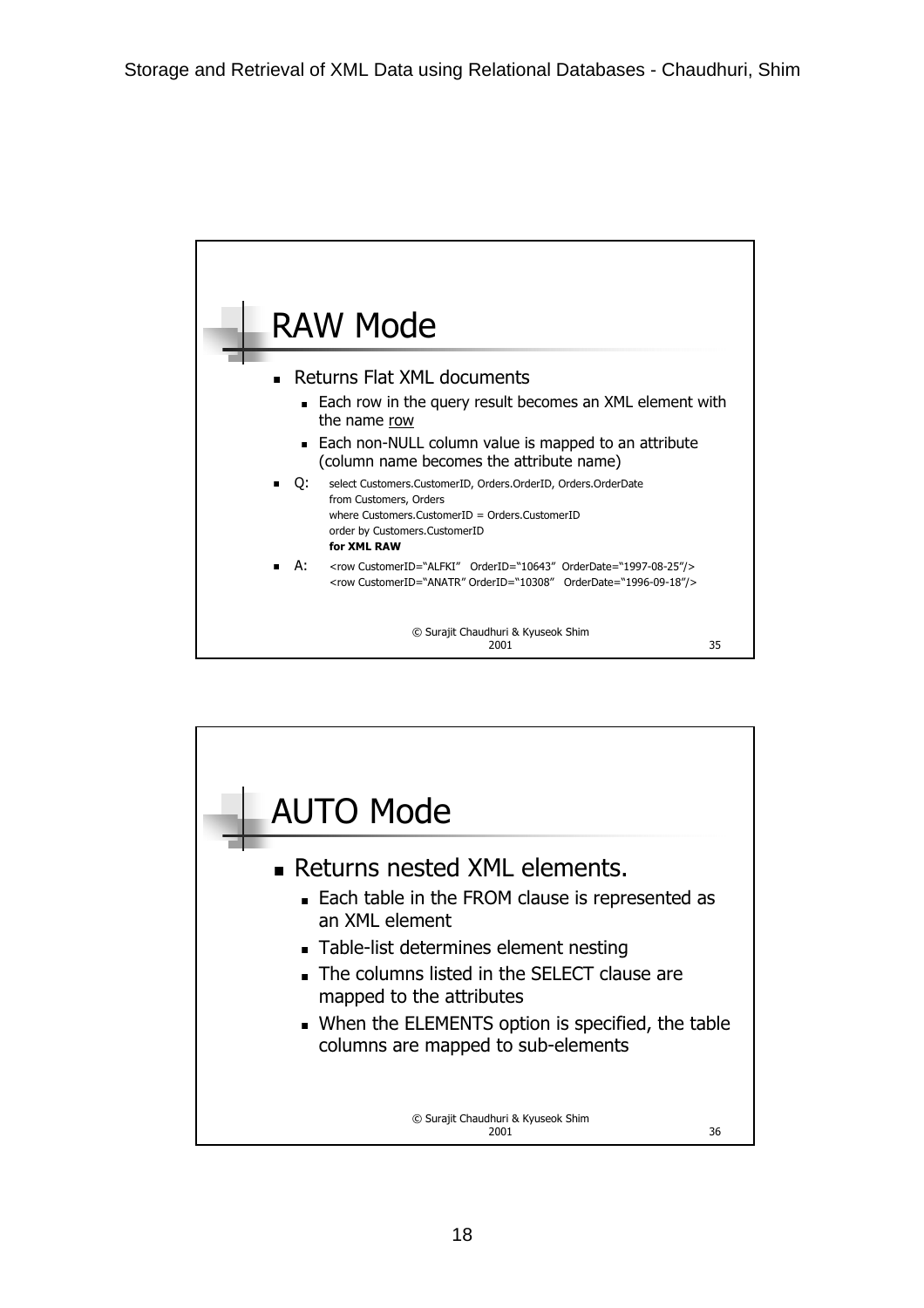

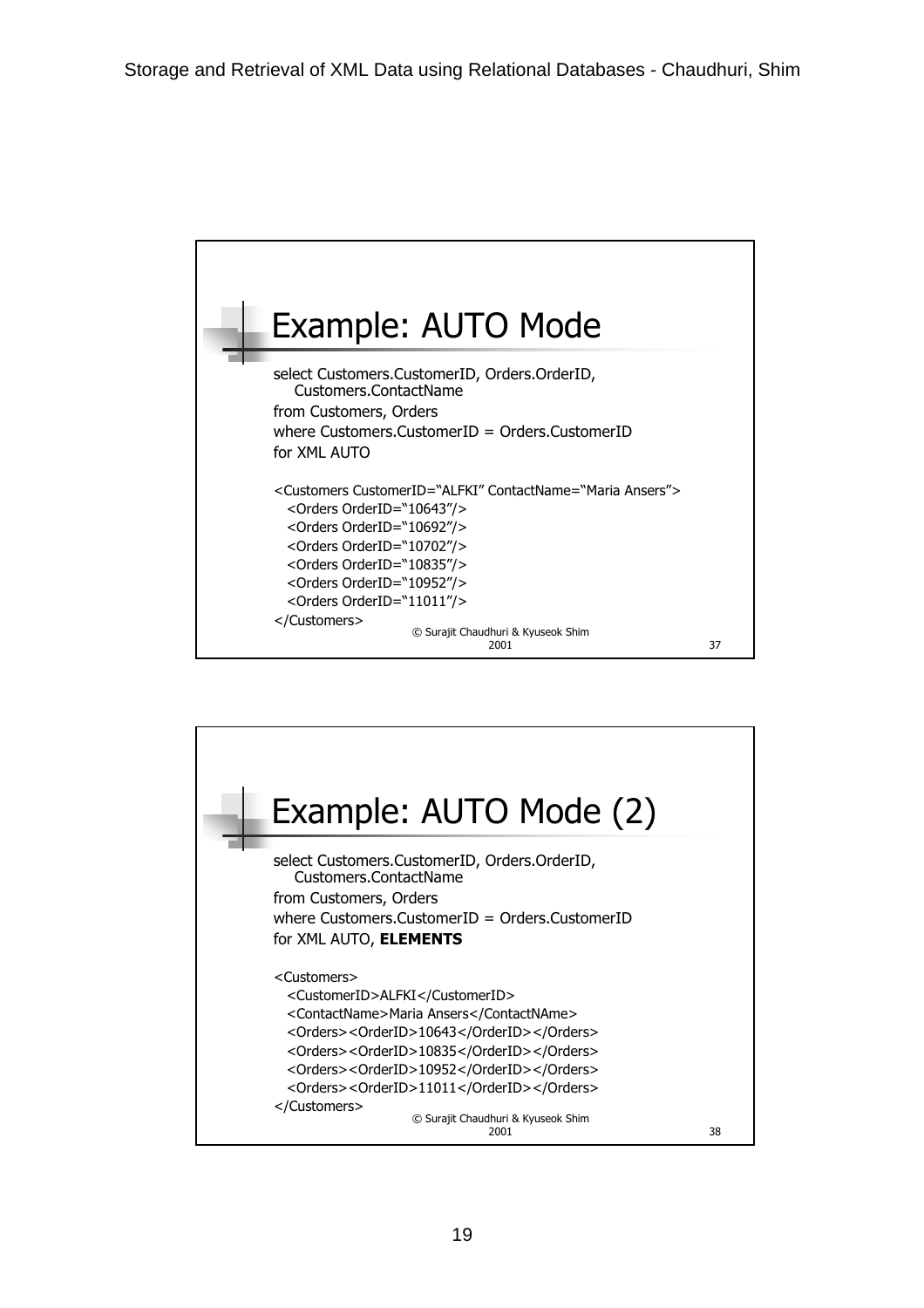

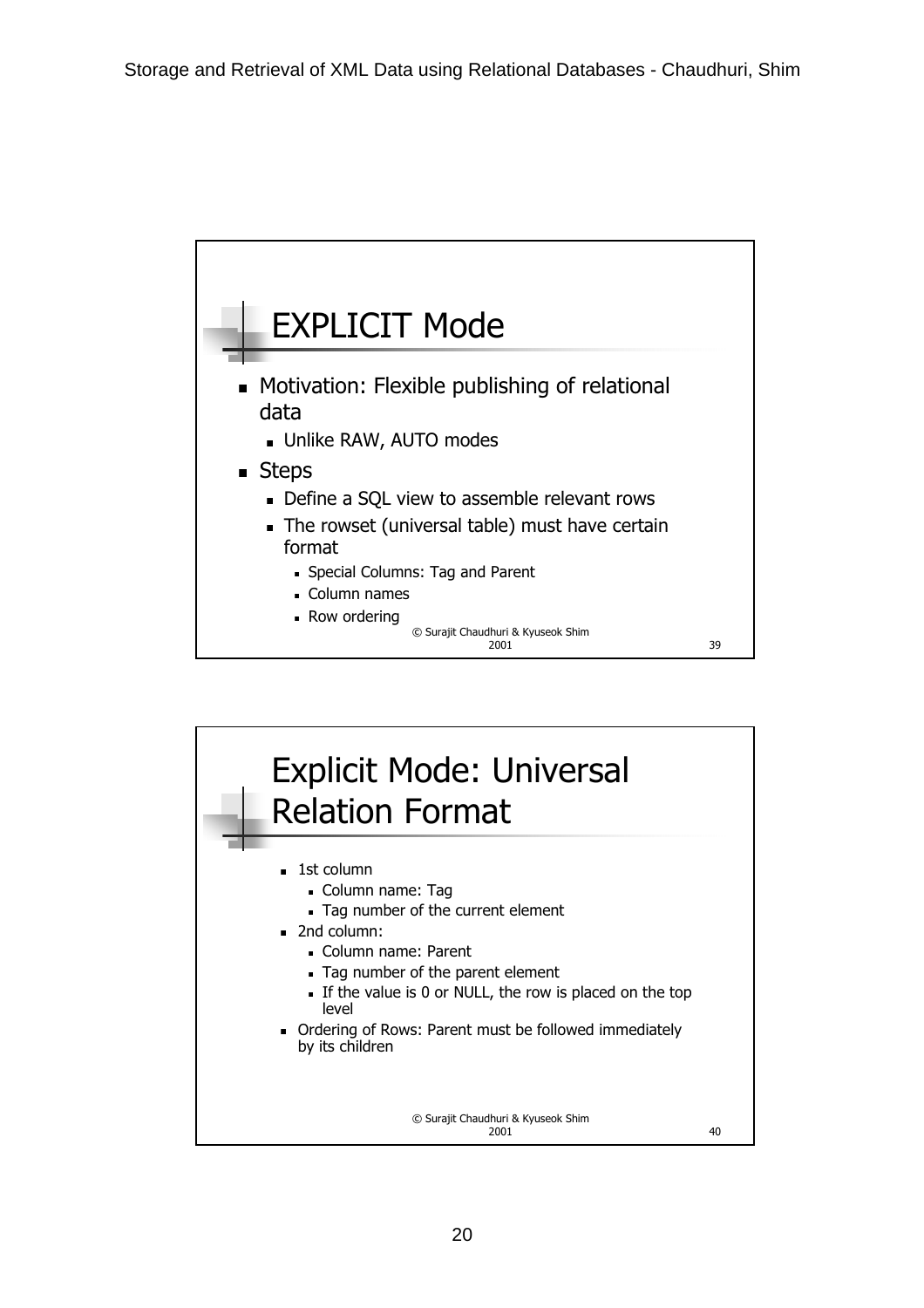| Example1: EXPLICIT Mode                                                                                                                                                                |    |
|----------------------------------------------------------------------------------------------------------------------------------------------------------------------------------------|----|
| select 1<br>as Tag,<br>NULL<br>as Parent,<br>Customers.CustomerID as [Customer!1!CustomerID]<br>as [Order!2!OrderID]<br>NULL<br>from Customers                                         |    |
| <b>UNION ALL</b><br>select 2,<br>1,<br>Customers, Orders<br>where Customers CustomerID = Orders CustomerID<br>order by [Customer!1!CustomerID], [Order!2!OrderID]<br>for XMI FXPI ICIT |    |
| © Surajit Chaudhuri & Kyuseok Shim<br>2001                                                                                                                                             | 41 |

| Example1: EXPLICIT Mode (2) |                                                  |             |                                                              |             |  |  |  |
|-----------------------------|--------------------------------------------------|-------------|--------------------------------------------------------------|-------------|--|--|--|
|                             |                                                  |             | Tag   Parent   Customer! 1 ! CustomerID   Order! 2 ! OrderID |             |  |  |  |
|                             |                                                  | <b>NULL</b> | <b>ALFKI</b>                                                 | <b>NULL</b> |  |  |  |
|                             | 2                                                |             | <b>ALFKI</b>                                                 | 10643       |  |  |  |
|                             | 2                                                |             | <b>ALFKI</b>                                                 | 10692       |  |  |  |
|                             | 2                                                |             | <b>ALFKI</b>                                                 | 10702       |  |  |  |
|                             | 2                                                |             | AI FKI                                                       | 11011       |  |  |  |
|                             | 2                                                | 1           | <b>ALFKI</b>                                                 |             |  |  |  |
|                             | 1                                                | <b>NULL</b> | <b>ANATR</b>                                                 | <b>NULL</b> |  |  |  |
|                             | 2                                                |             | <b>ANATR</b>                                                 | 10308       |  |  |  |
|                             | 2                                                |             | <b>ANATR</b>                                                 | 10625       |  |  |  |
|                             | $\overline{2}$                                   | 1           | <b>ANATR</b>                                                 | $\cdots$    |  |  |  |
|                             | © Surajit Chaudhuri & Kyuseok Shim<br>2001<br>42 |             |                                                              |             |  |  |  |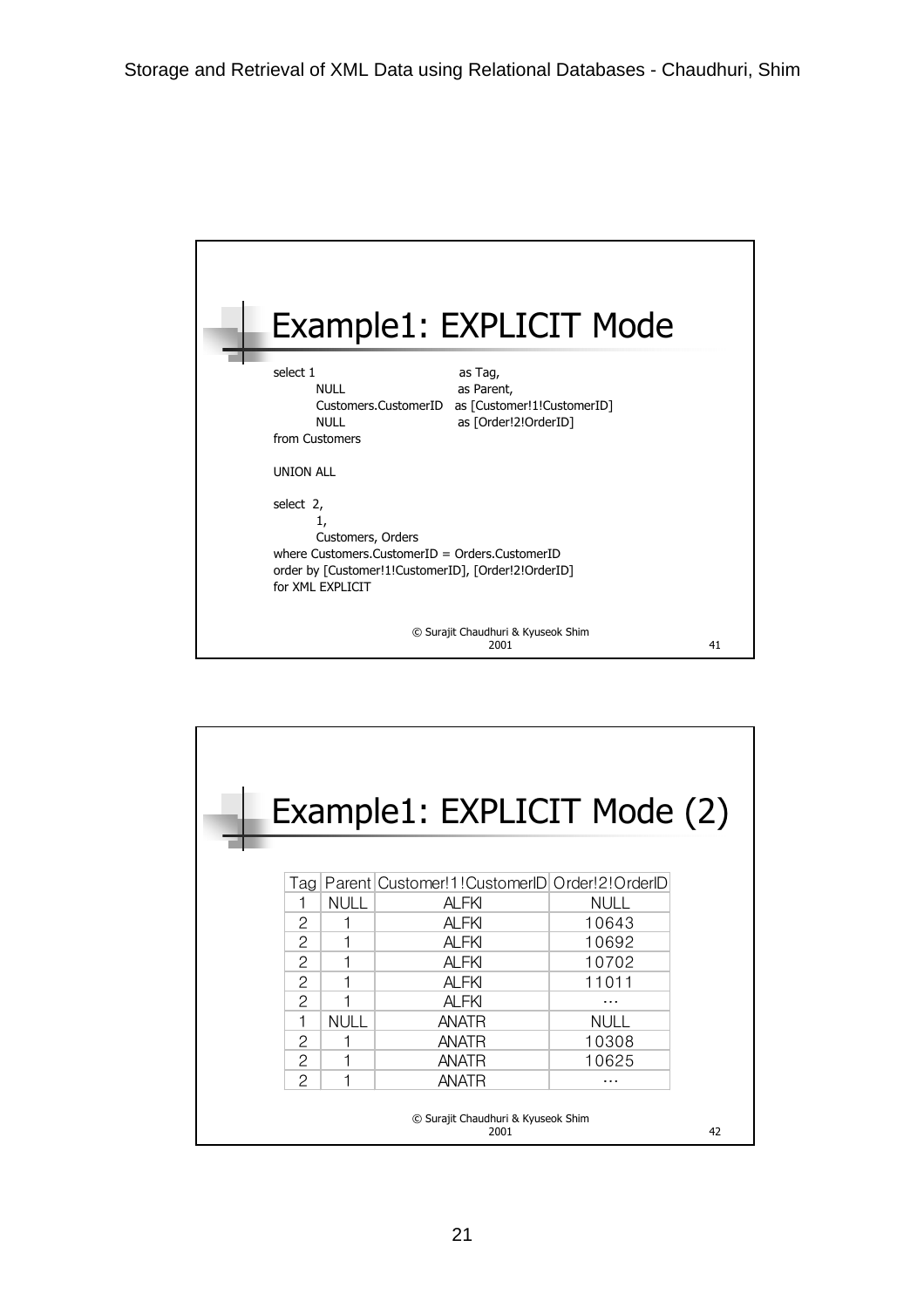

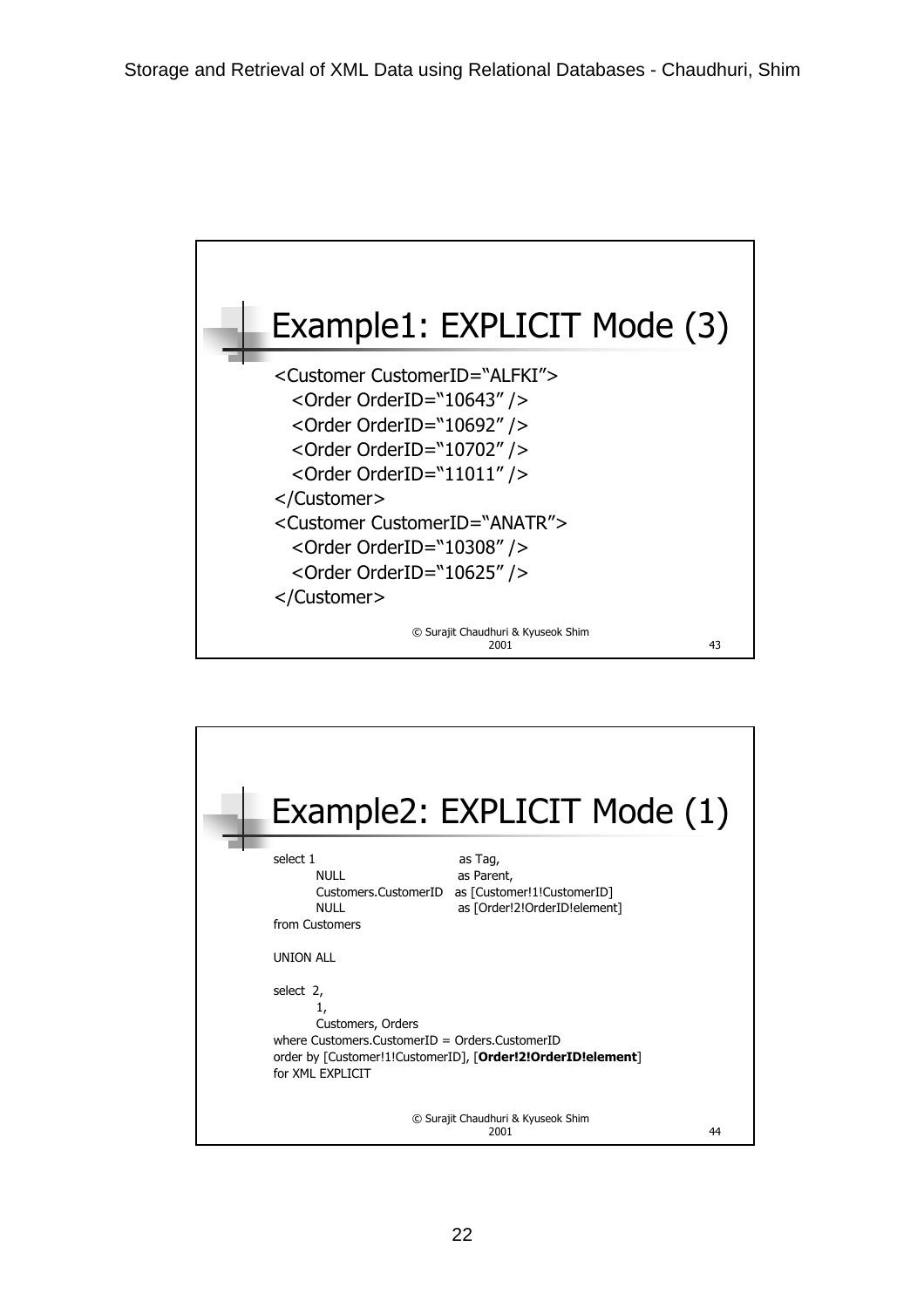

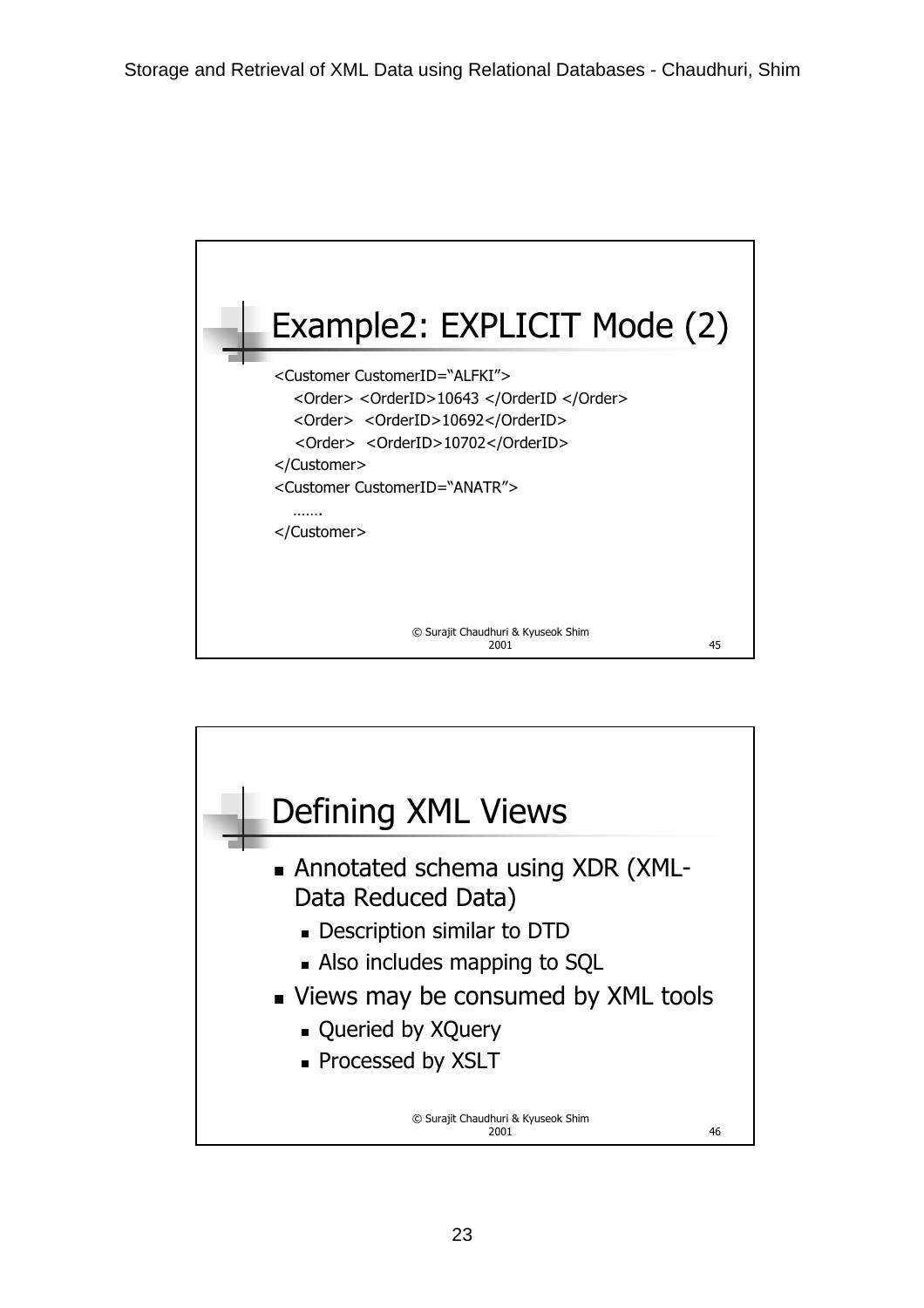

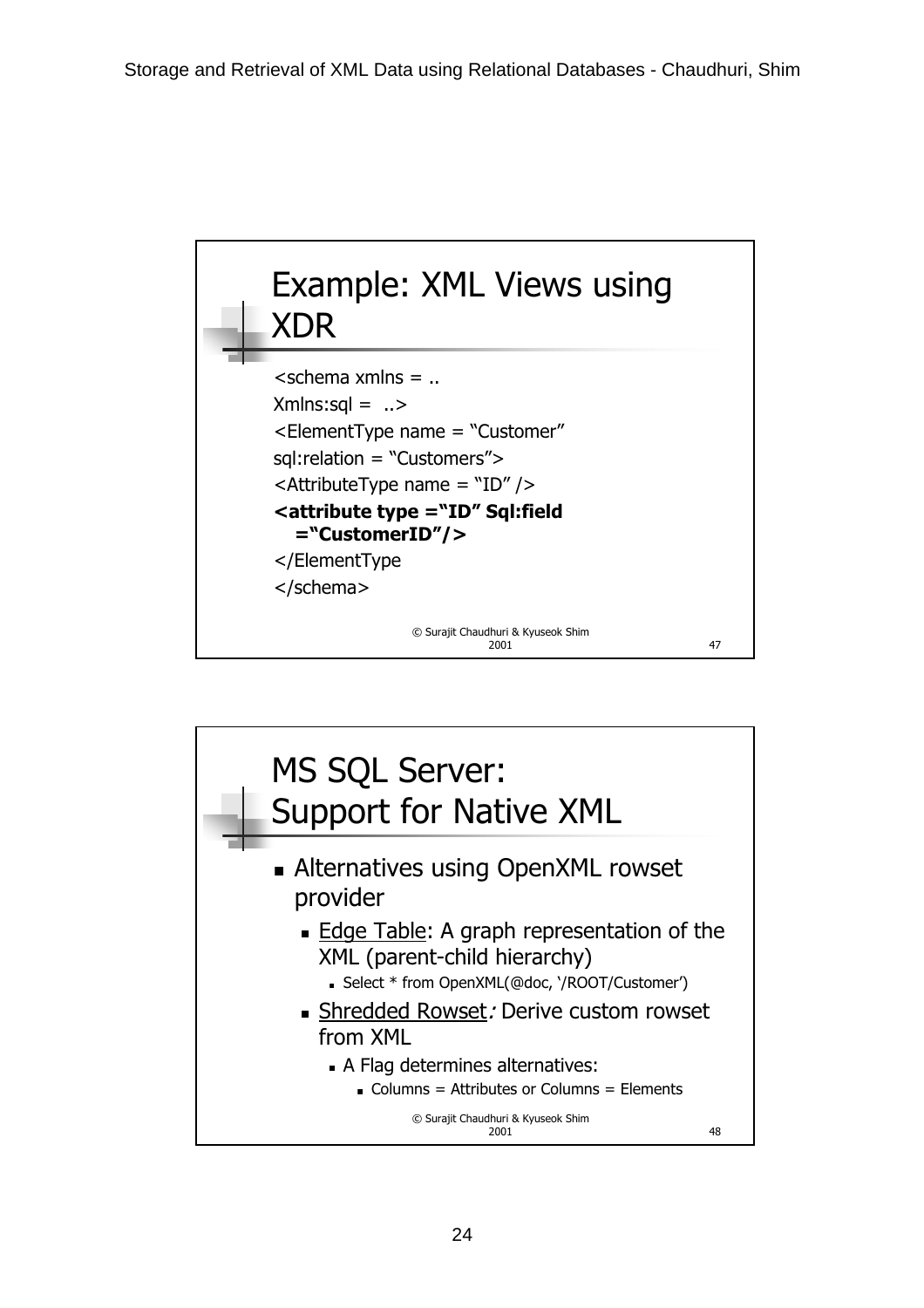

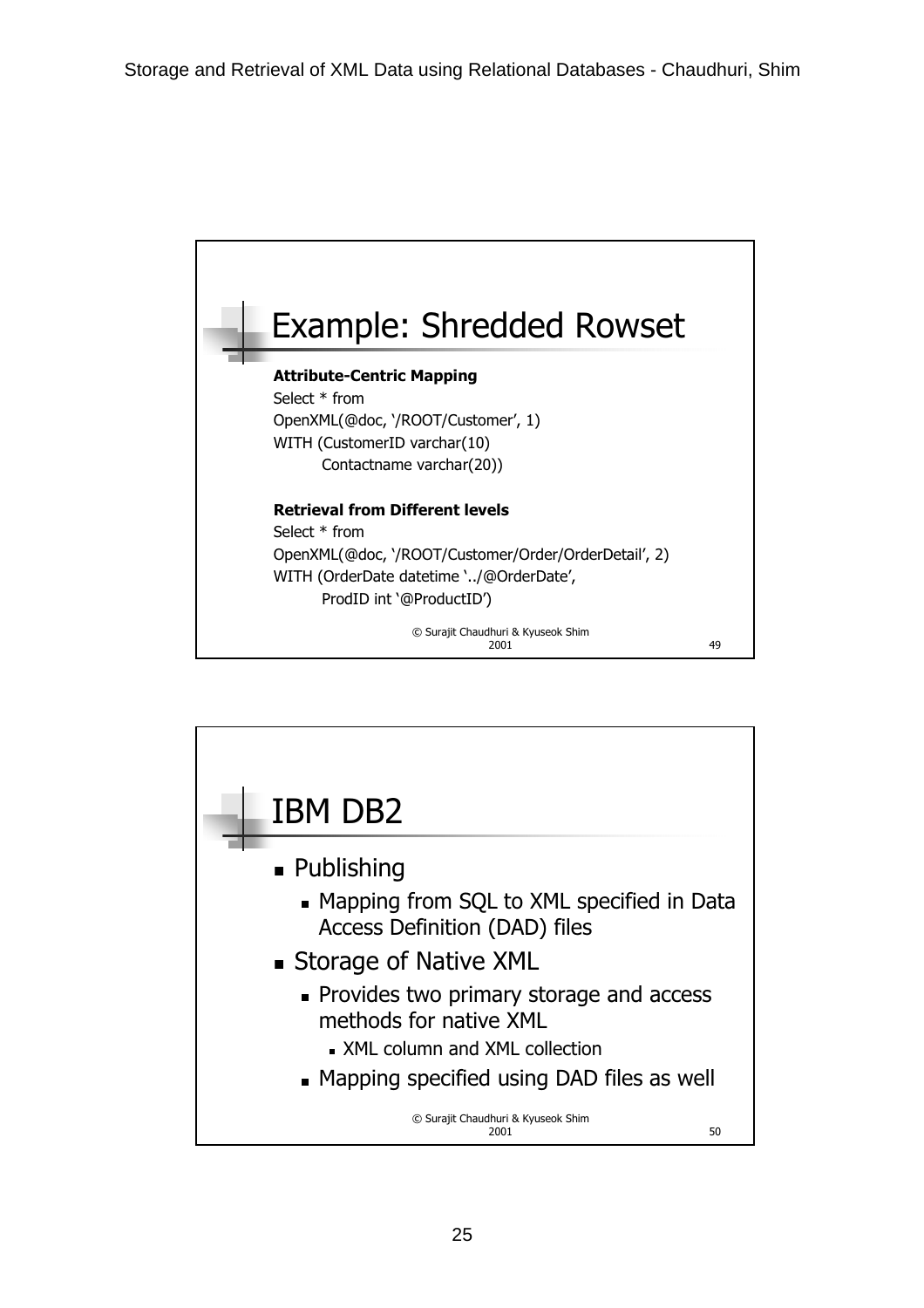

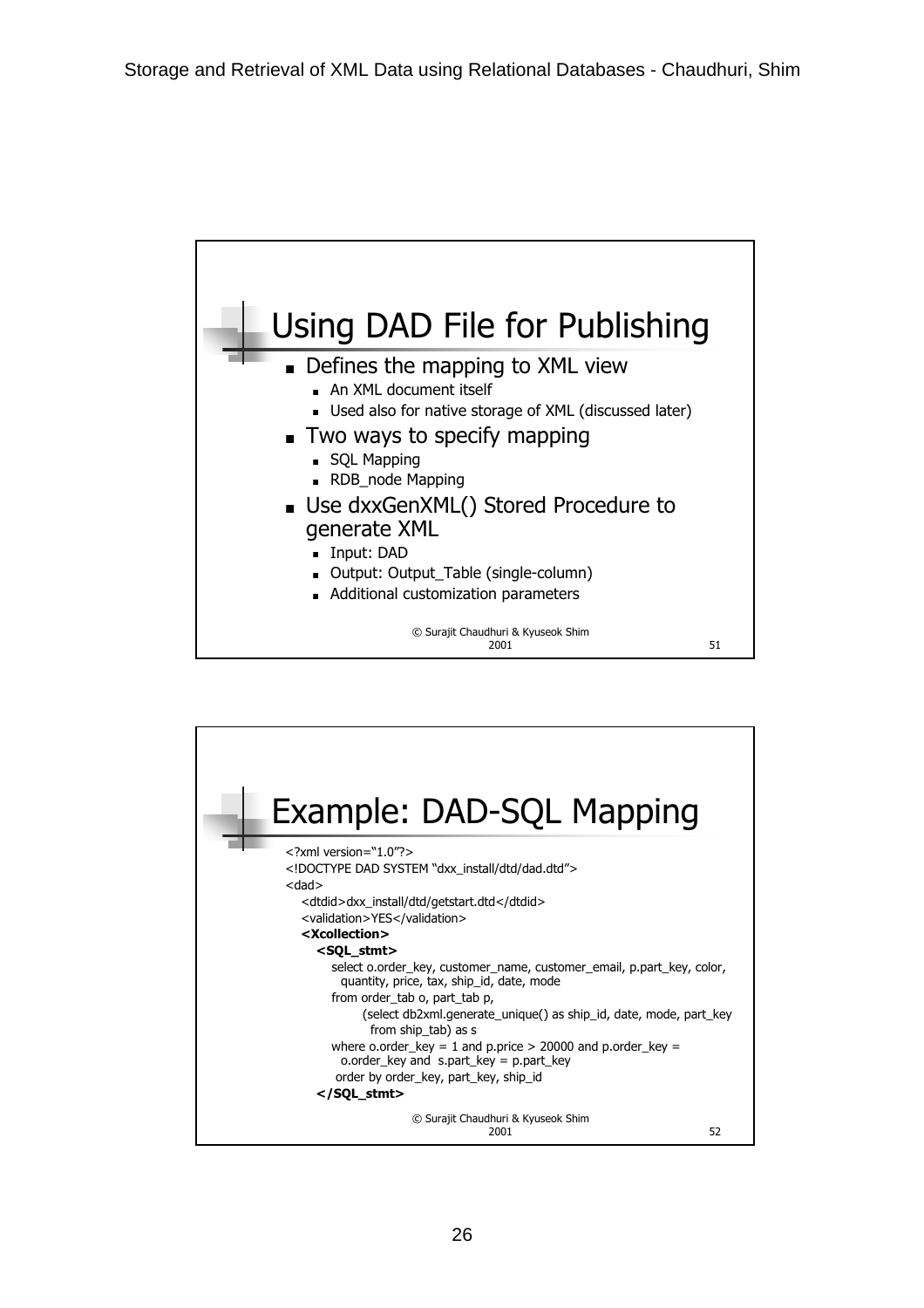

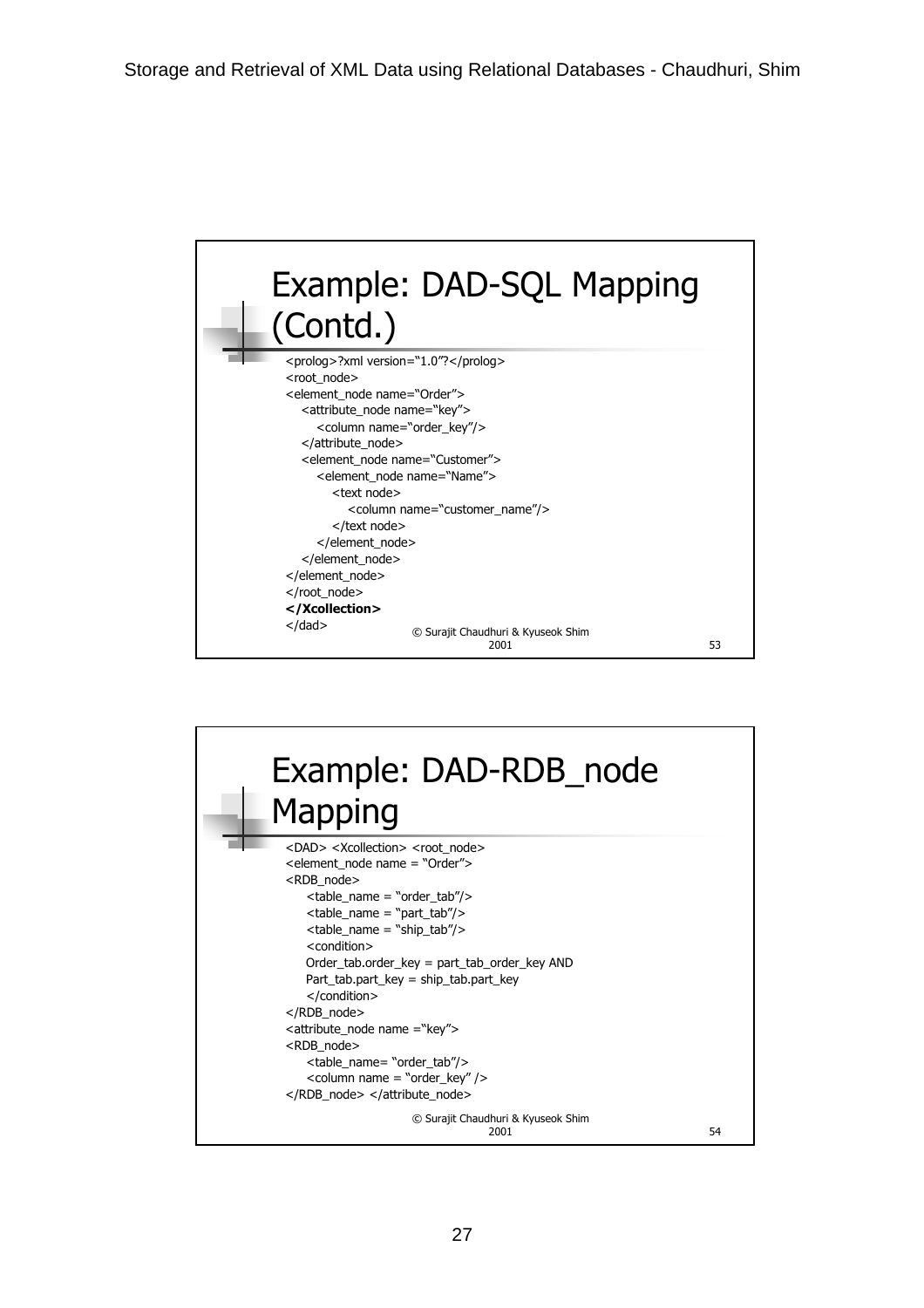

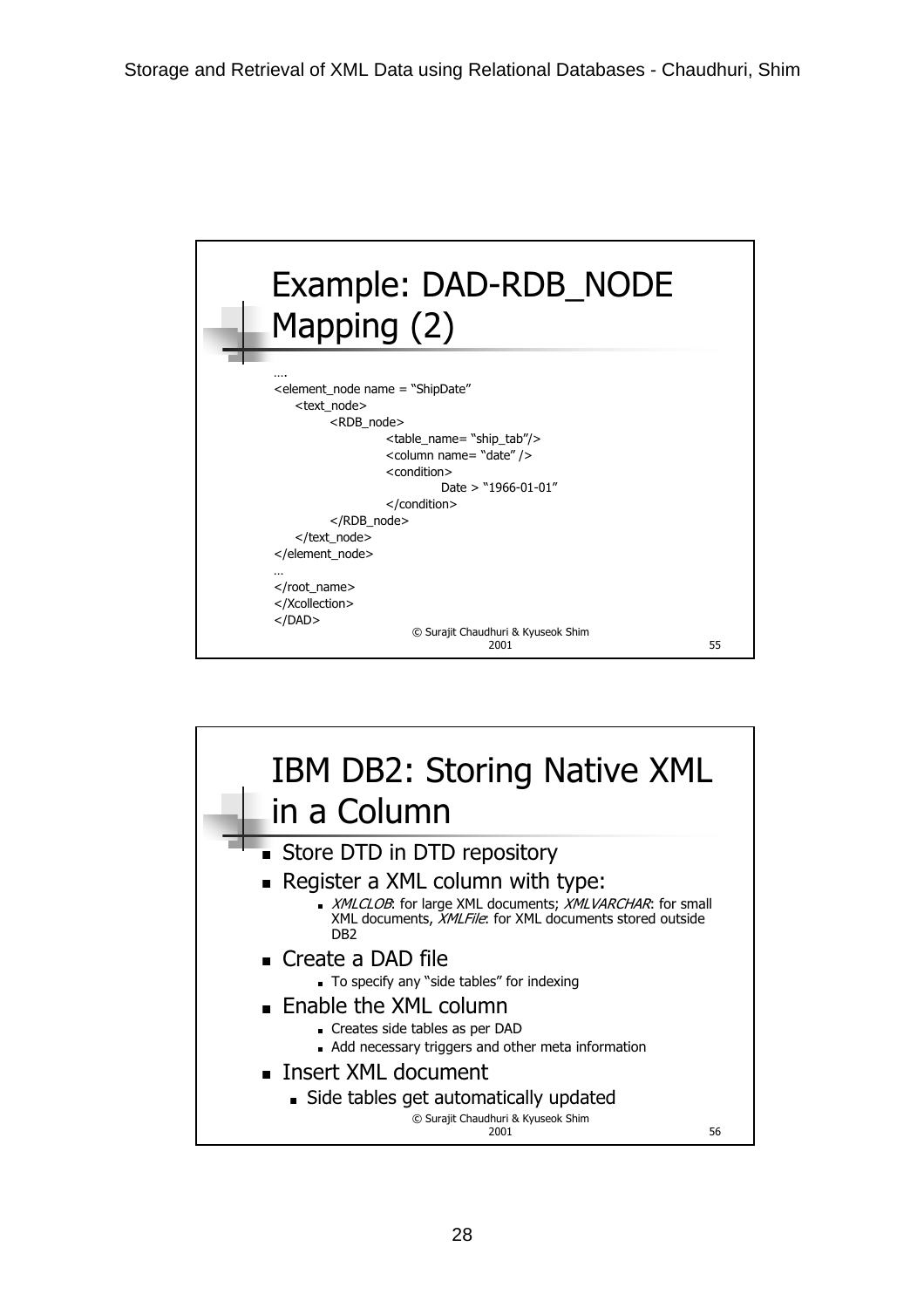

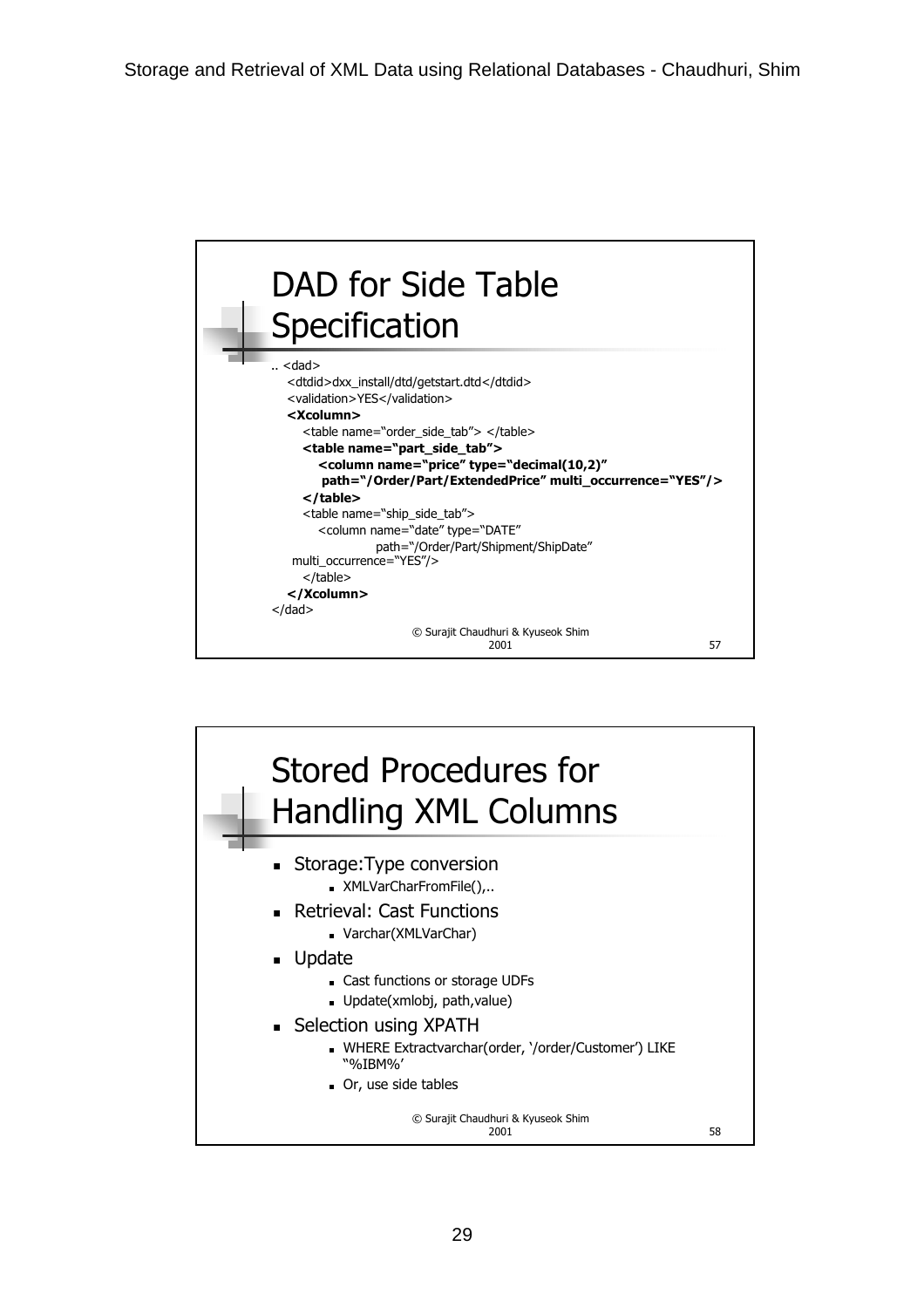

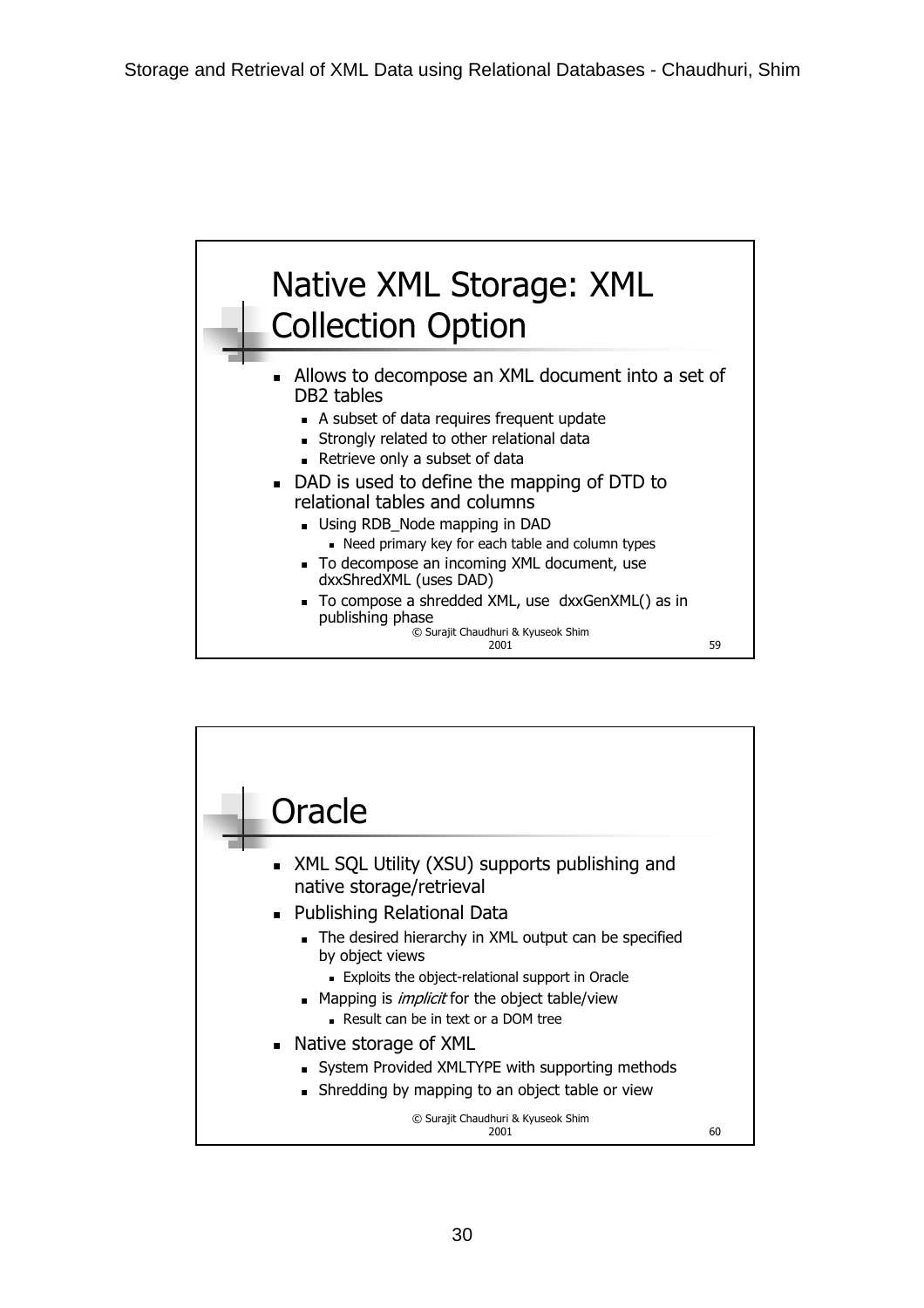

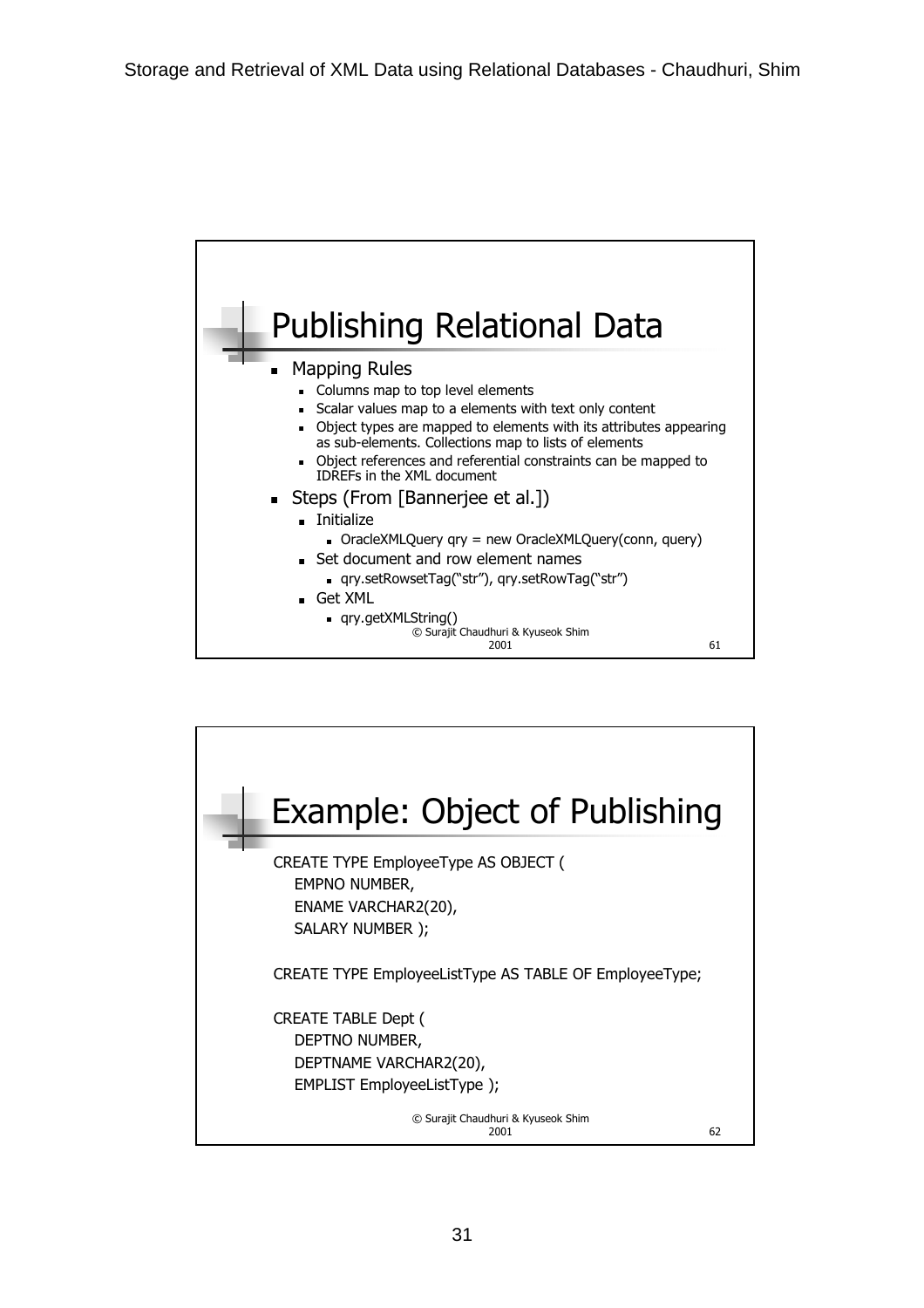

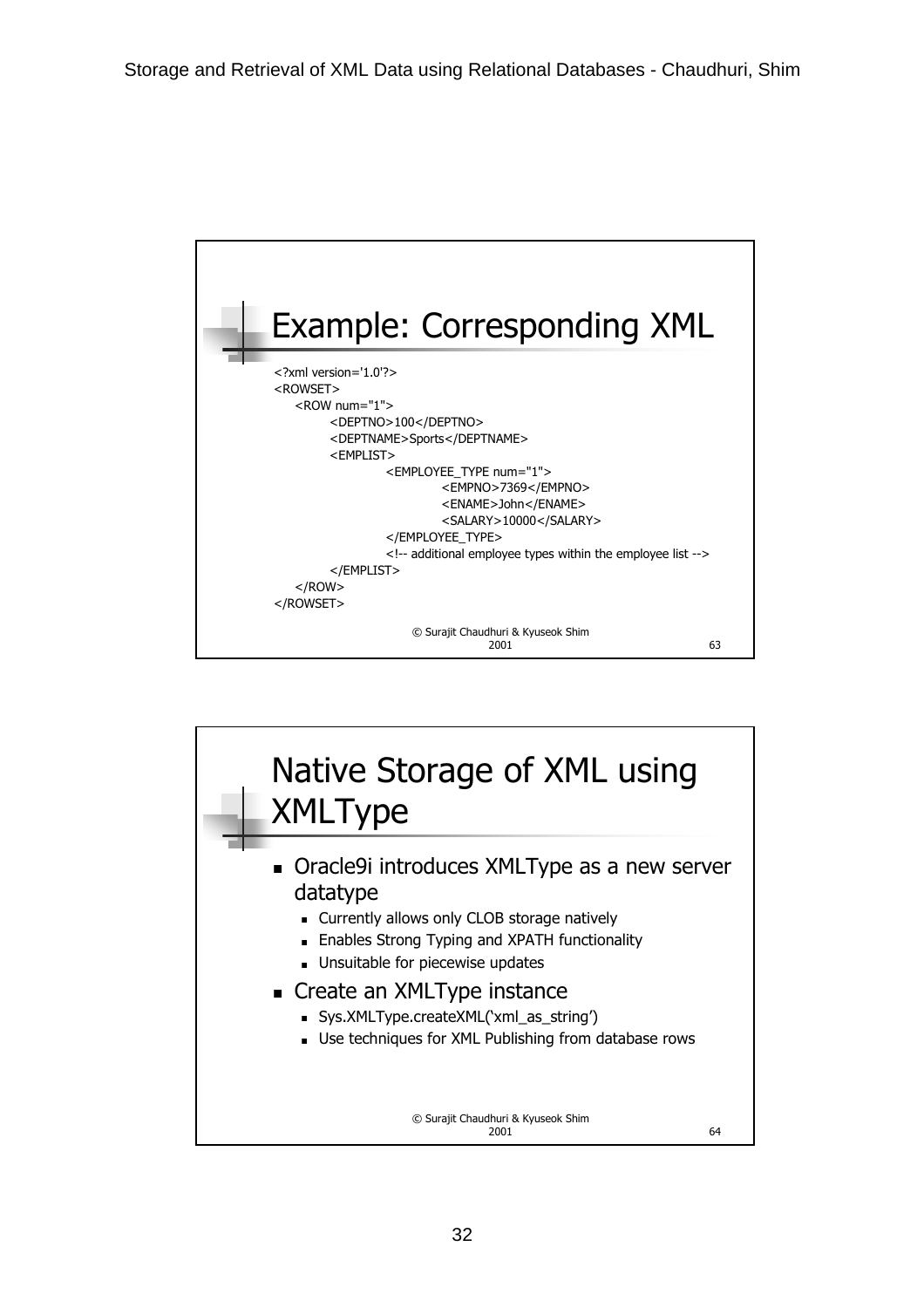![](_page_32_Figure_0.jpeg)

![](_page_32_Figure_1.jpeg)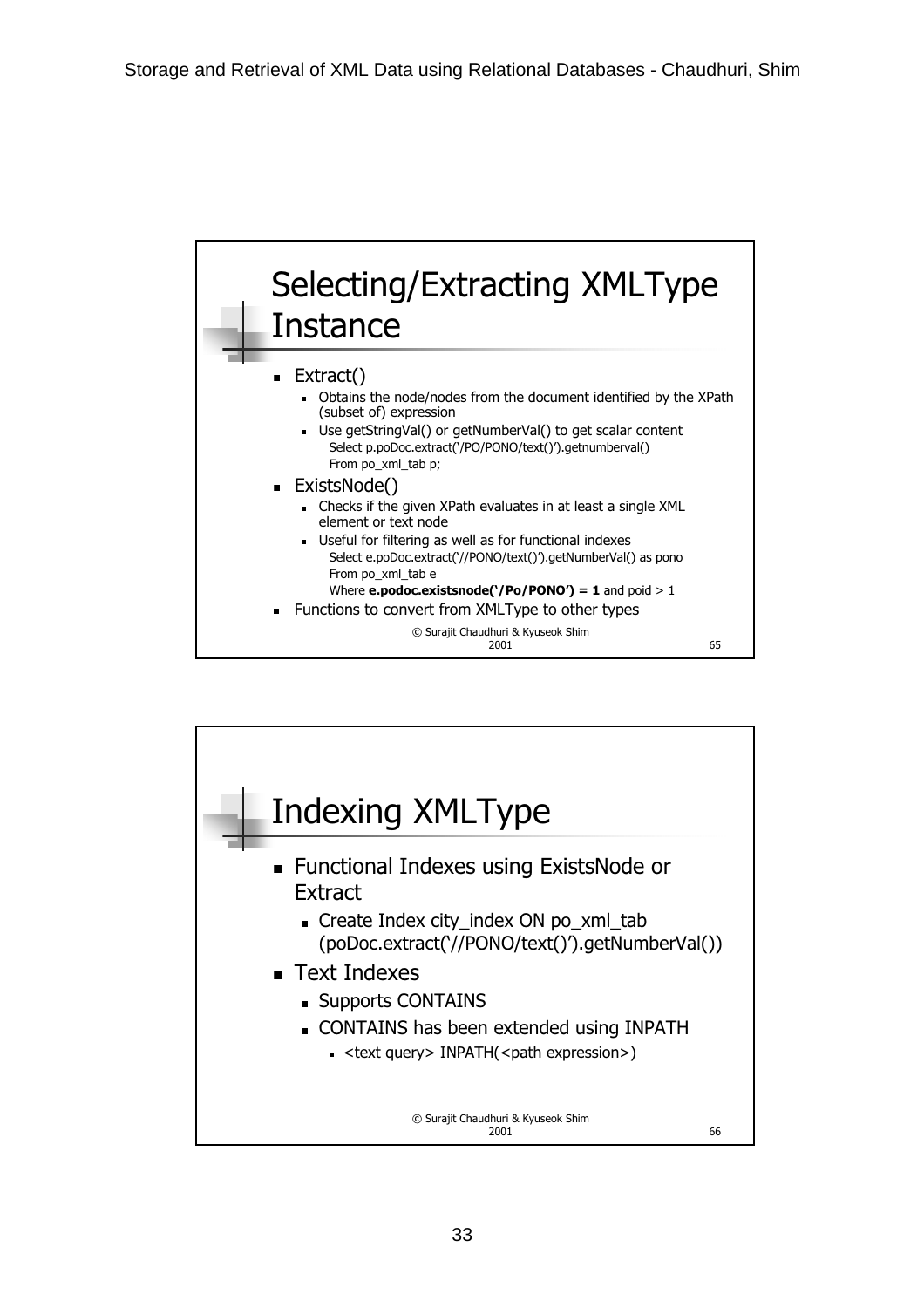![](_page_33_Figure_0.jpeg)

![](_page_33_Figure_1.jpeg)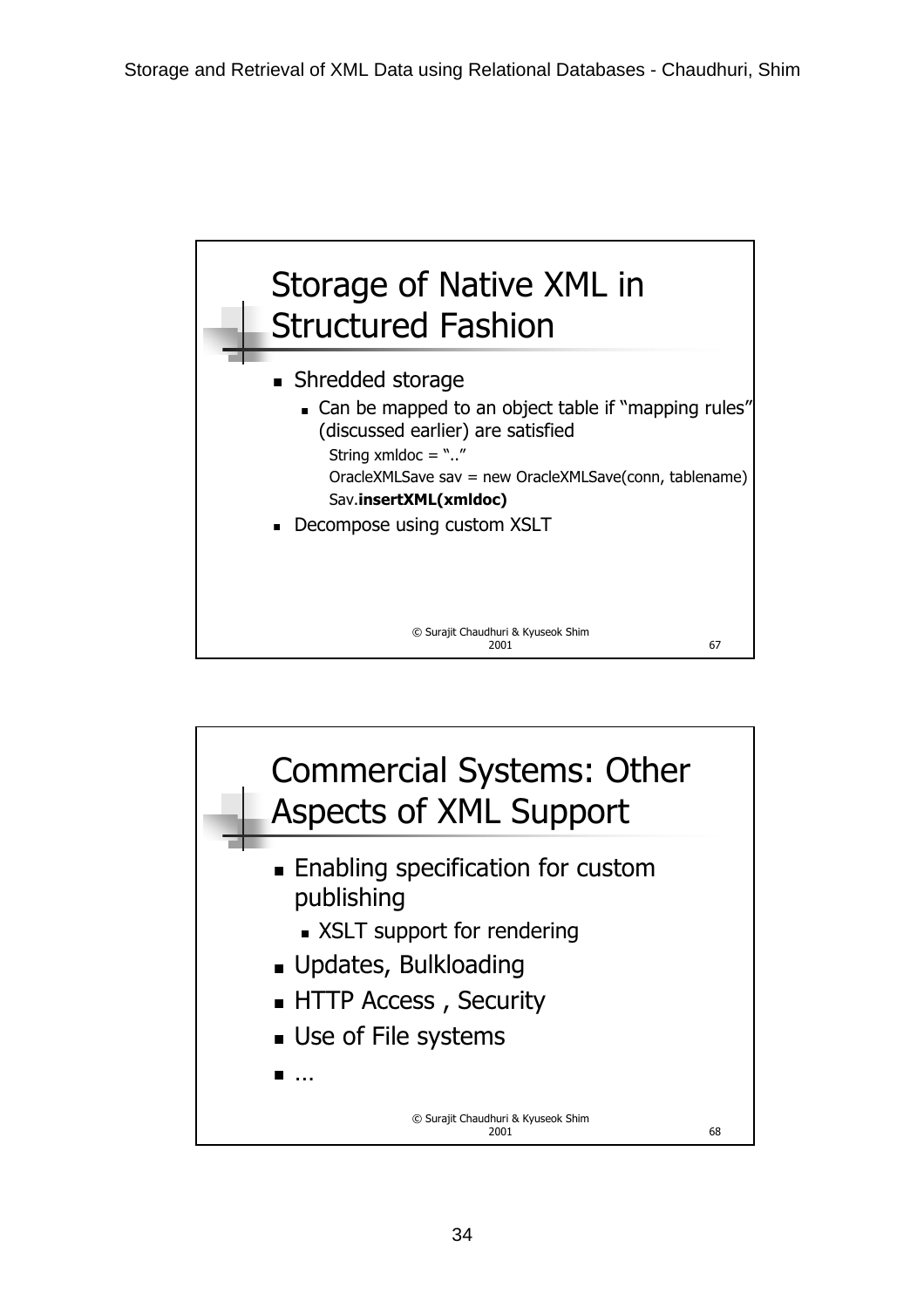![](_page_34_Picture_0.jpeg)

![](_page_34_Figure_1.jpeg)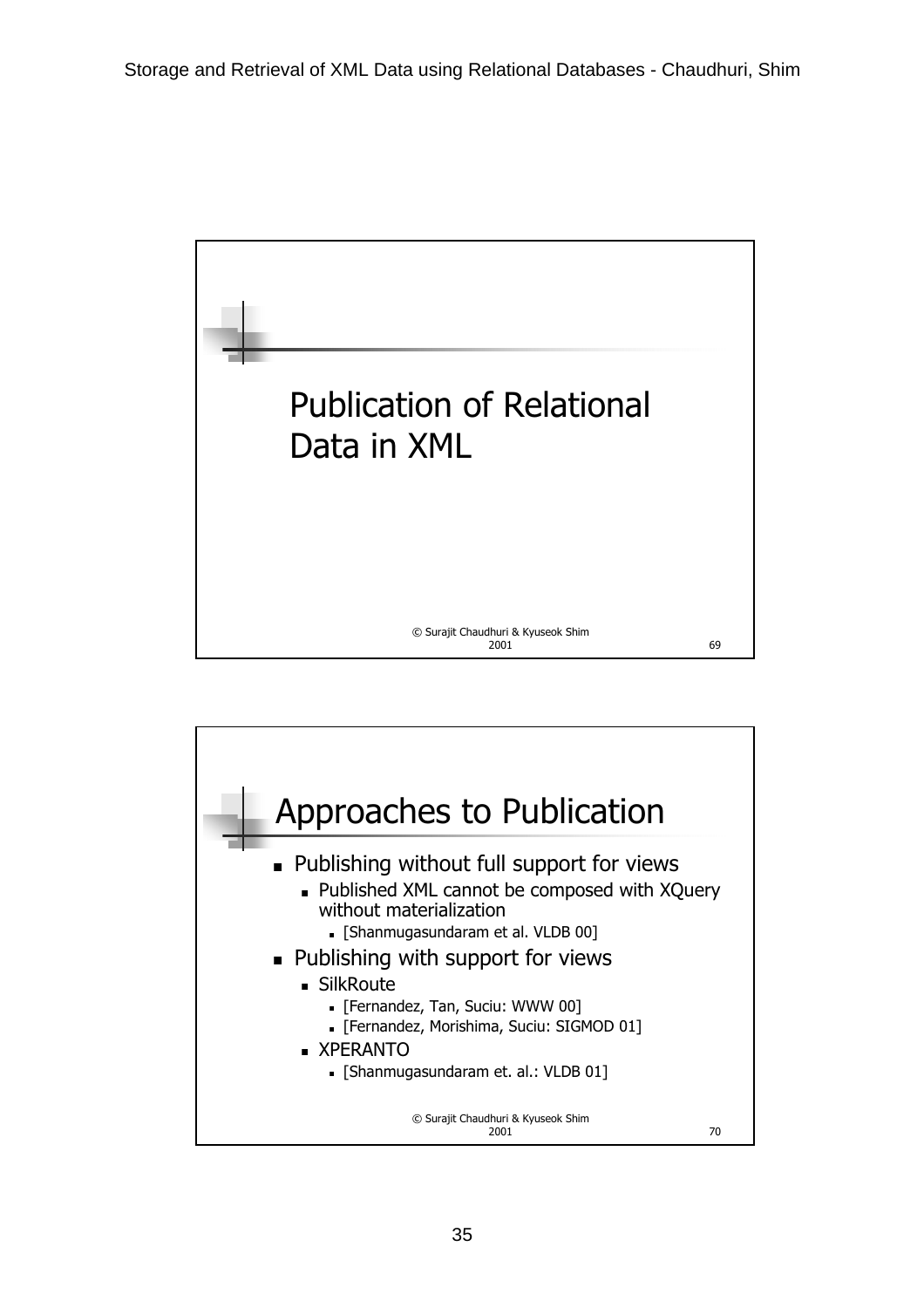![](_page_35_Figure_0.jpeg)

![](_page_35_Figure_1.jpeg)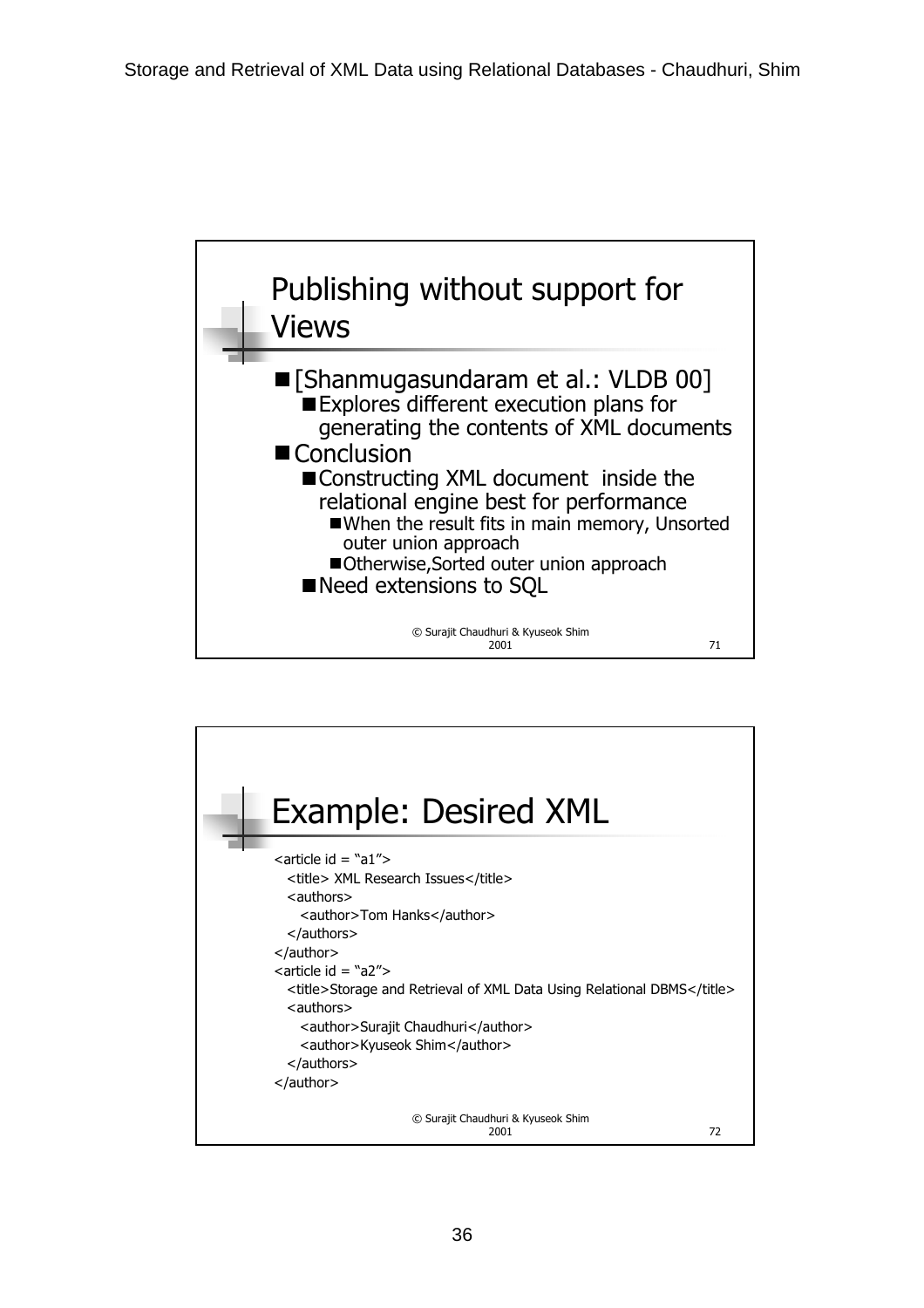![](_page_36_Figure_0.jpeg)

![](_page_36_Figure_1.jpeg)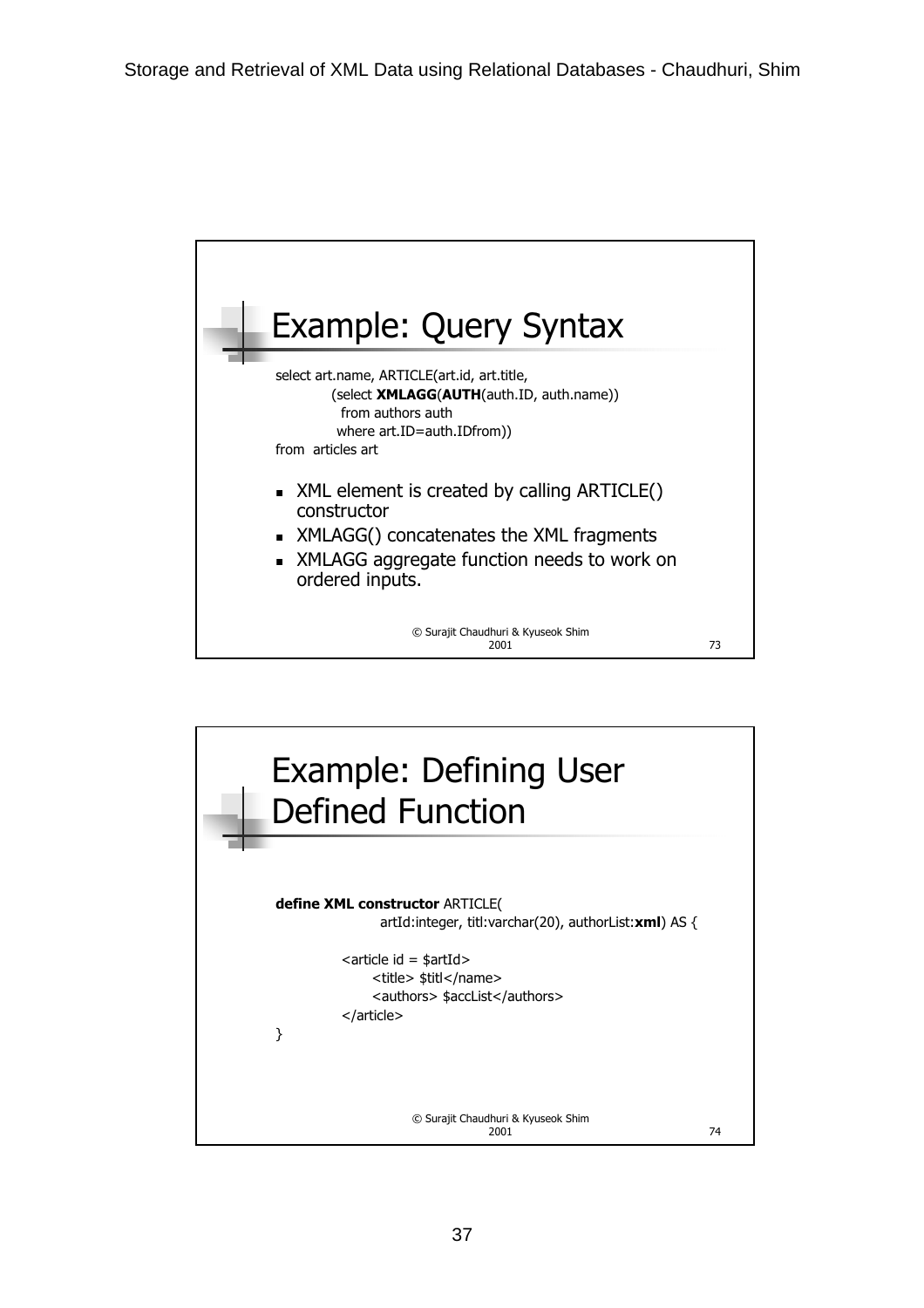![](_page_37_Figure_0.jpeg)

![](_page_37_Figure_1.jpeg)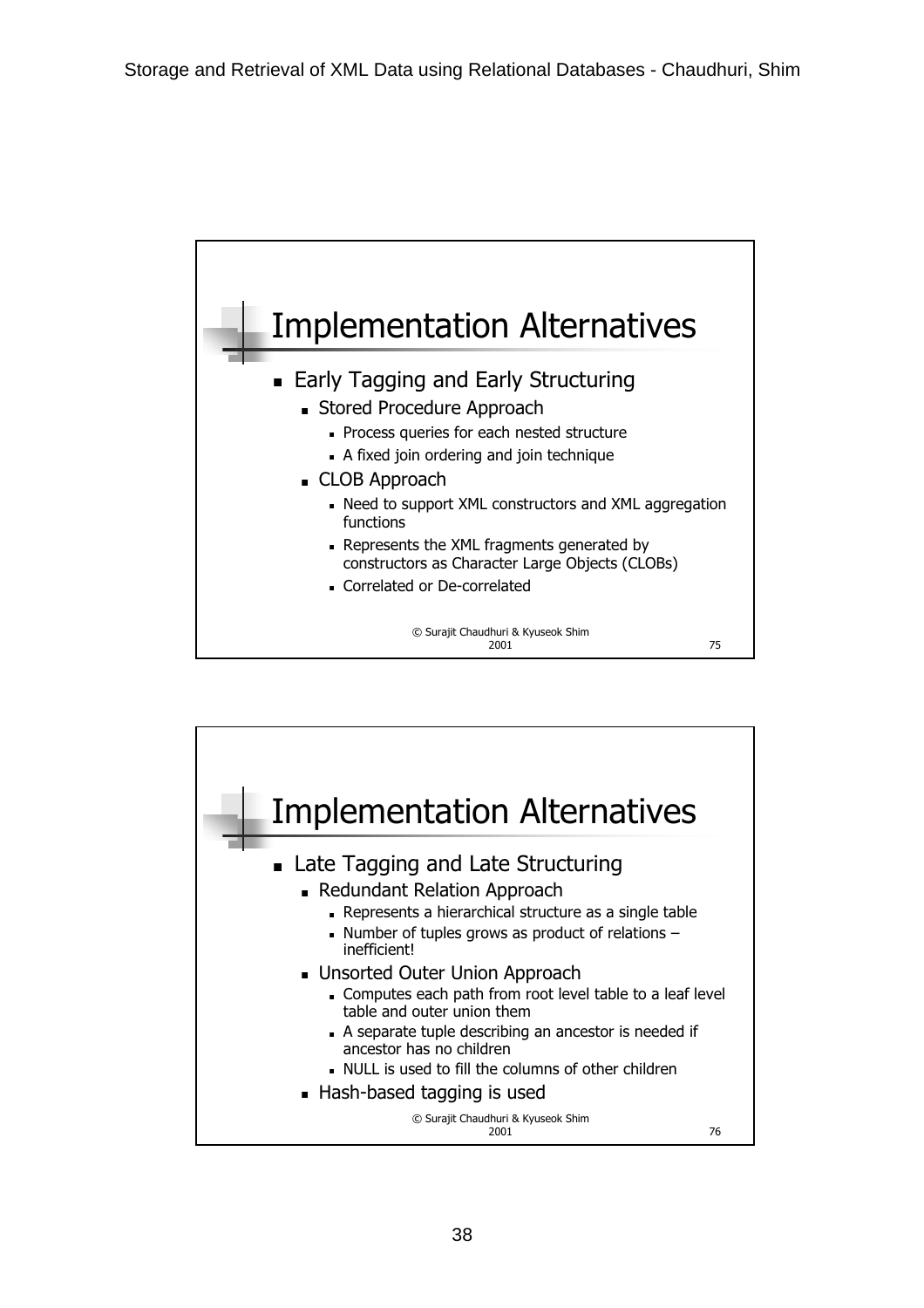![](_page_38_Figure_0.jpeg)

![](_page_38_Figure_1.jpeg)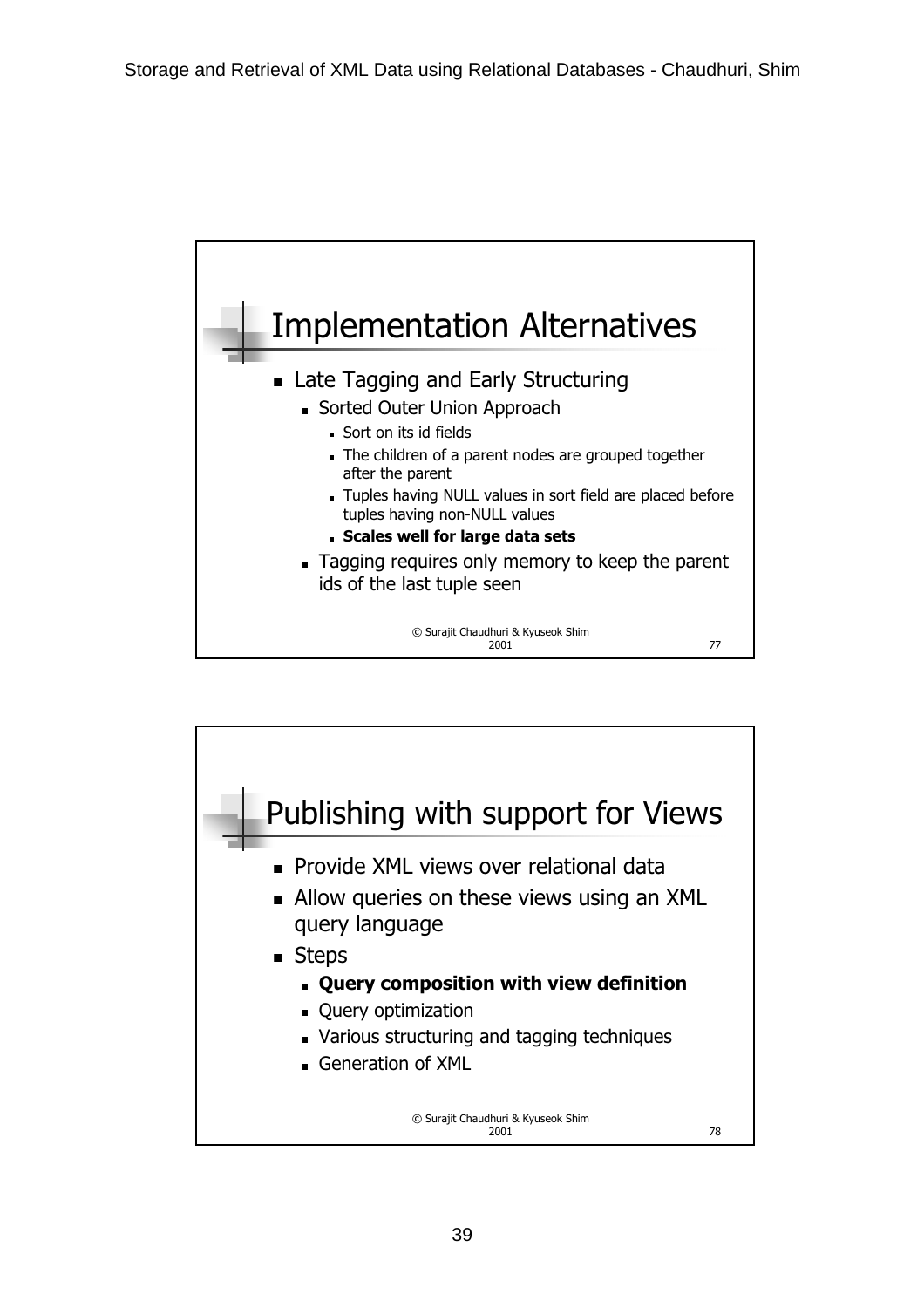![](_page_39_Figure_0.jpeg)

![](_page_39_Figure_1.jpeg)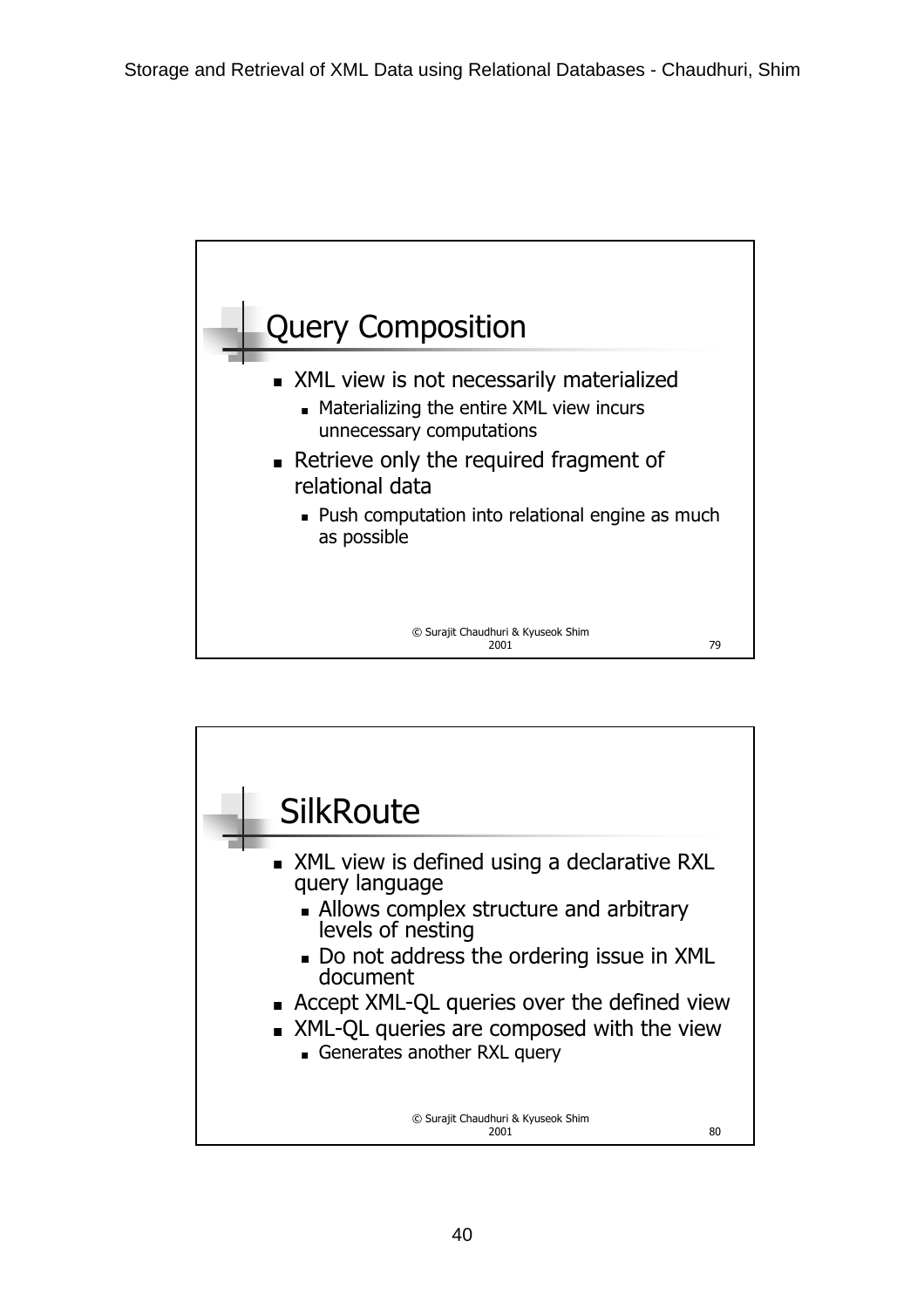![](_page_40_Figure_0.jpeg)

![](_page_40_Figure_1.jpeg)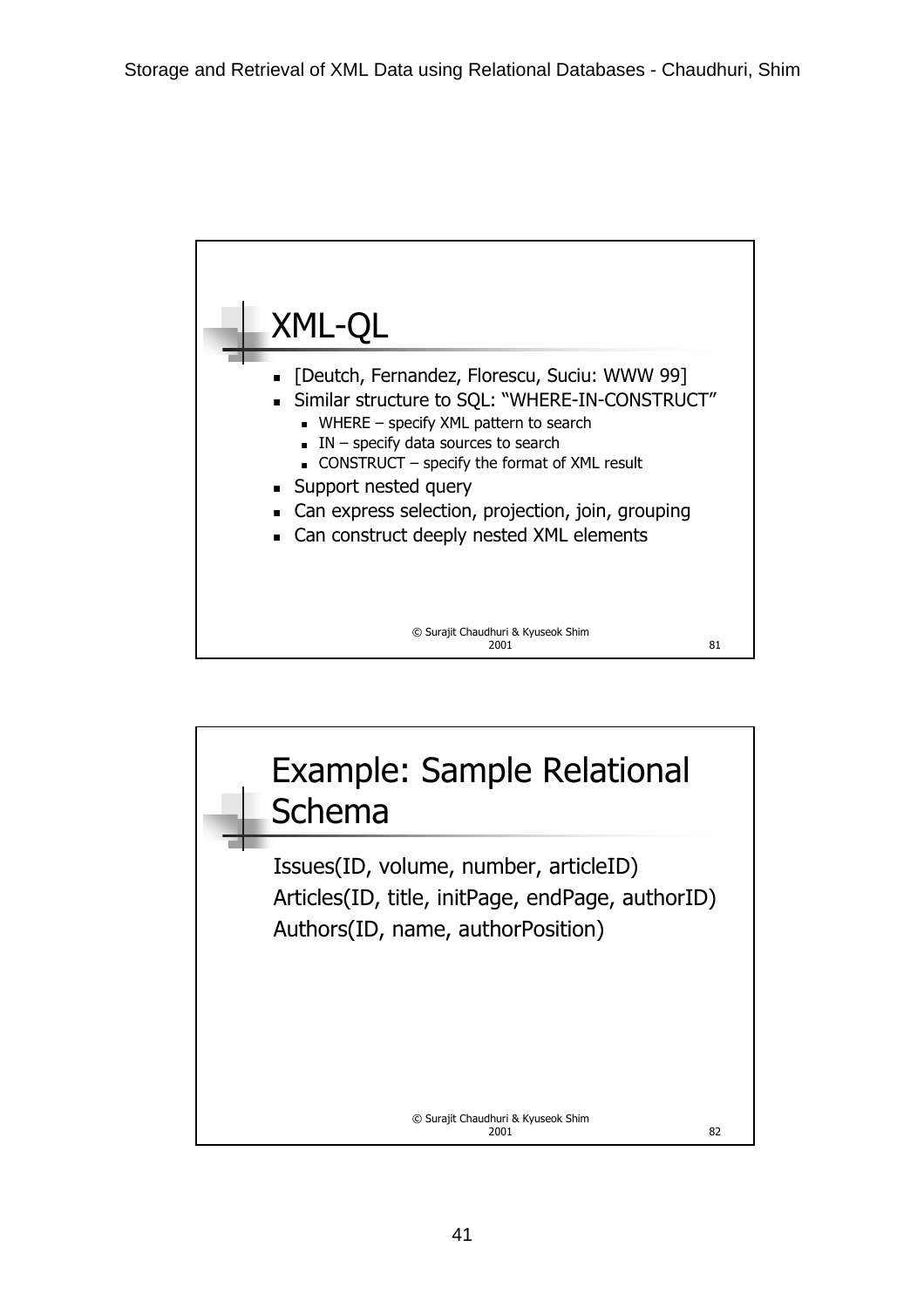![](_page_41_Figure_0.jpeg)

![](_page_41_Figure_1.jpeg)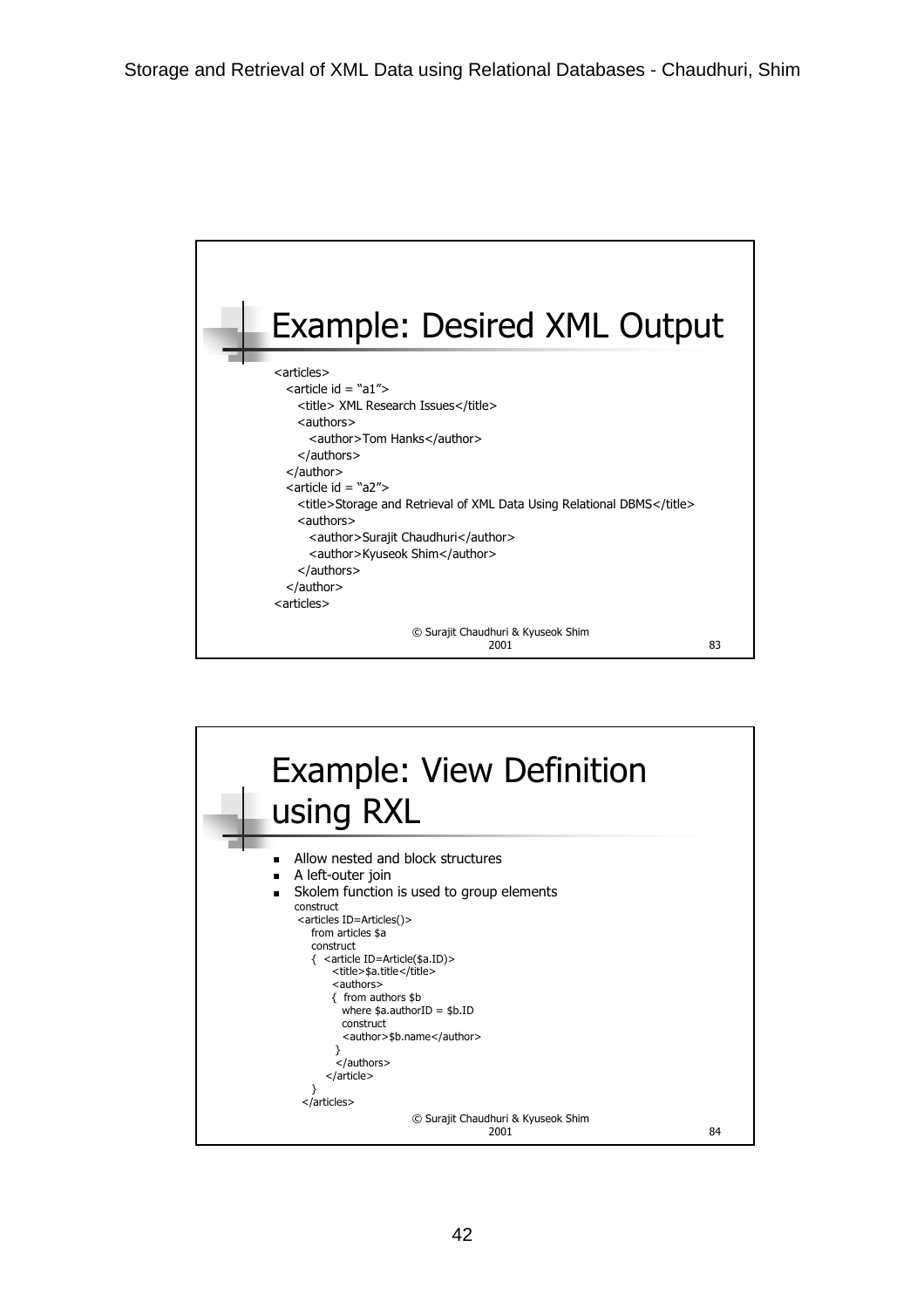![](_page_42_Figure_0.jpeg)

![](_page_42_Figure_1.jpeg)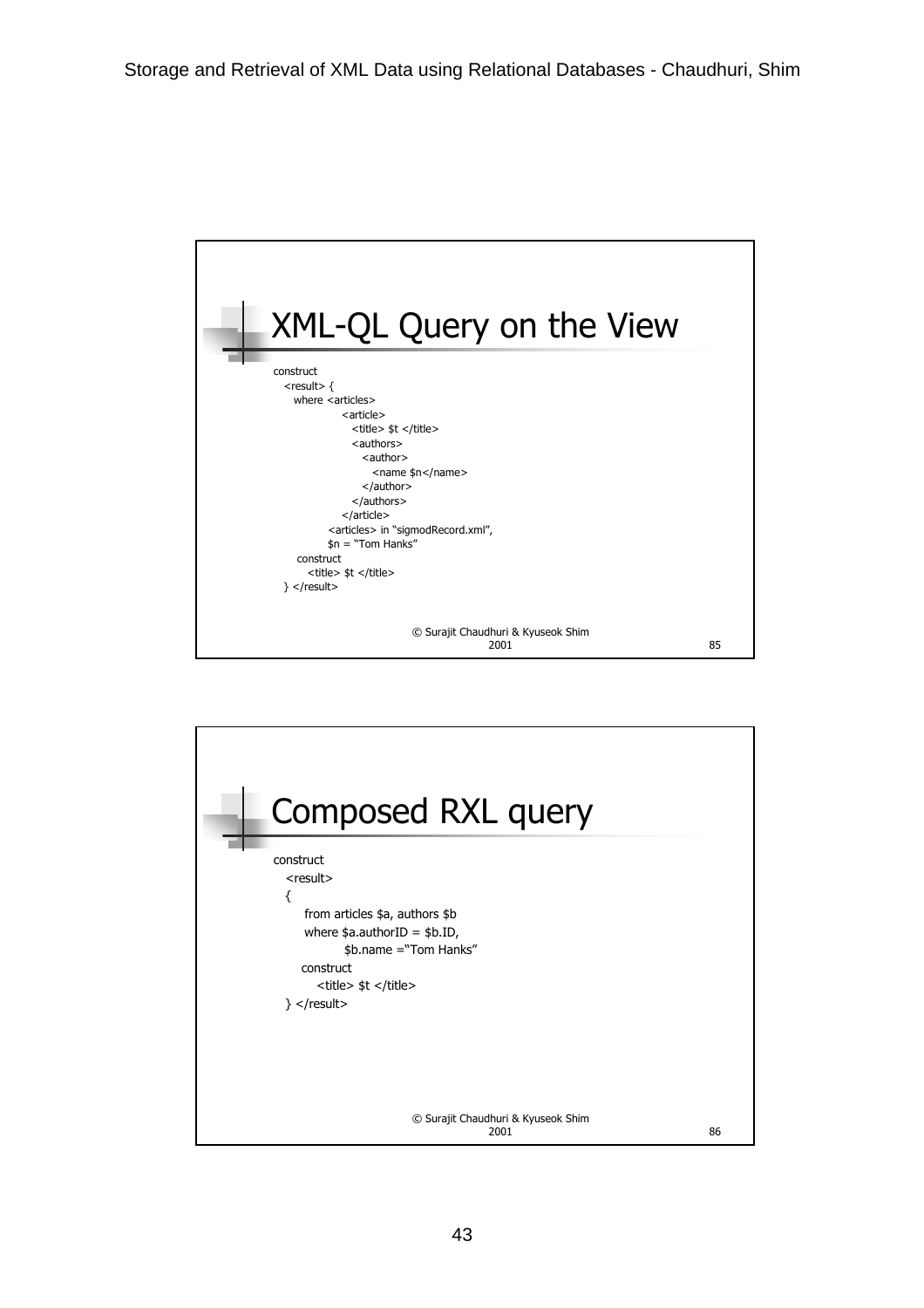![](_page_43_Figure_0.jpeg)

![](_page_43_Figure_1.jpeg)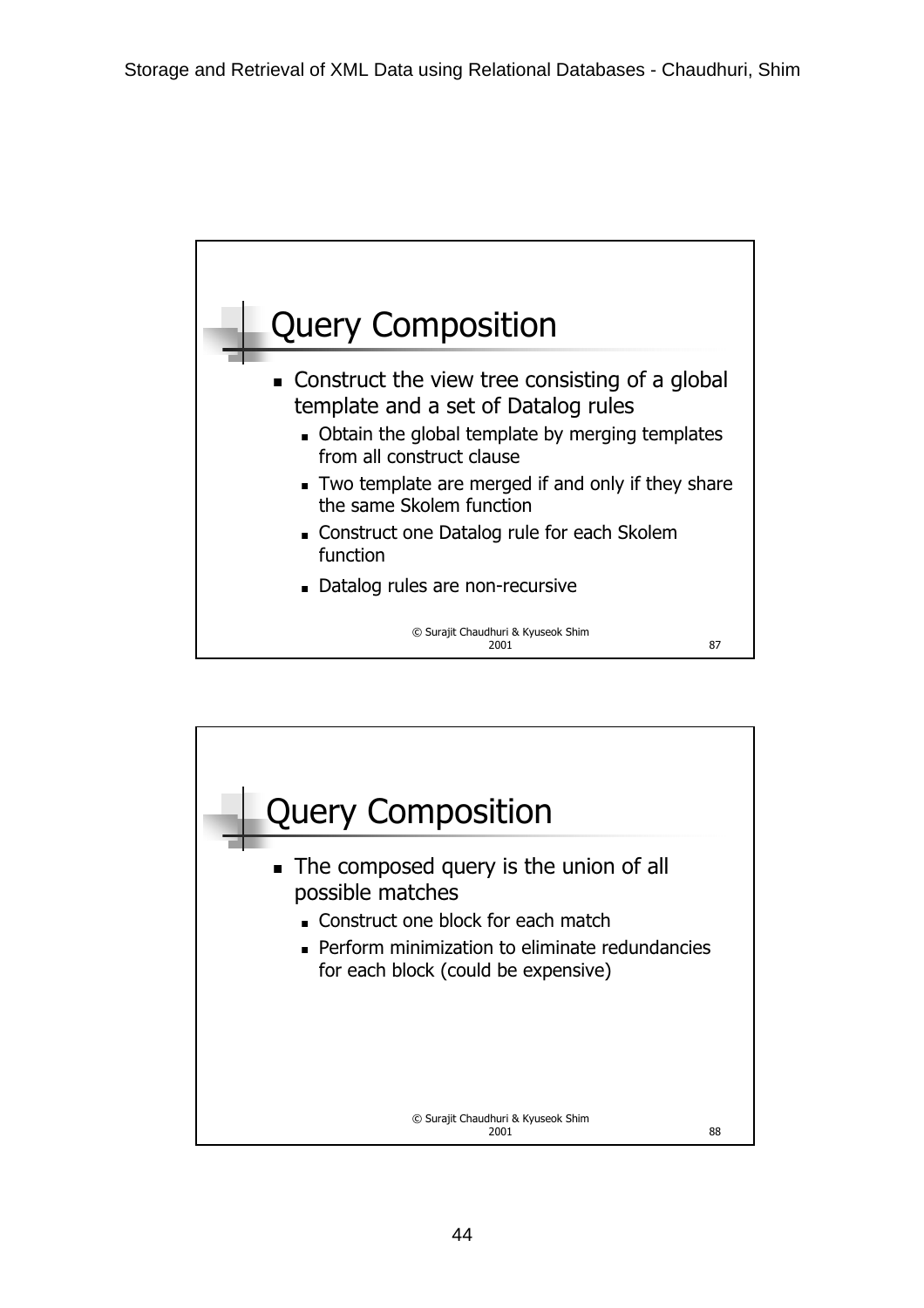![](_page_44_Figure_0.jpeg)

![](_page_44_Figure_1.jpeg)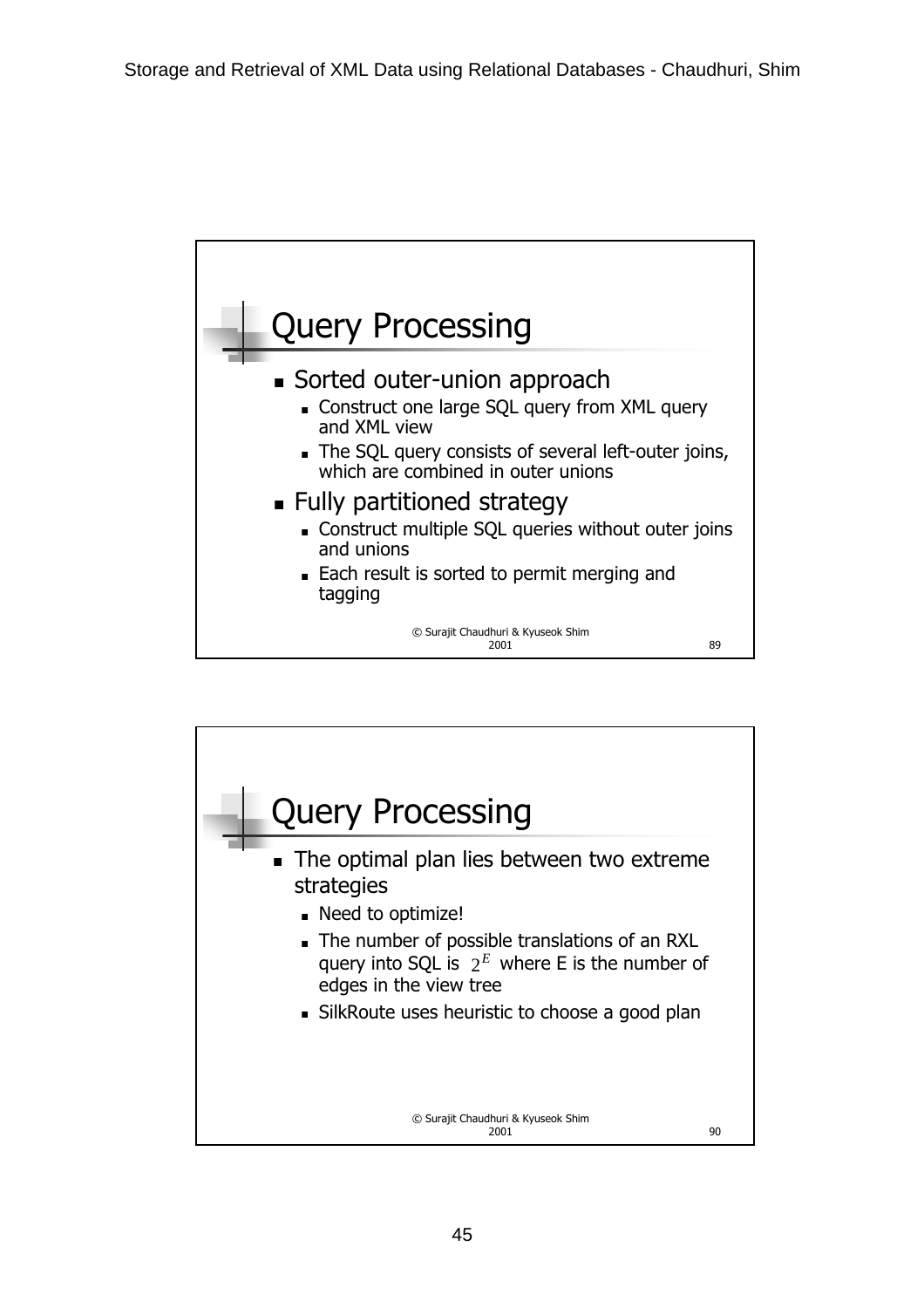![](_page_45_Figure_0.jpeg)

![](_page_45_Figure_1.jpeg)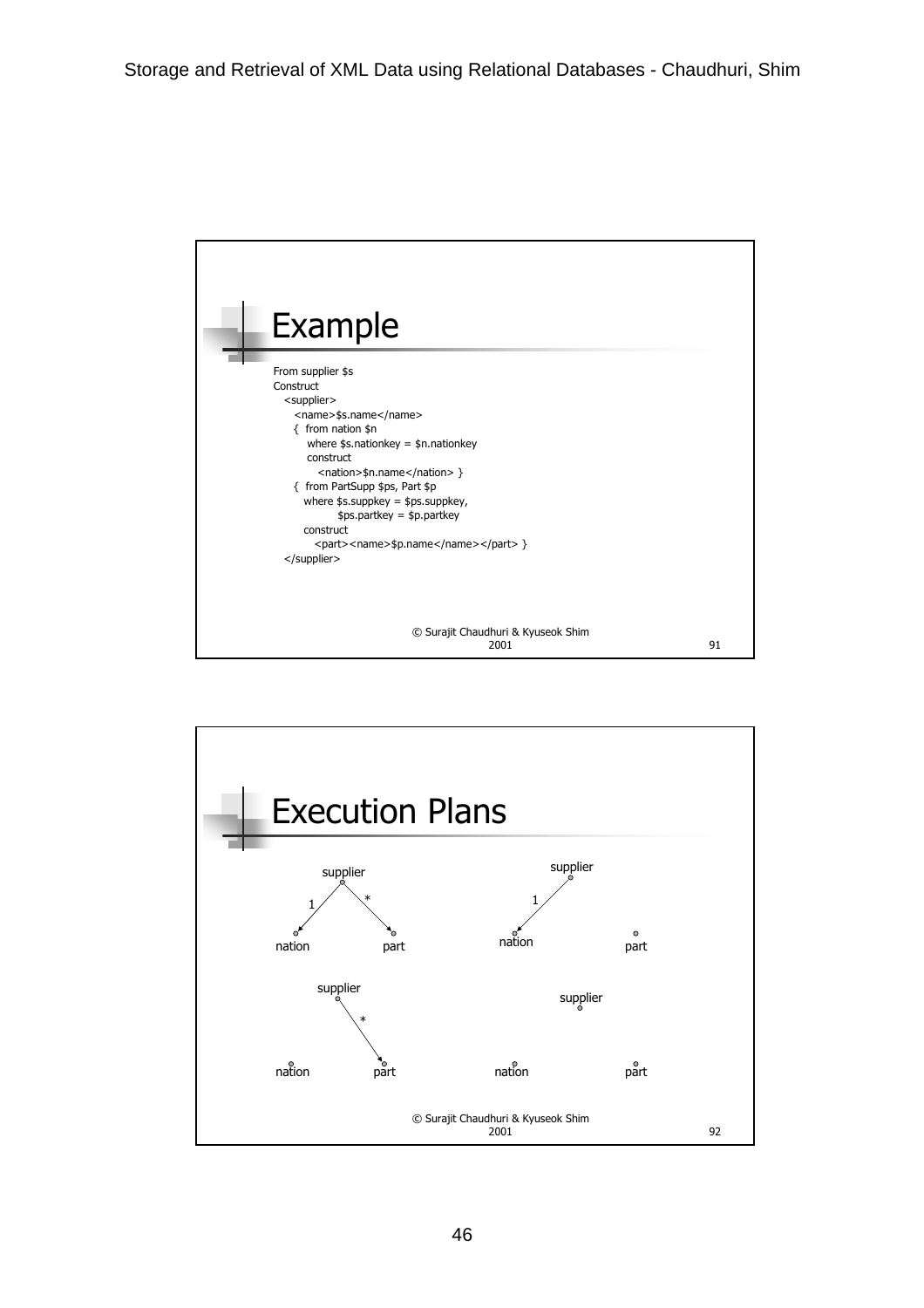![](_page_46_Figure_0.jpeg)

![](_page_46_Figure_1.jpeg)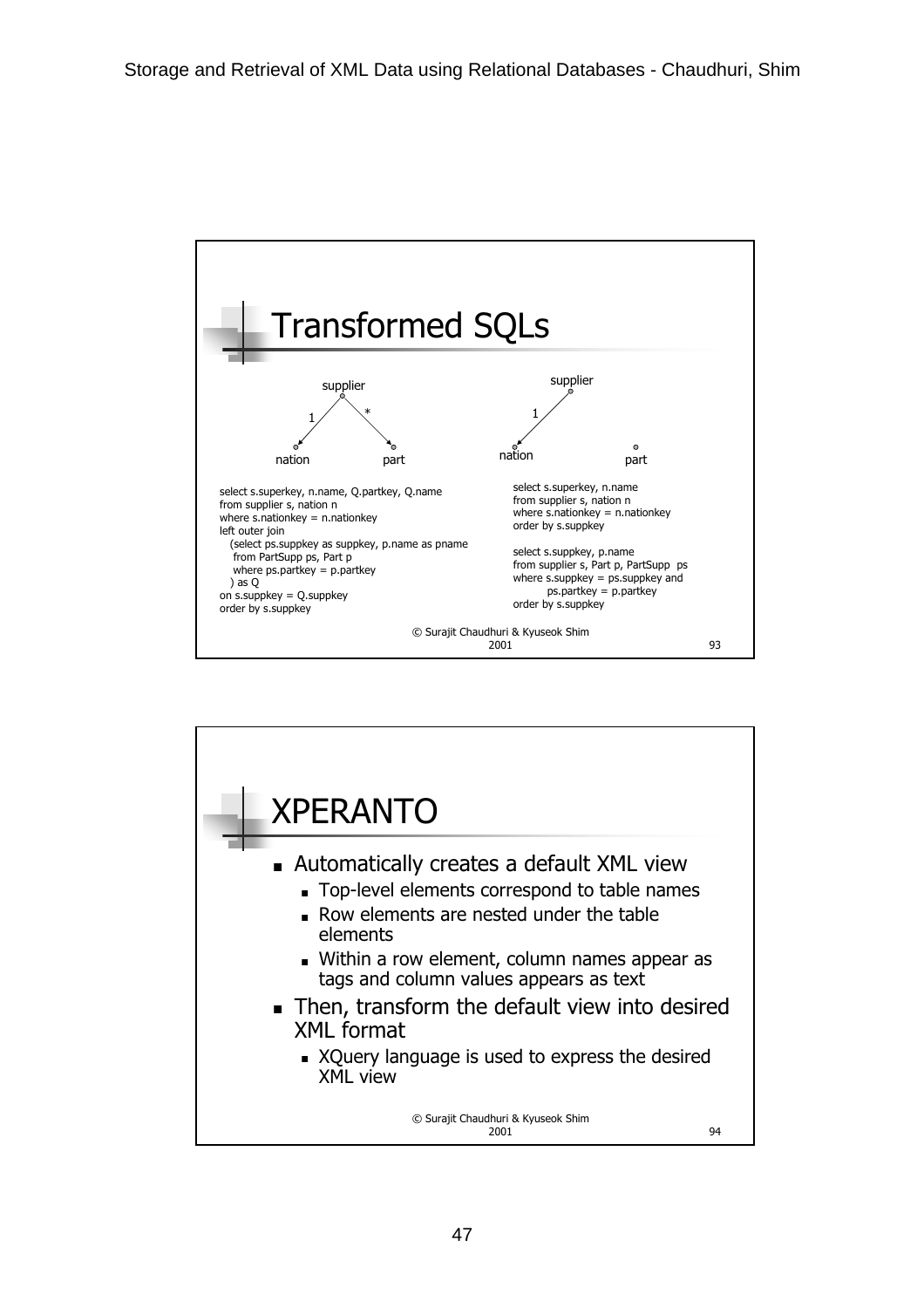![](_page_47_Figure_0.jpeg)

![](_page_47_Figure_1.jpeg)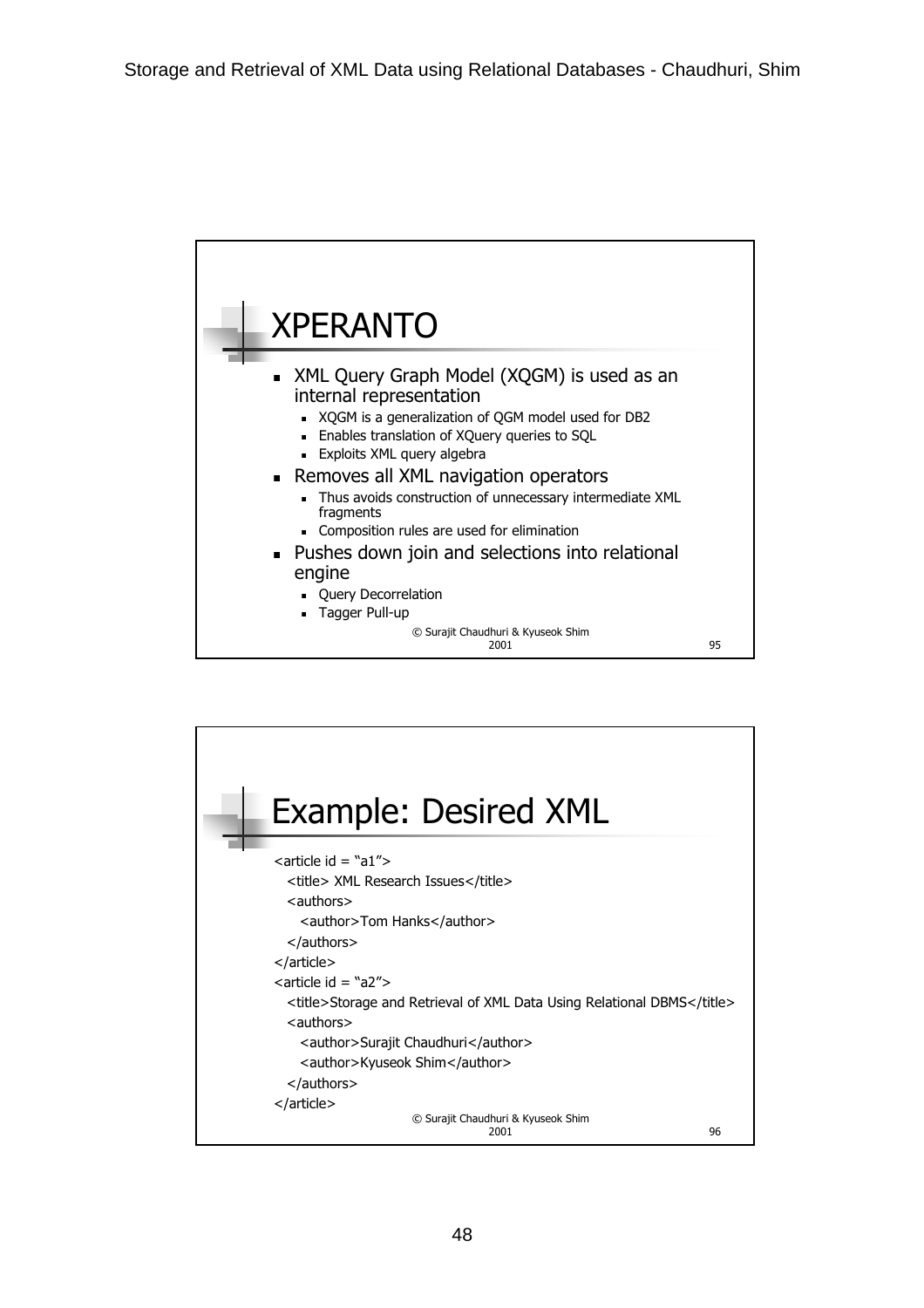![](_page_48_Figure_0.jpeg)

![](_page_48_Figure_1.jpeg)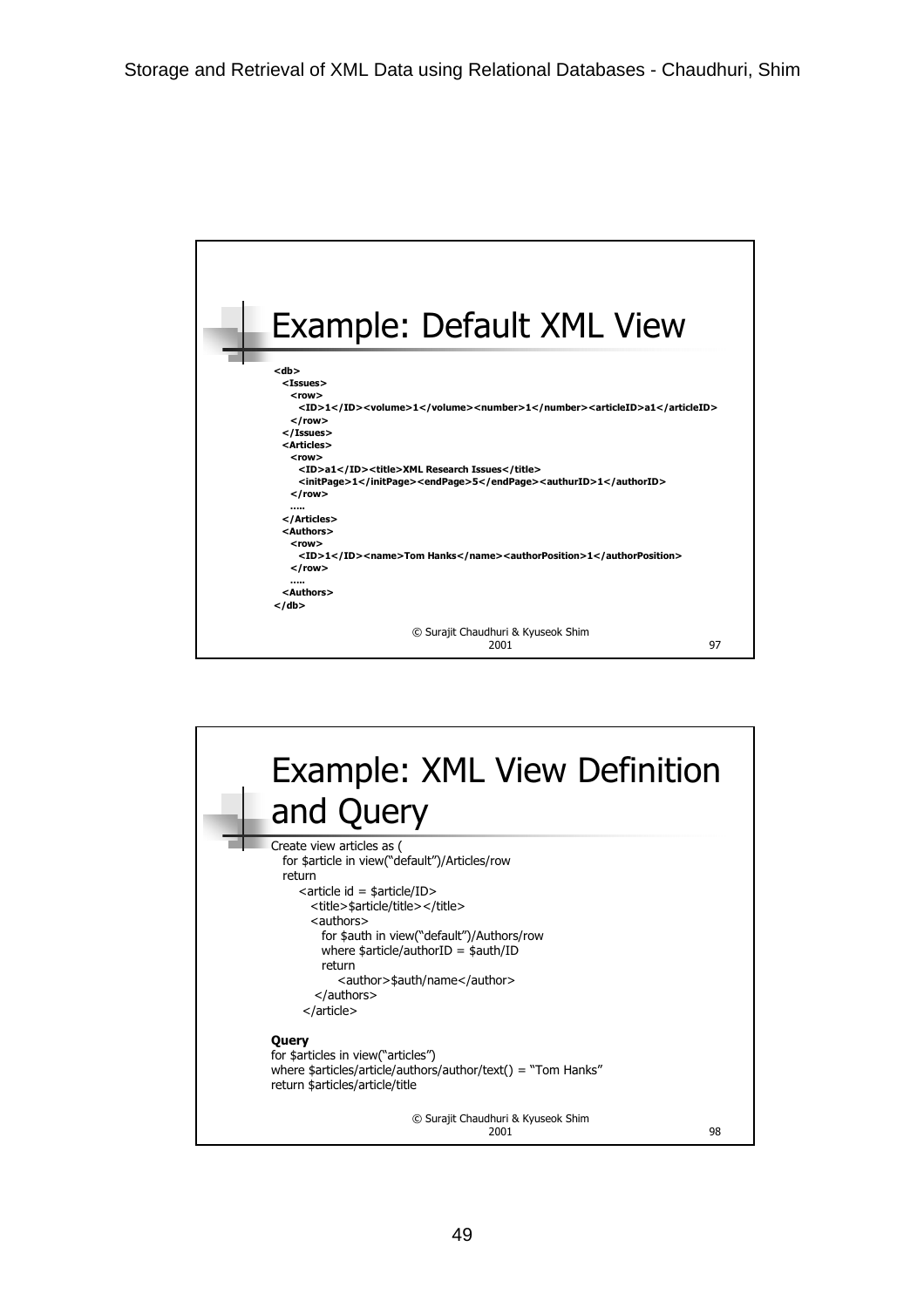![](_page_49_Picture_0.jpeg)

![](_page_49_Figure_1.jpeg)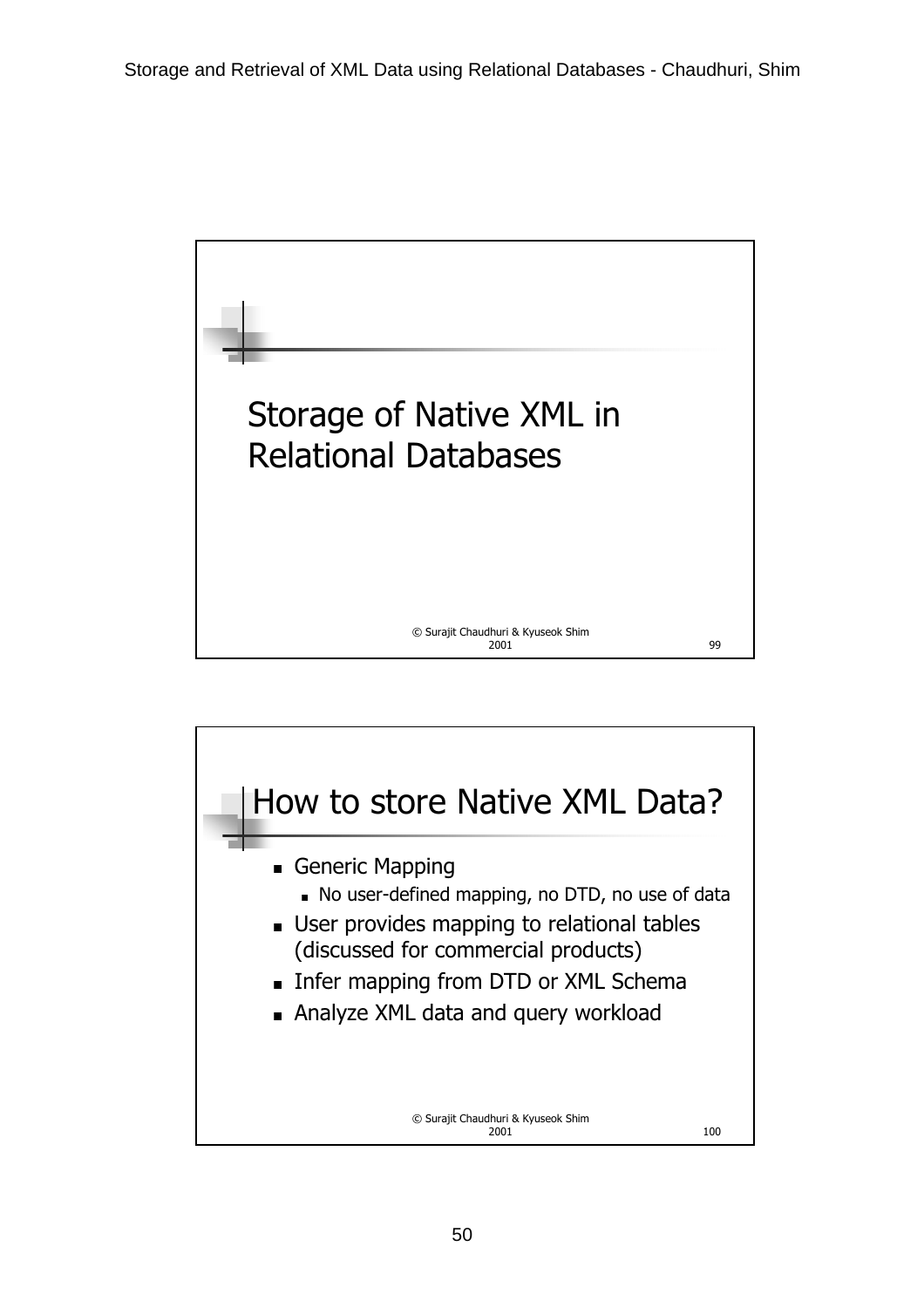![](_page_50_Figure_0.jpeg)

![](_page_50_Figure_1.jpeg)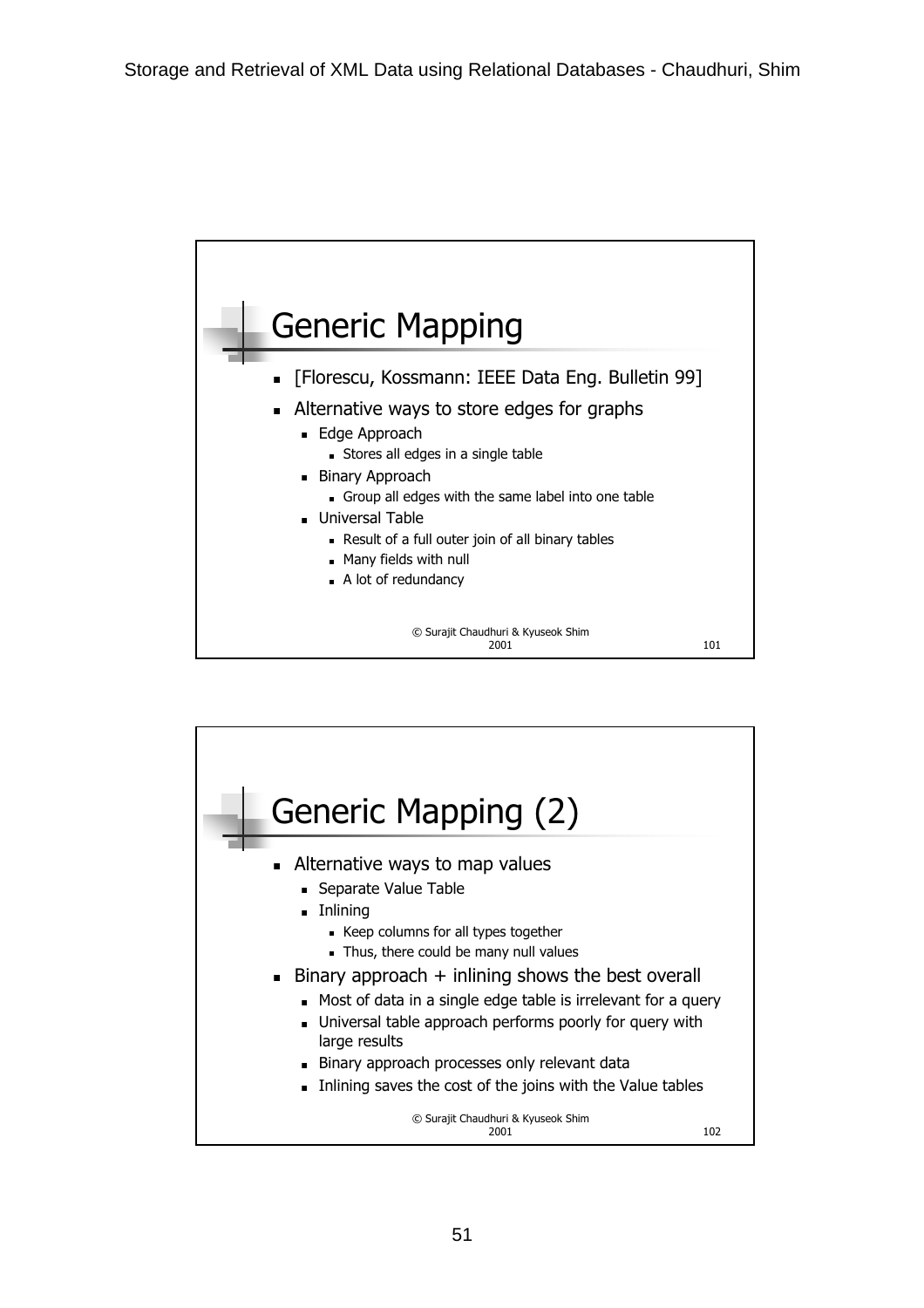![](_page_51_Figure_0.jpeg)

![](_page_51_Figure_1.jpeg)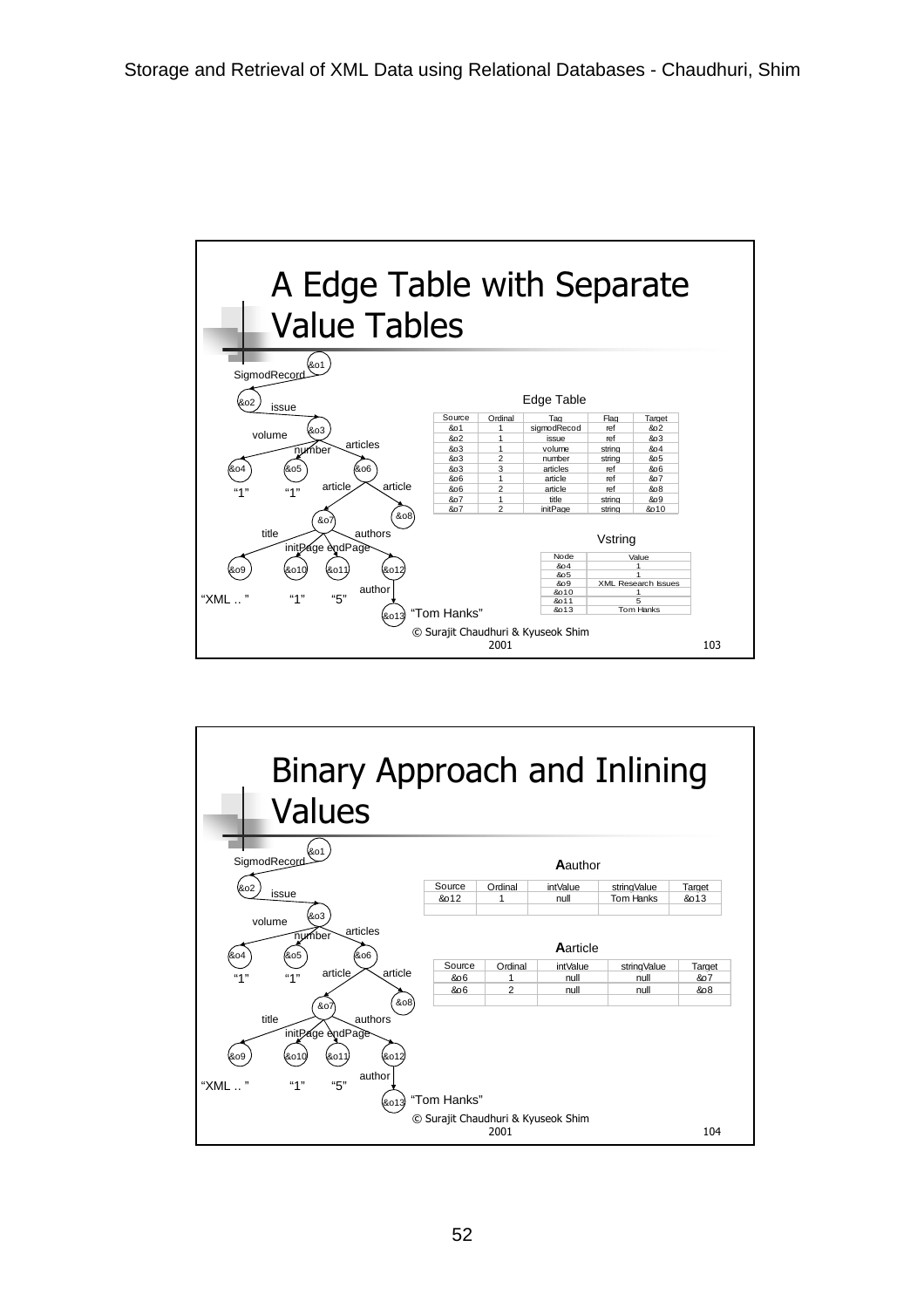![](_page_52_Figure_0.jpeg)

![](_page_52_Figure_1.jpeg)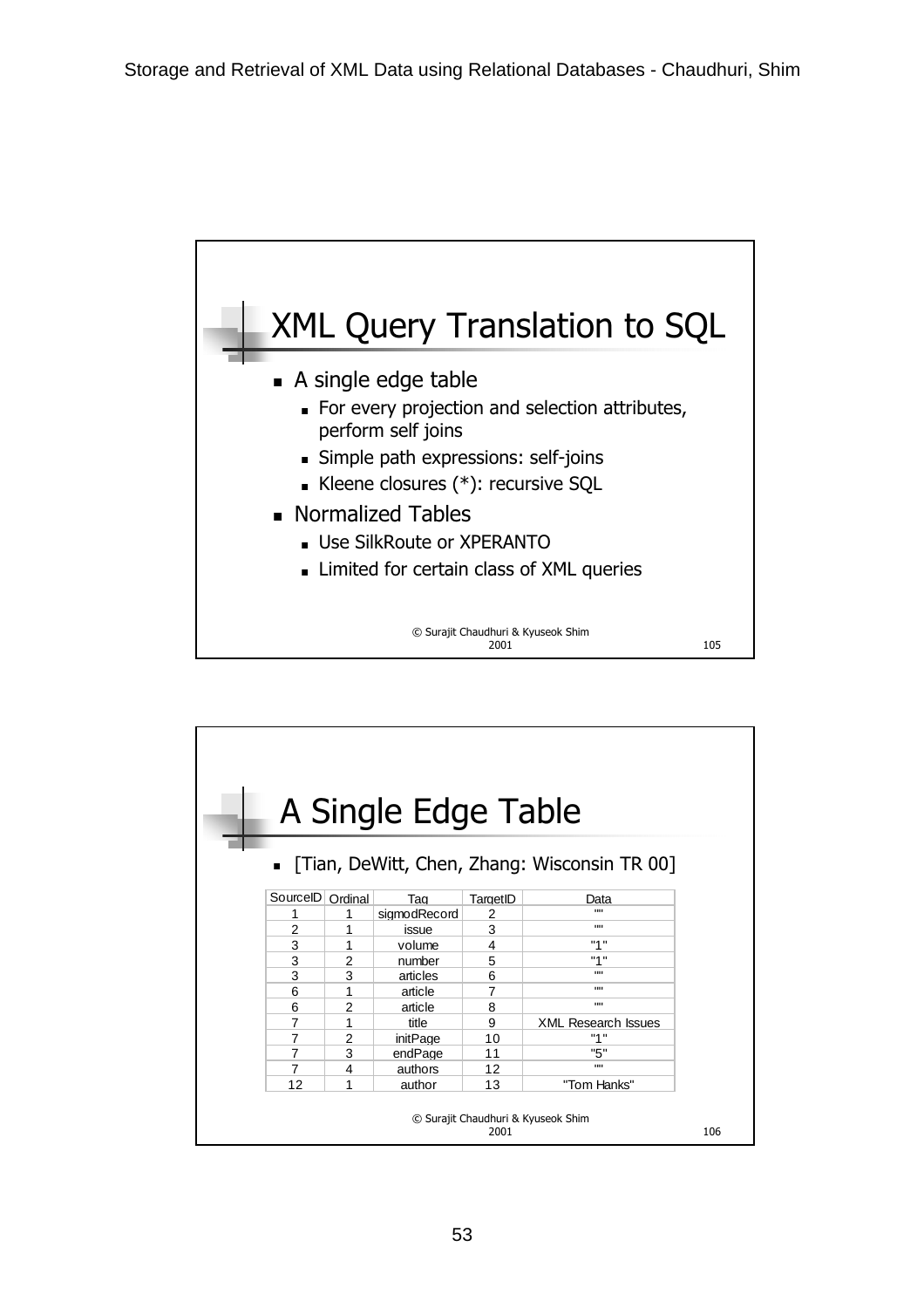![](_page_53_Figure_0.jpeg)

![](_page_53_Figure_1.jpeg)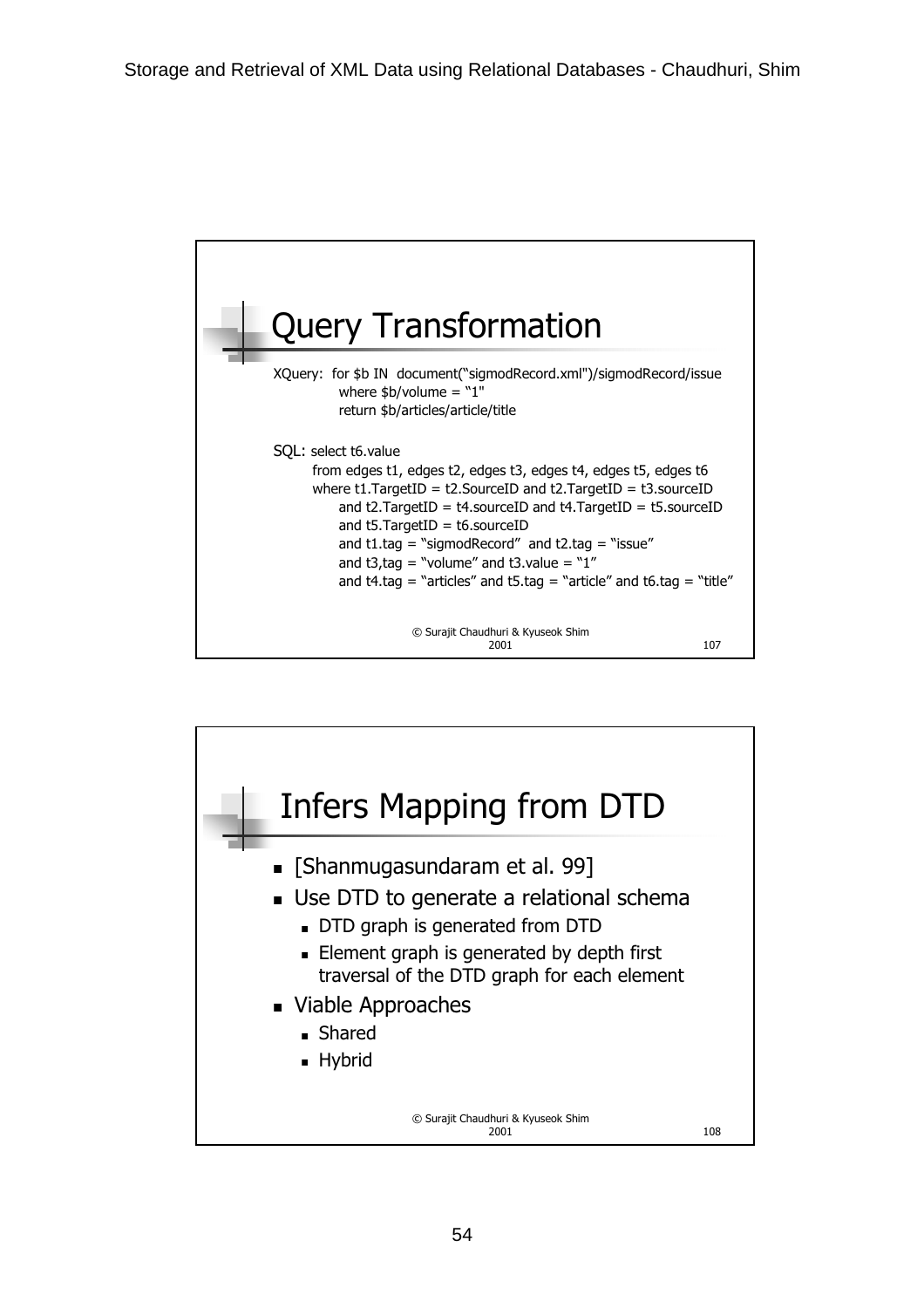![](_page_54_Figure_0.jpeg)

![](_page_54_Picture_1.jpeg)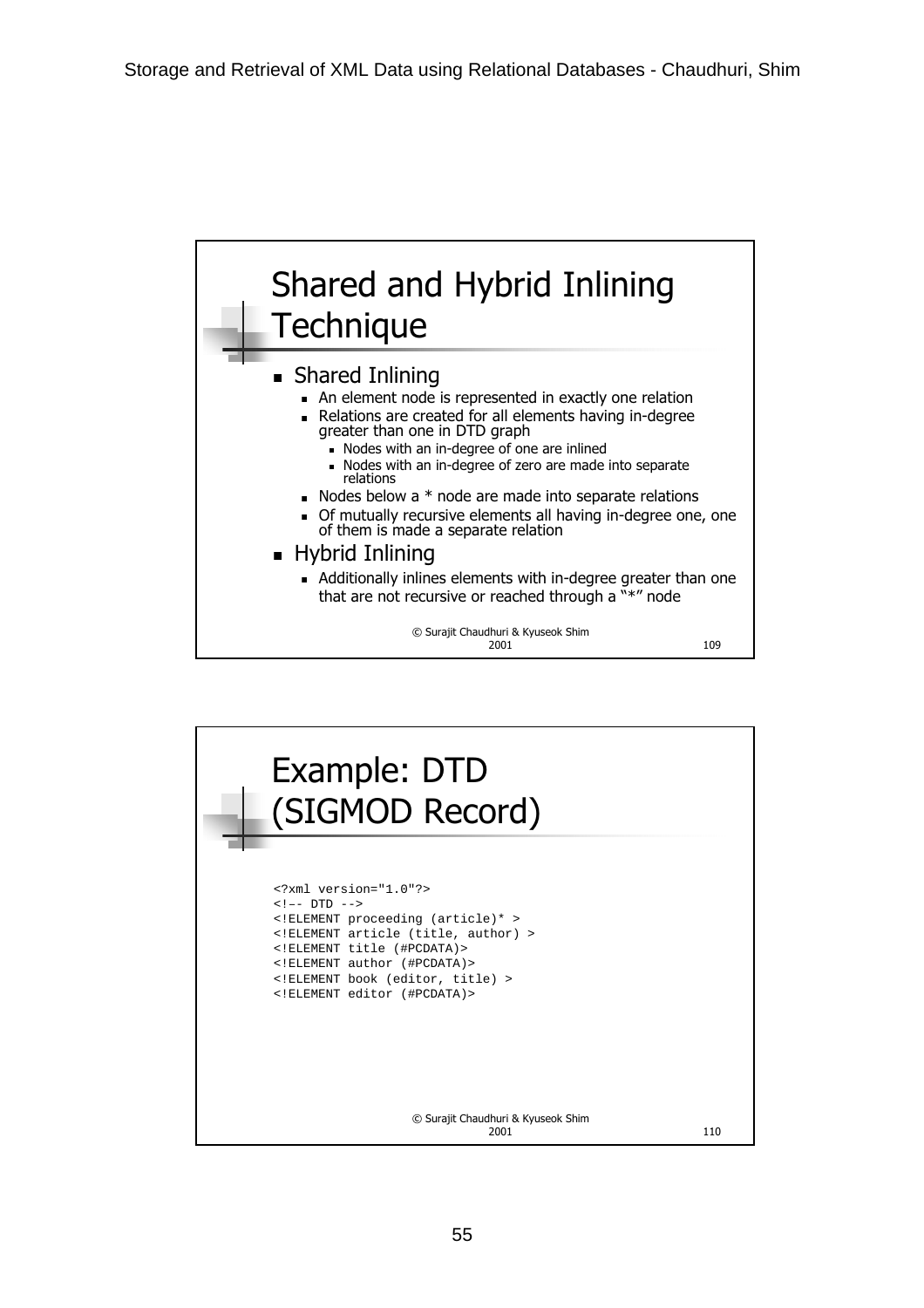![](_page_55_Figure_0.jpeg)

![](_page_55_Figure_1.jpeg)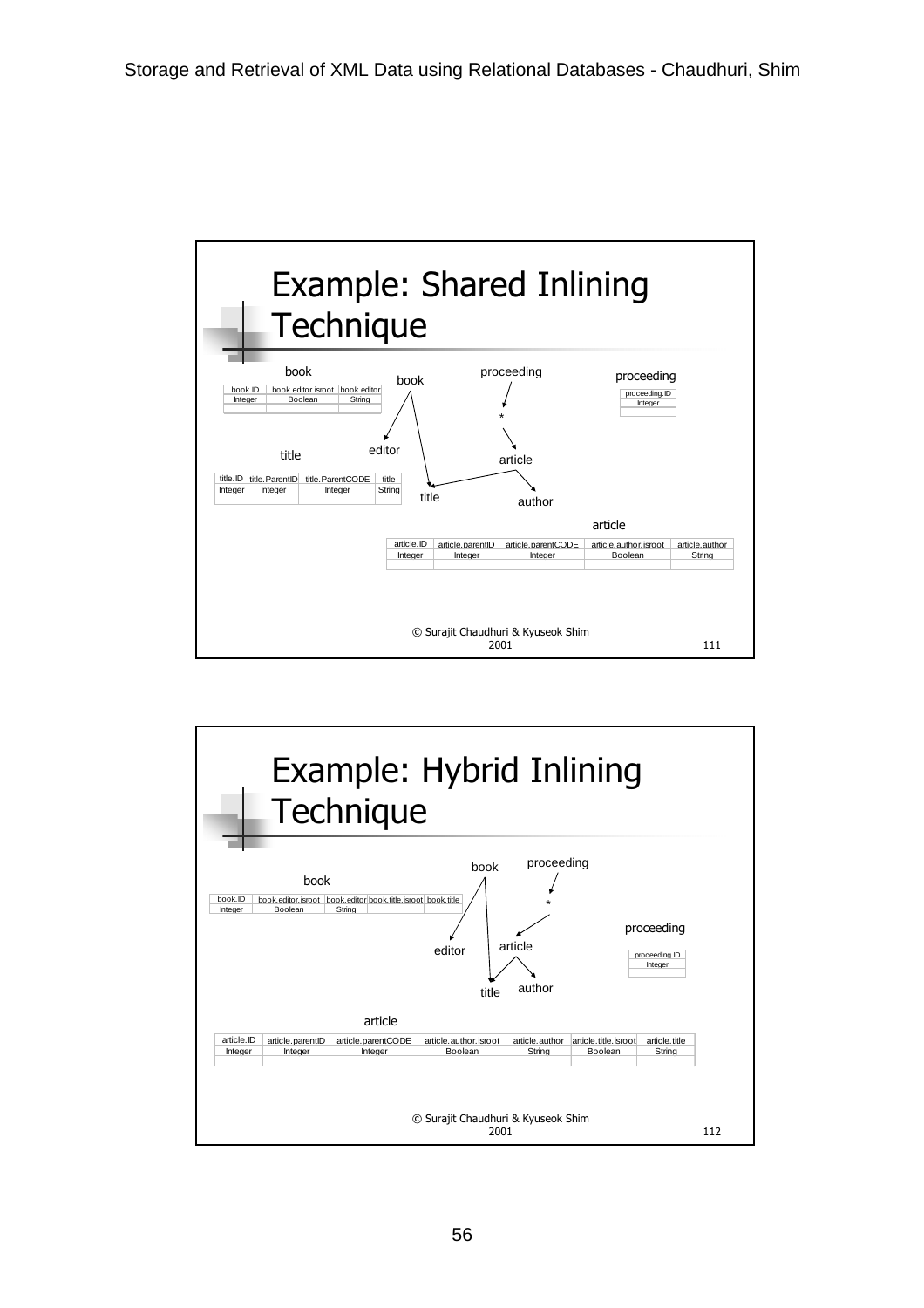![](_page_56_Figure_0.jpeg)

![](_page_56_Figure_1.jpeg)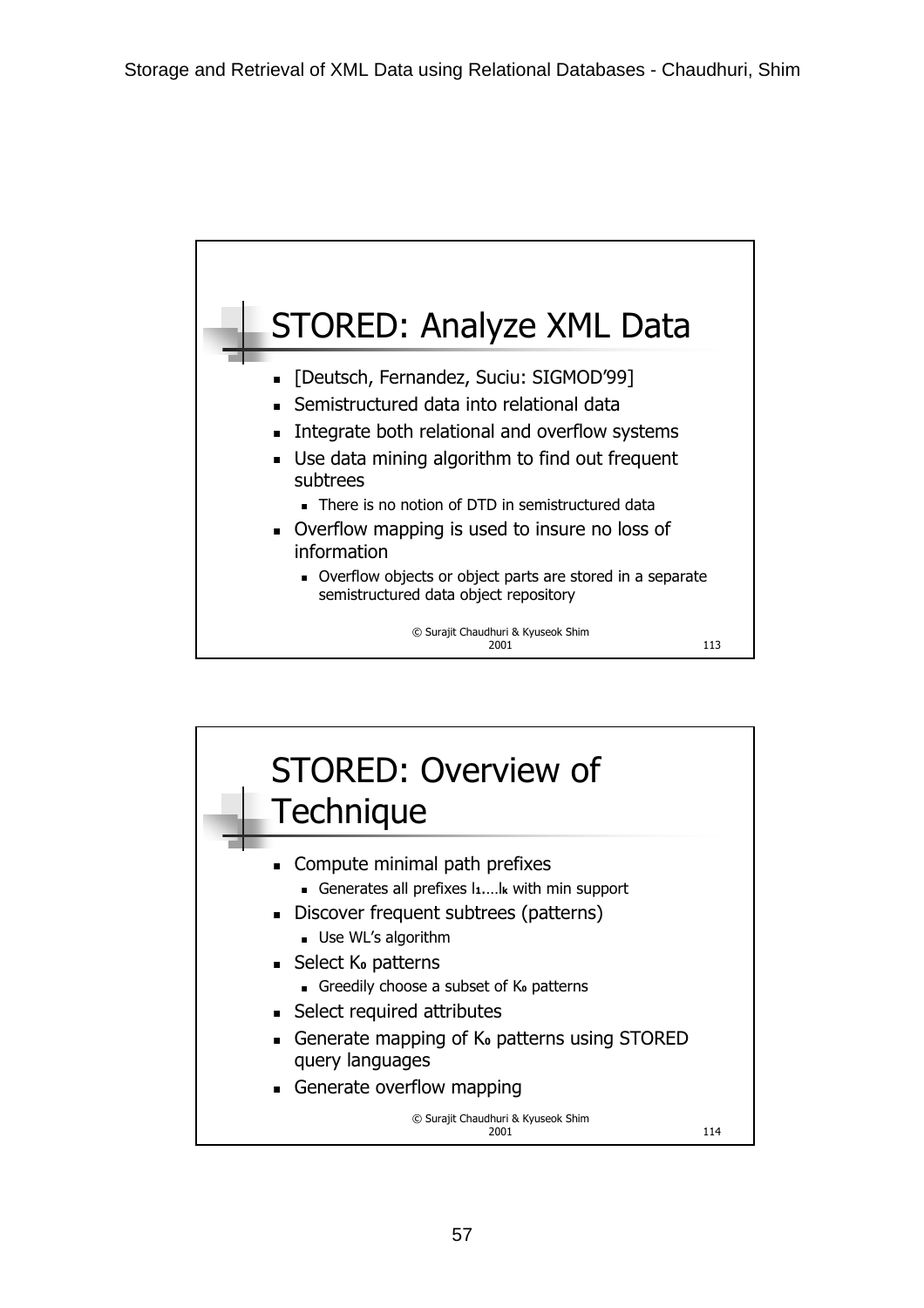![](_page_57_Figure_0.jpeg)

![](_page_57_Figure_1.jpeg)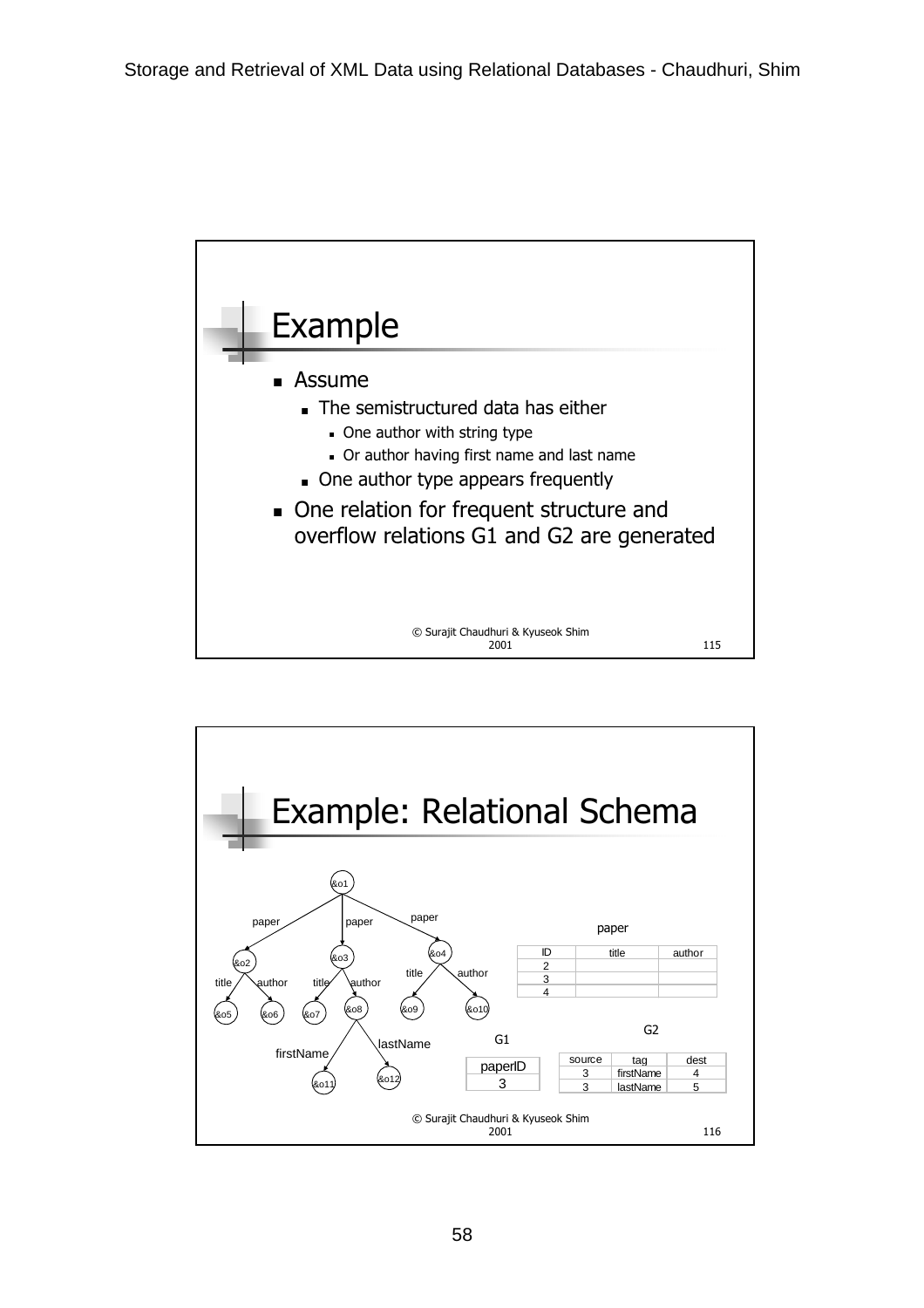## Structural Summary and Indexing for XML

## © Surajit Chaudhuri & Kyuseok Shim 2001 117

© Surajit Chaudhuri & Kyuseok Shim 2001 118 Structural Summary and Index **Structural summary only**  DTD XML Schema **Representative Objects**  Structural summary and Index Strong Dataguide T-index: 1-index, 2-index ■ Index only Extensions of Inverted index **Access Support Relations**  ToXin **Index Fabric**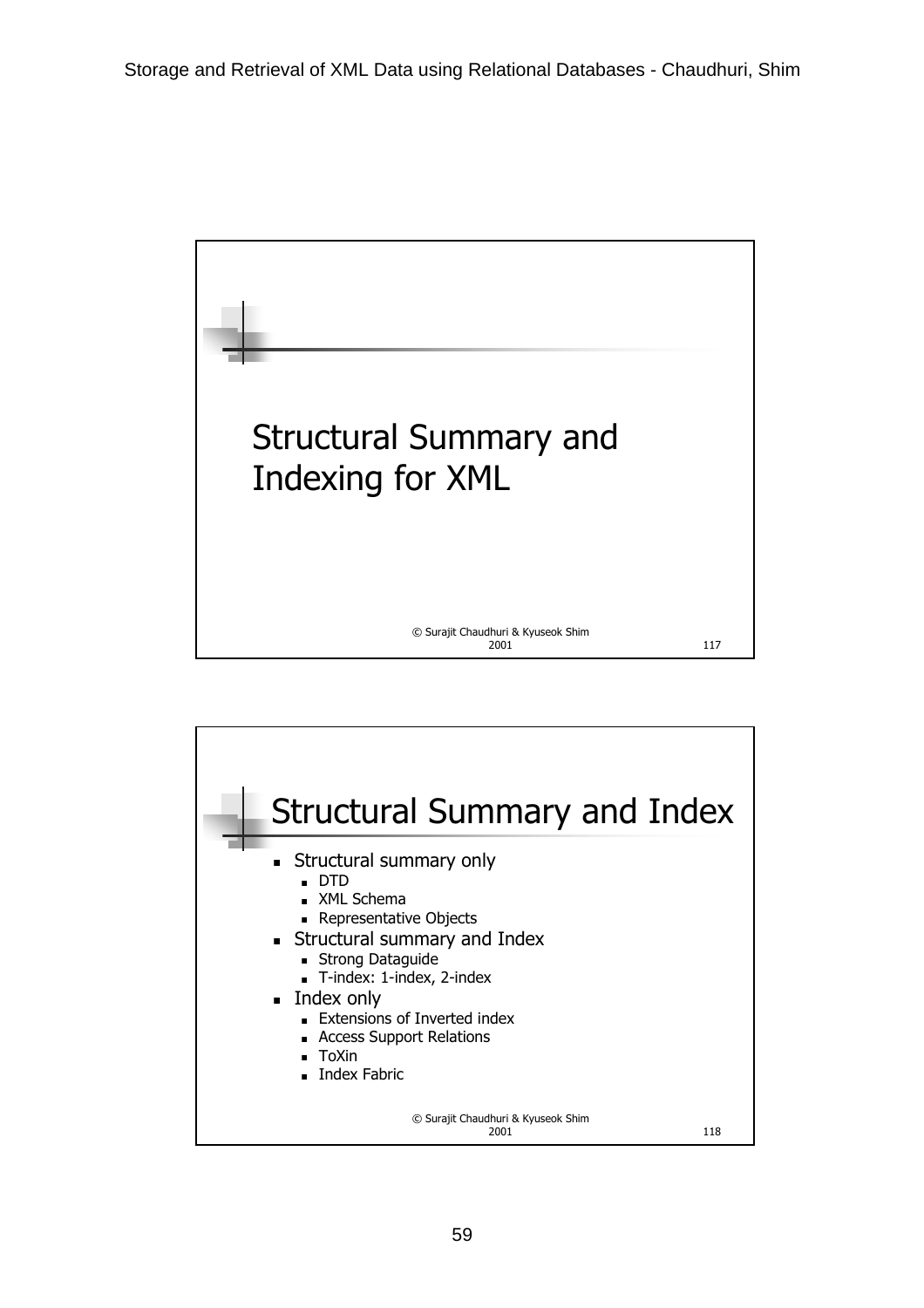![](_page_59_Figure_0.jpeg)

![](_page_59_Figure_1.jpeg)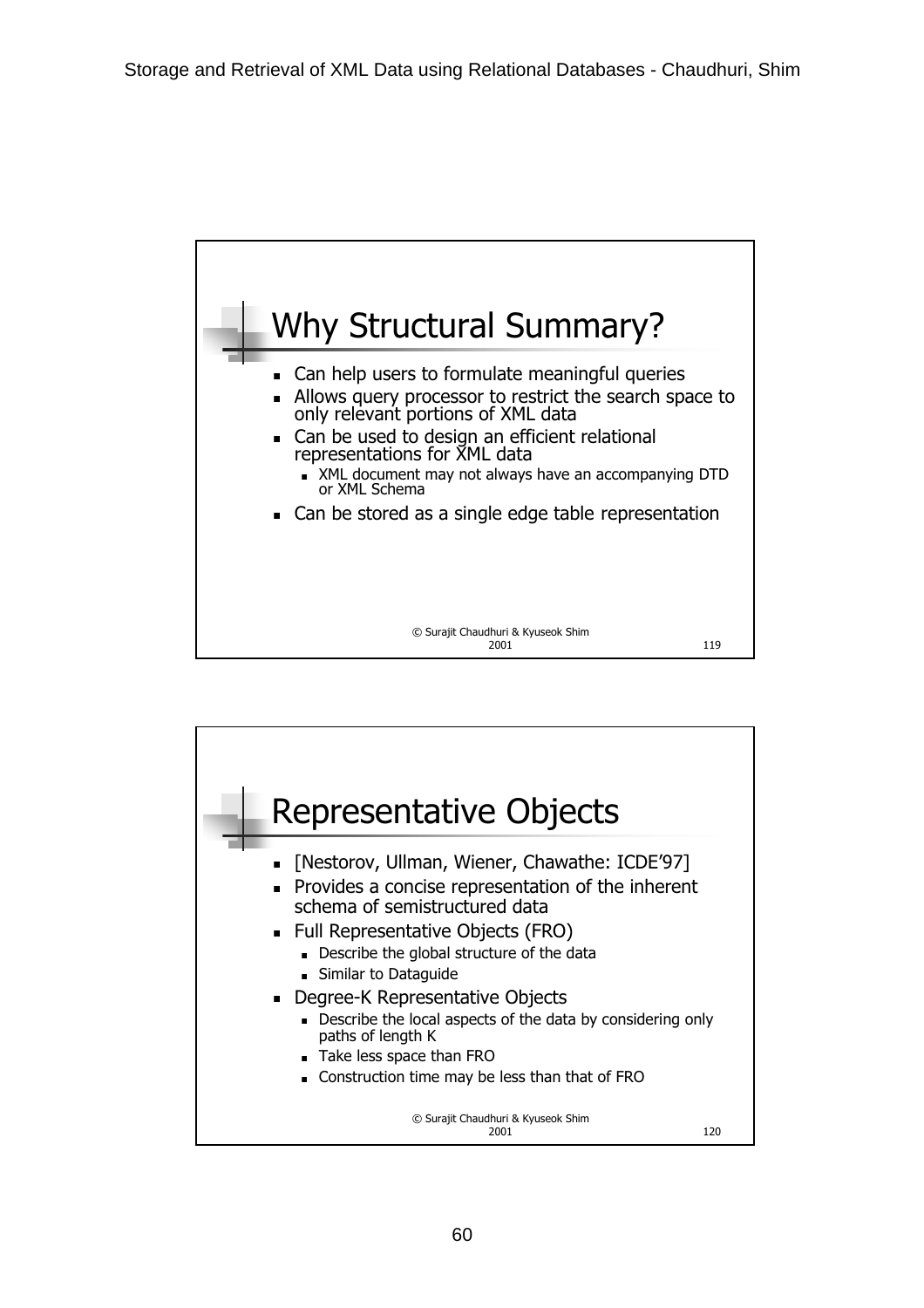![](_page_60_Figure_0.jpeg)

![](_page_60_Figure_1.jpeg)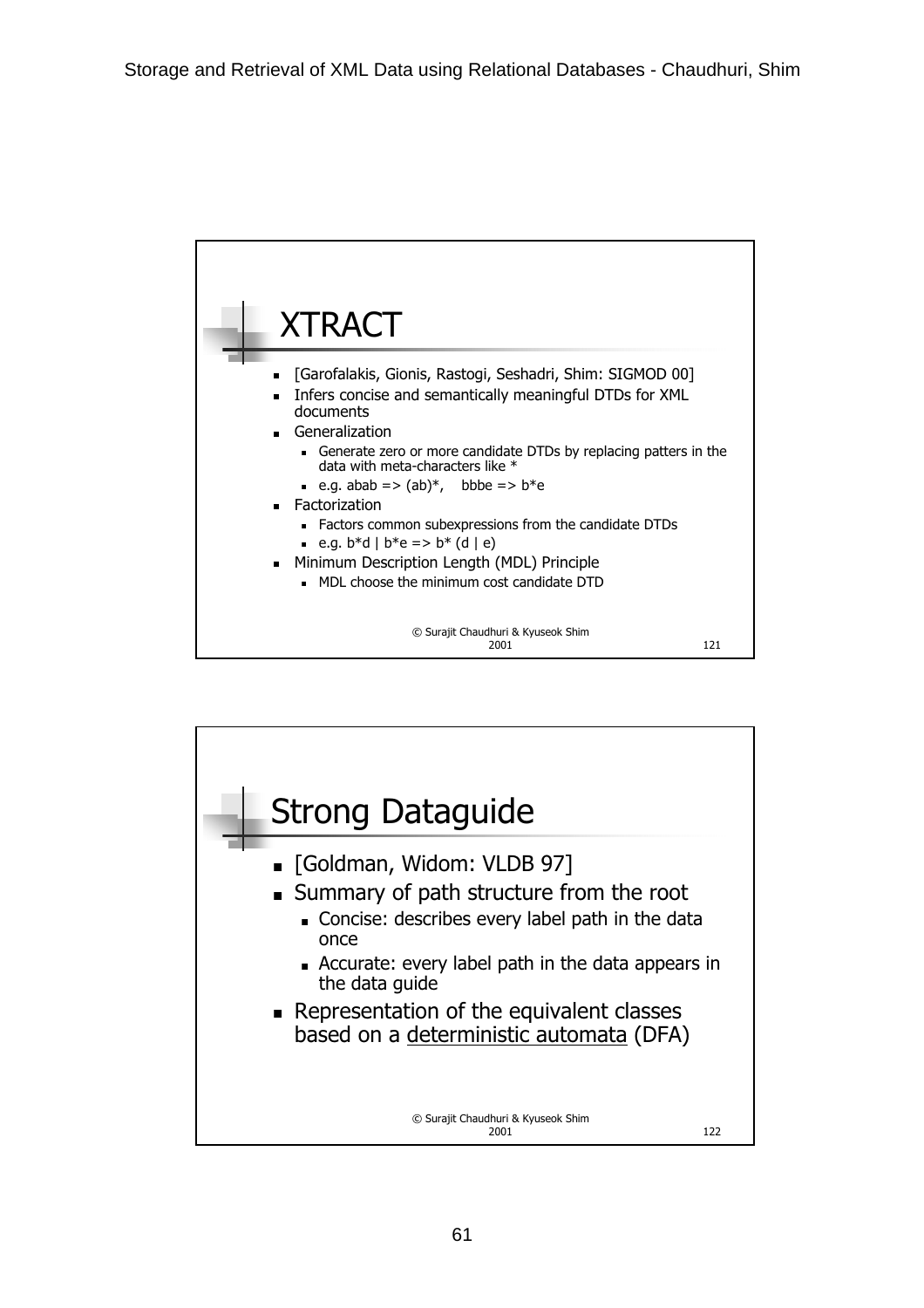![](_page_61_Figure_0.jpeg)

![](_page_61_Figure_1.jpeg)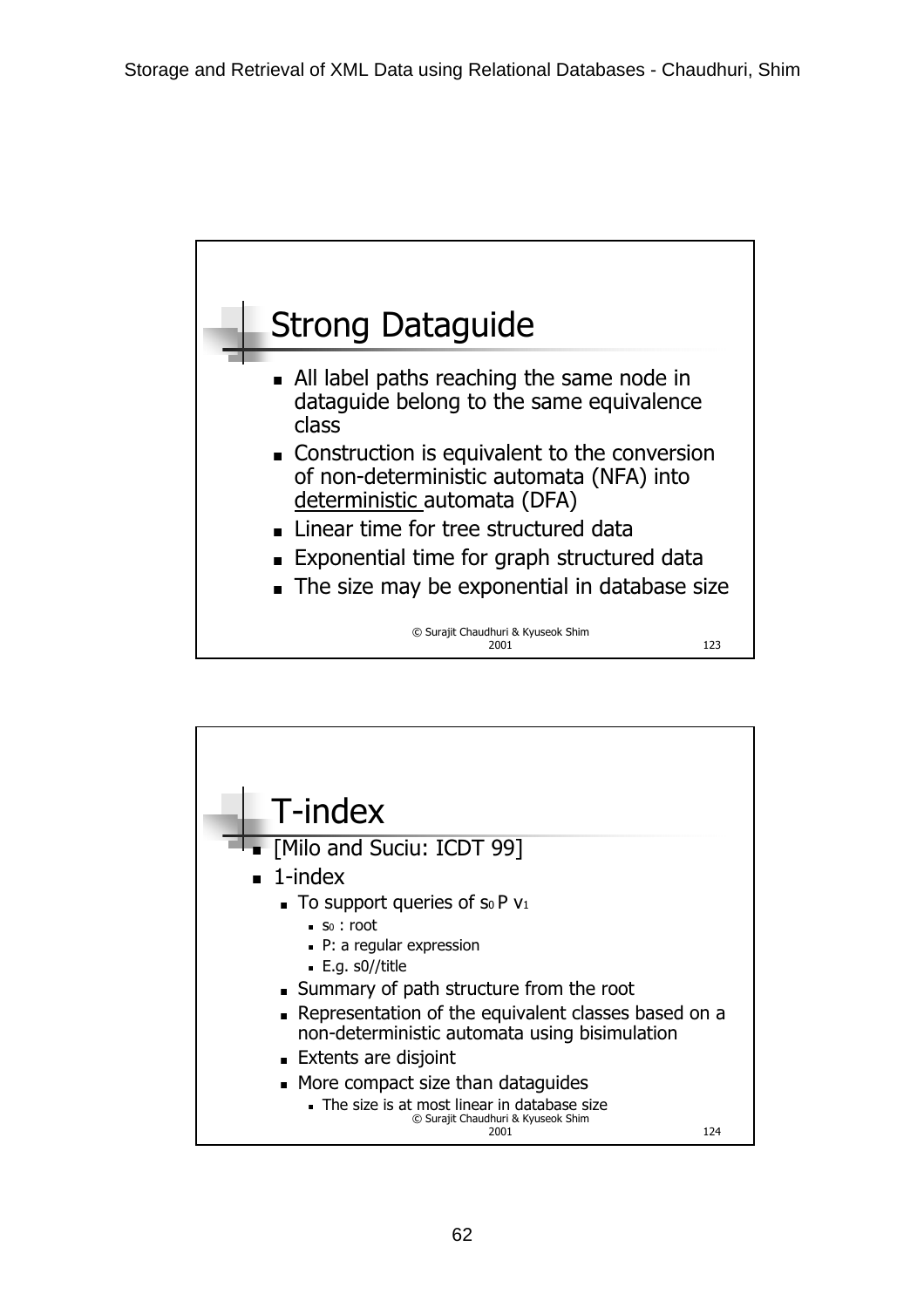![](_page_62_Figure_0.jpeg)

![](_page_62_Figure_1.jpeg)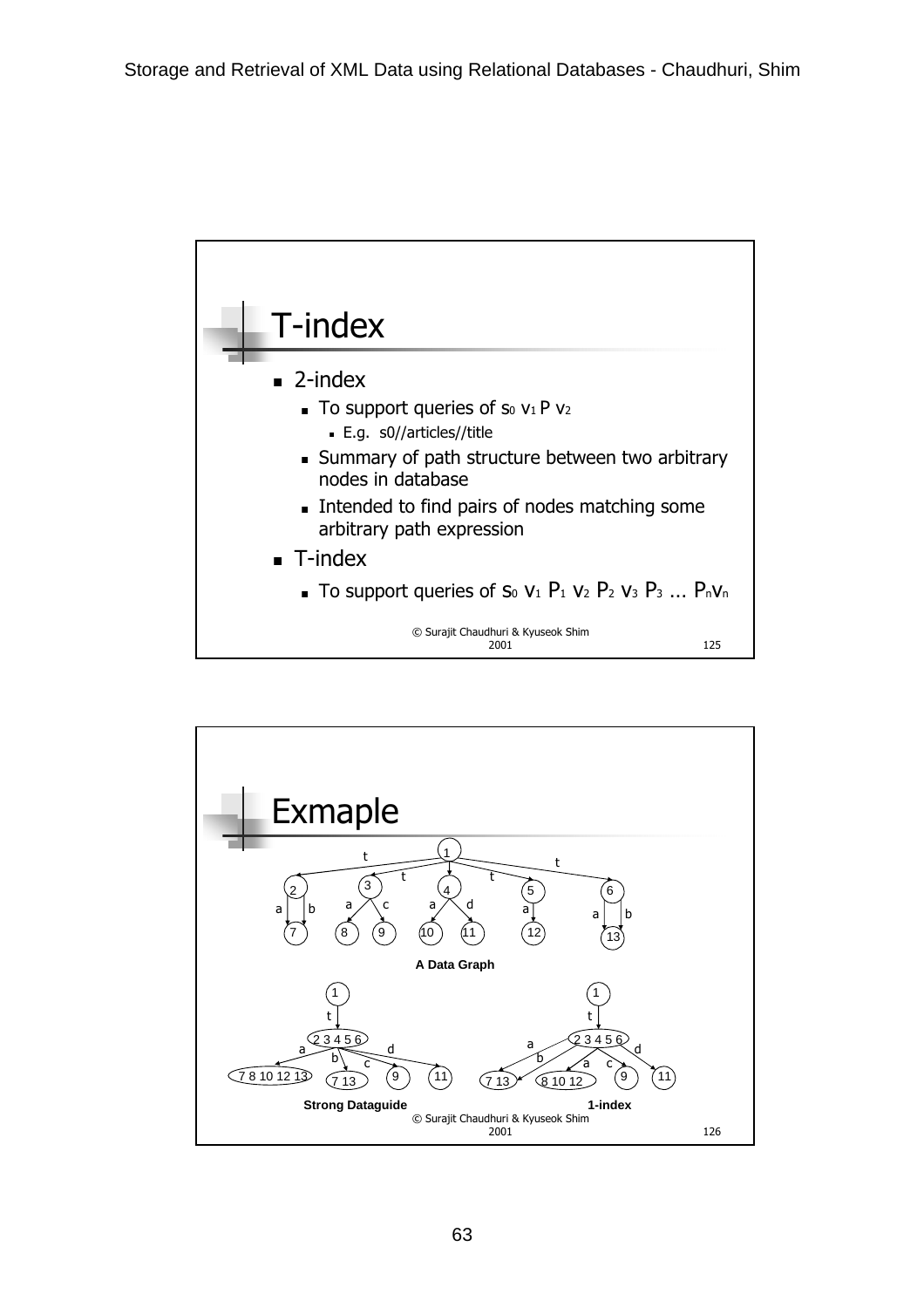![](_page_63_Figure_0.jpeg)

![](_page_63_Figure_1.jpeg)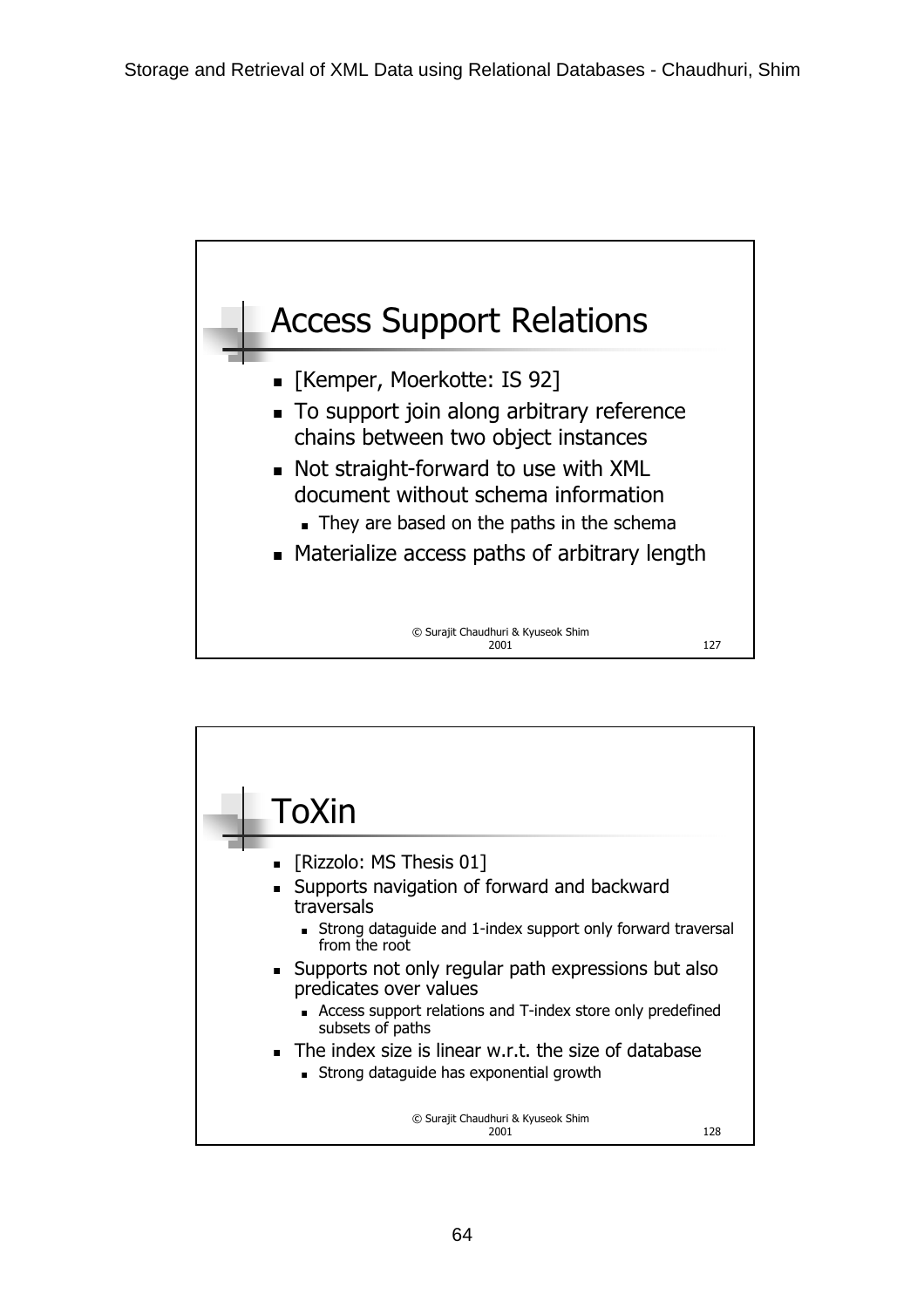![](_page_64_Figure_0.jpeg)

| <b>Example: T-index and E-index</b>                                                                                                                                                                            |                                                                                                                                                    |                                                                                                                                                                |  |  |
|----------------------------------------------------------------------------------------------------------------------------------------------------------------------------------------------------------------|----------------------------------------------------------------------------------------------------------------------------------------------------|----------------------------------------------------------------------------------------------------------------------------------------------------------------|--|--|
| <articles><br/><article><br/><title> XML Research<br/>Issues</title><br/><math>\leq</math>authors<math>&gt;</math><br/><author>Tom<br/>Hanks</author><br/><br/></article><br/><articles></articles></articles> | $\langle$ articles<br><article><br/><title><br/><authors><br/><author><br/>XML<br/>Research<br/>Tom<br/>Hanks</author></authors></title></article> | E-index<br>(1, 1:15,0)<br>(1, 2:14, 1)<br>(1, 3:7, 2)<br>(1, 8: 13, 2)<br>(1, 9:12, 3)<br><b>T-index</b><br>(1, 4, 3)<br>(1, 5, 3)<br>(1, 10, 4)<br>(1, 11, 4) |  |  |
| © Surajit Chaudhuri & Kyuseok Shim<br>2001<br>130                                                                                                                                                              |                                                                                                                                                    |                                                                                                                                                                |  |  |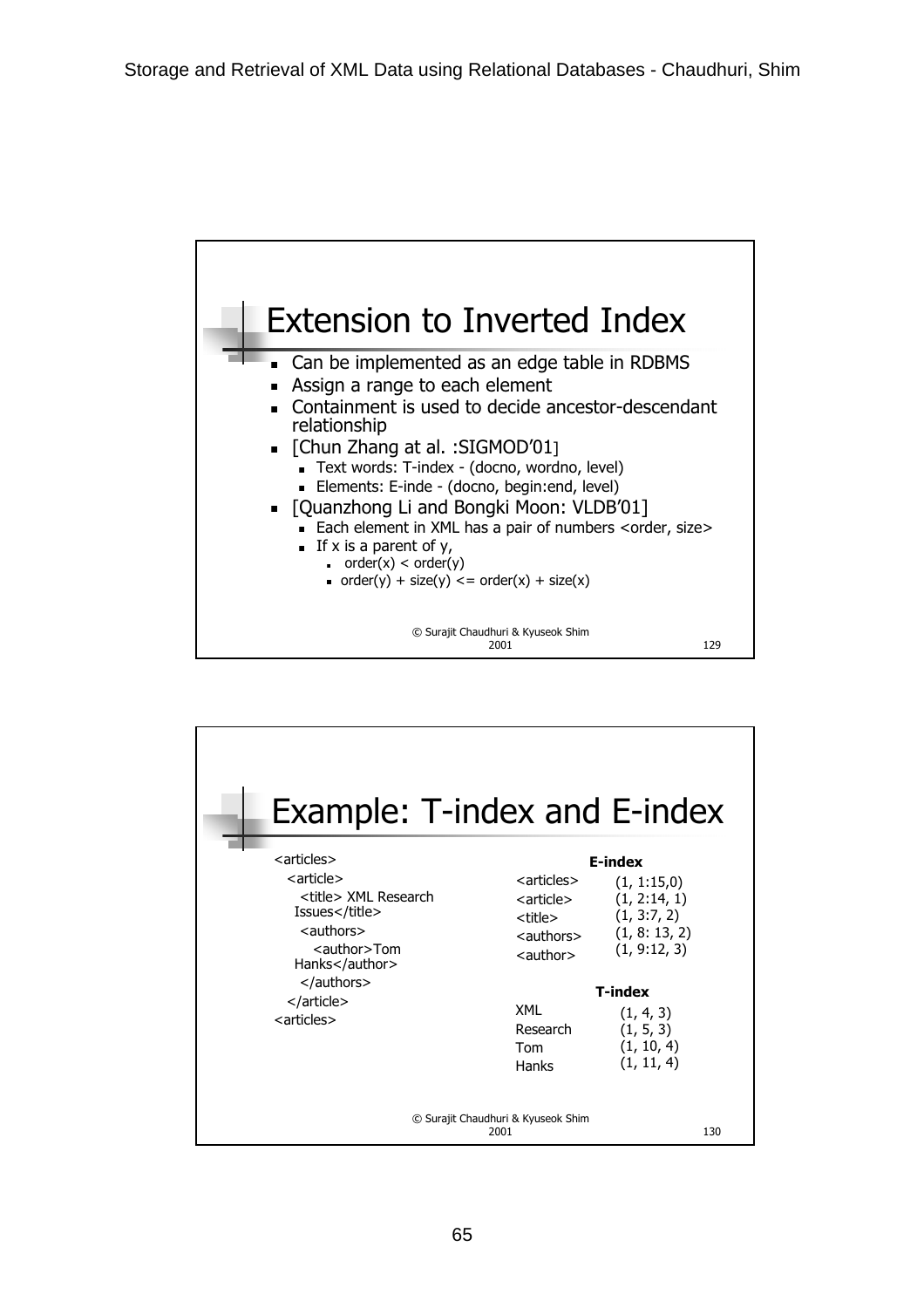![](_page_65_Figure_0.jpeg)

![](_page_65_Figure_1.jpeg)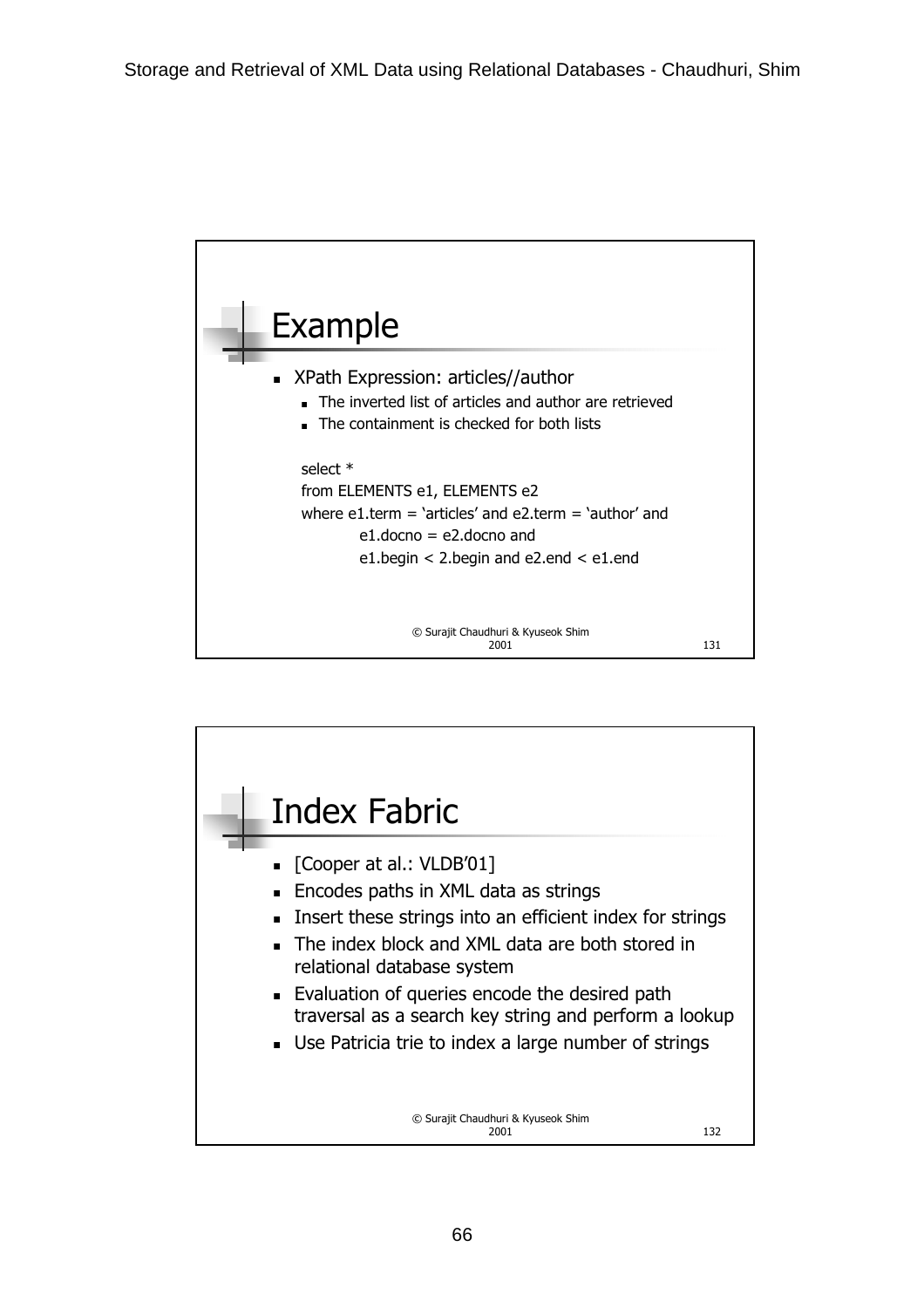![](_page_66_Figure_0.jpeg)

![](_page_66_Figure_1.jpeg)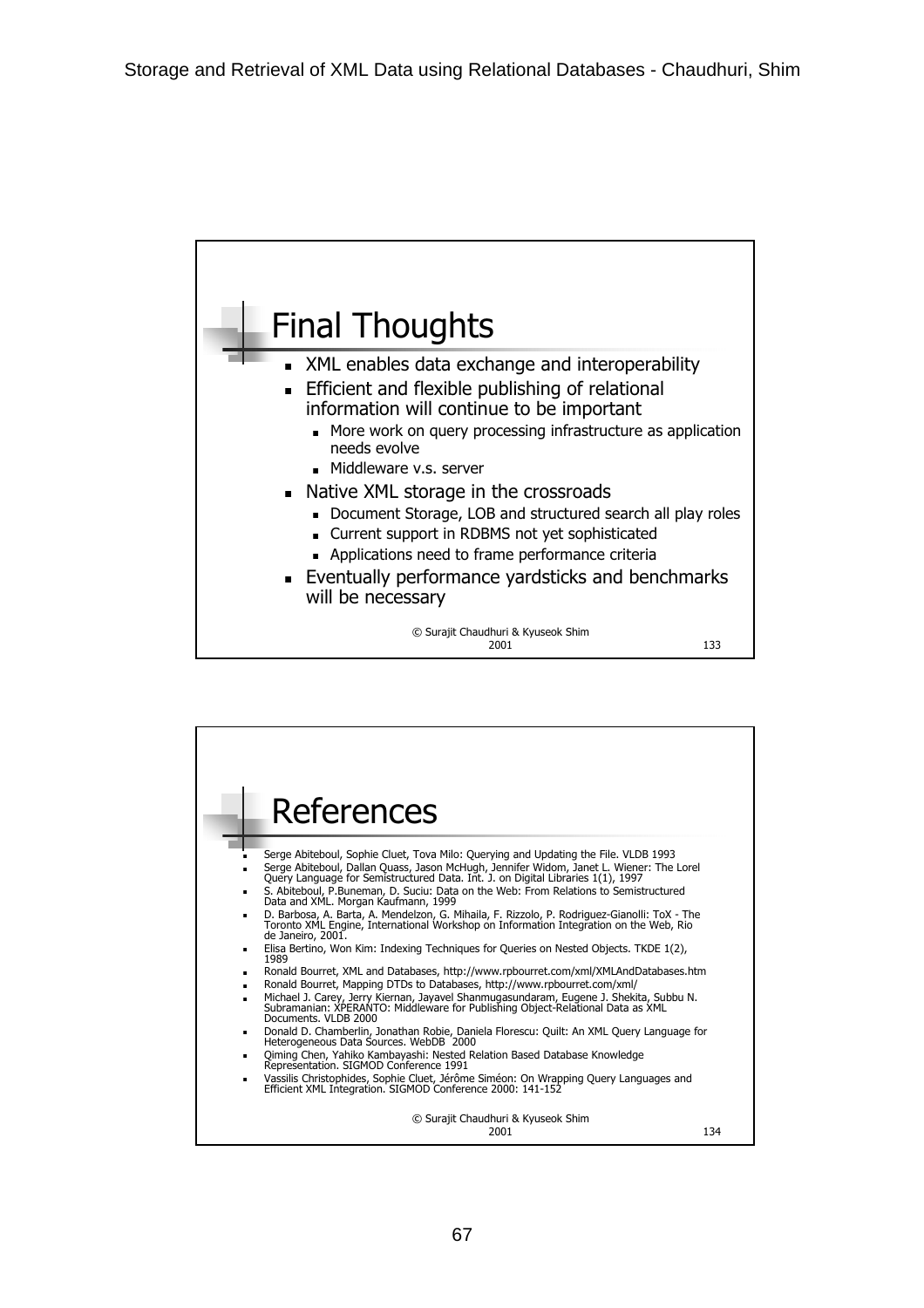![](_page_67_Figure_0.jpeg)

![](_page_67_Figure_1.jpeg)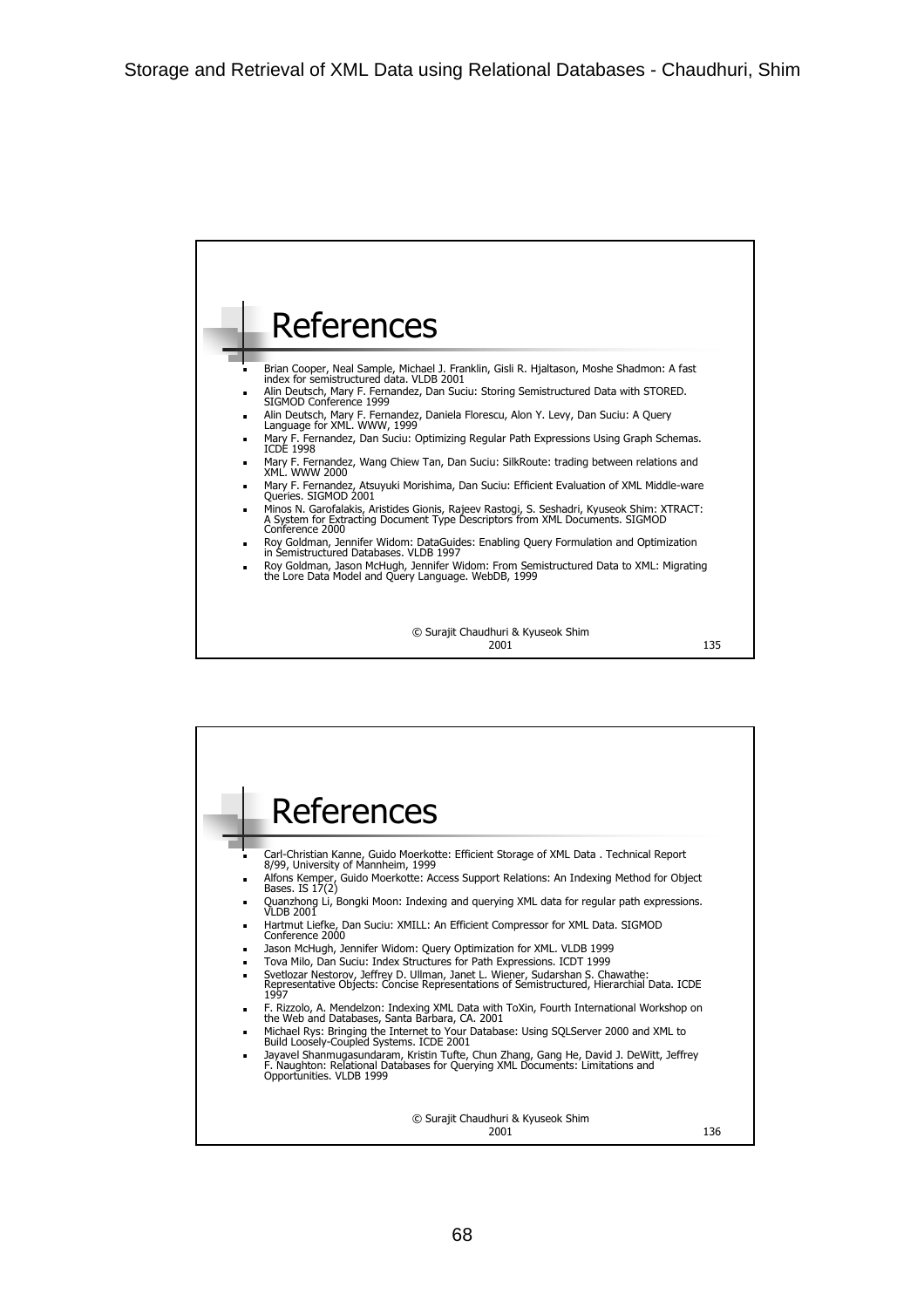![](_page_68_Figure_0.jpeg)

![](_page_68_Figure_1.jpeg)